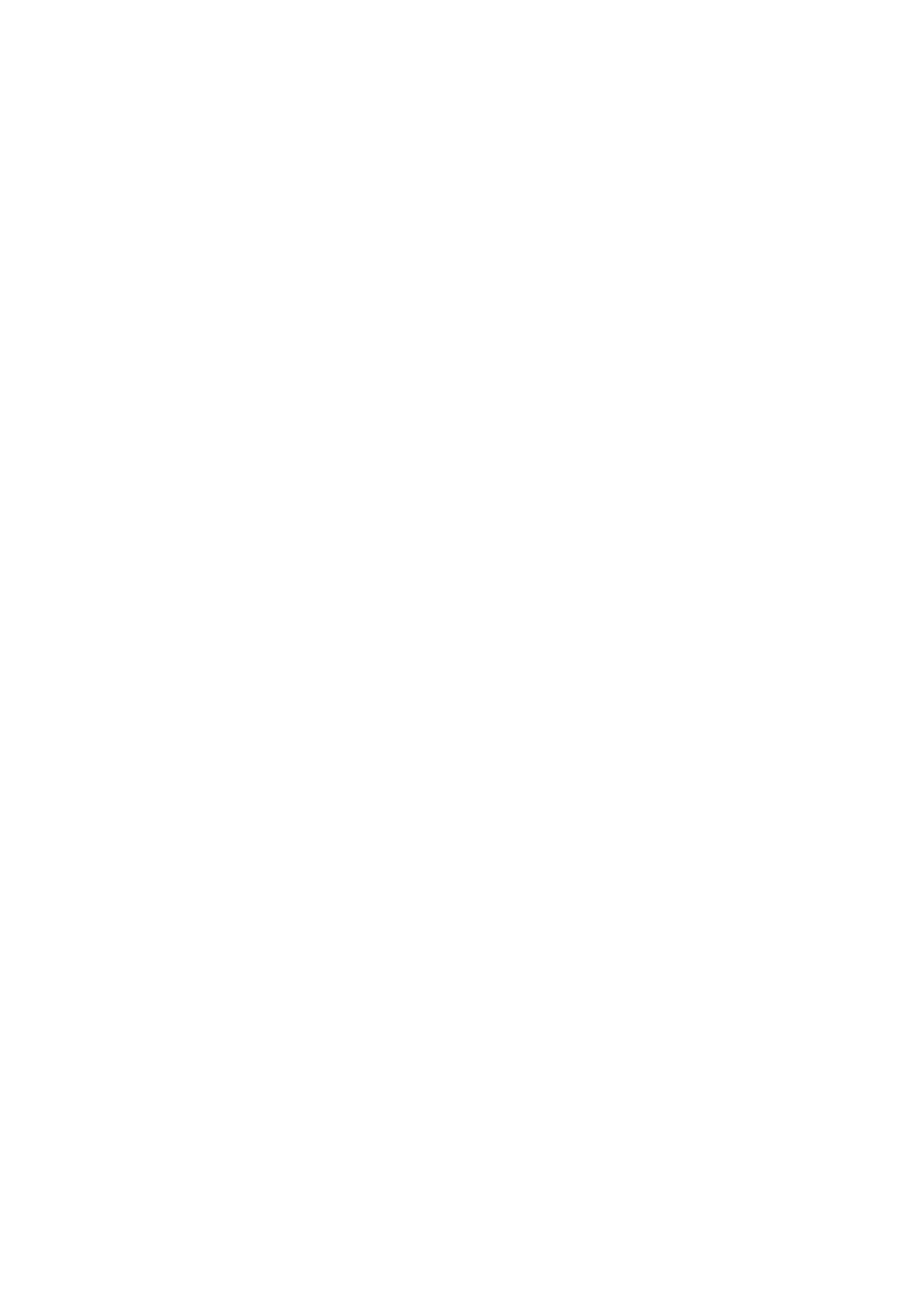*Hon Andrew Little*

## **Cannabis Legalisation and Control Bill**

Government Bill

### **Contents**

|                |                                                   | Page           |
|----------------|---------------------------------------------------|----------------|
| 1              | Title                                             | 6              |
| $\overline{2}$ | Commencement                                      | 6              |
|                | Part 1                                            |                |
|                | <b>Preliminary provisions</b>                     |                |
| 3              | Purpose                                           | 7              |
| $\overline{4}$ | Overview                                          | $\tau$         |
| 5              | Interpretation                                    | $\overline{7}$ |
| 6              | Transitional, savings, and related provisions     | 11             |
| 7              | Act binds the Crown                               | 11             |
| 8              | Relationship between Act and other enactments     | 11             |
|                | Part 2                                            |                |
|                | Key regulatory roles                              |                |
|                | Cannabis Regulatory Authority [holding name only] |                |
|                |                                                   | 11             |
| 9              | Cannabis Regulatory Authority established         | 11             |
| 10             | Main objective of Authority                       | 12             |
| 11             | Functions                                         | 12             |
| 12             | Authority to prepare and publish national plans   | 13             |
| 13             | Regular reports on national plan                  | 13             |
|                | Cannabis Advisory Committee                       |                |
| 14             | Cannabis Advisory Committee established           | 13             |
|                | Part 2A                                           |                |
|                | <b>General provisions concerning cannabis</b>     |                |
| 15             | Limits on growing cannabis for personal use       | 14             |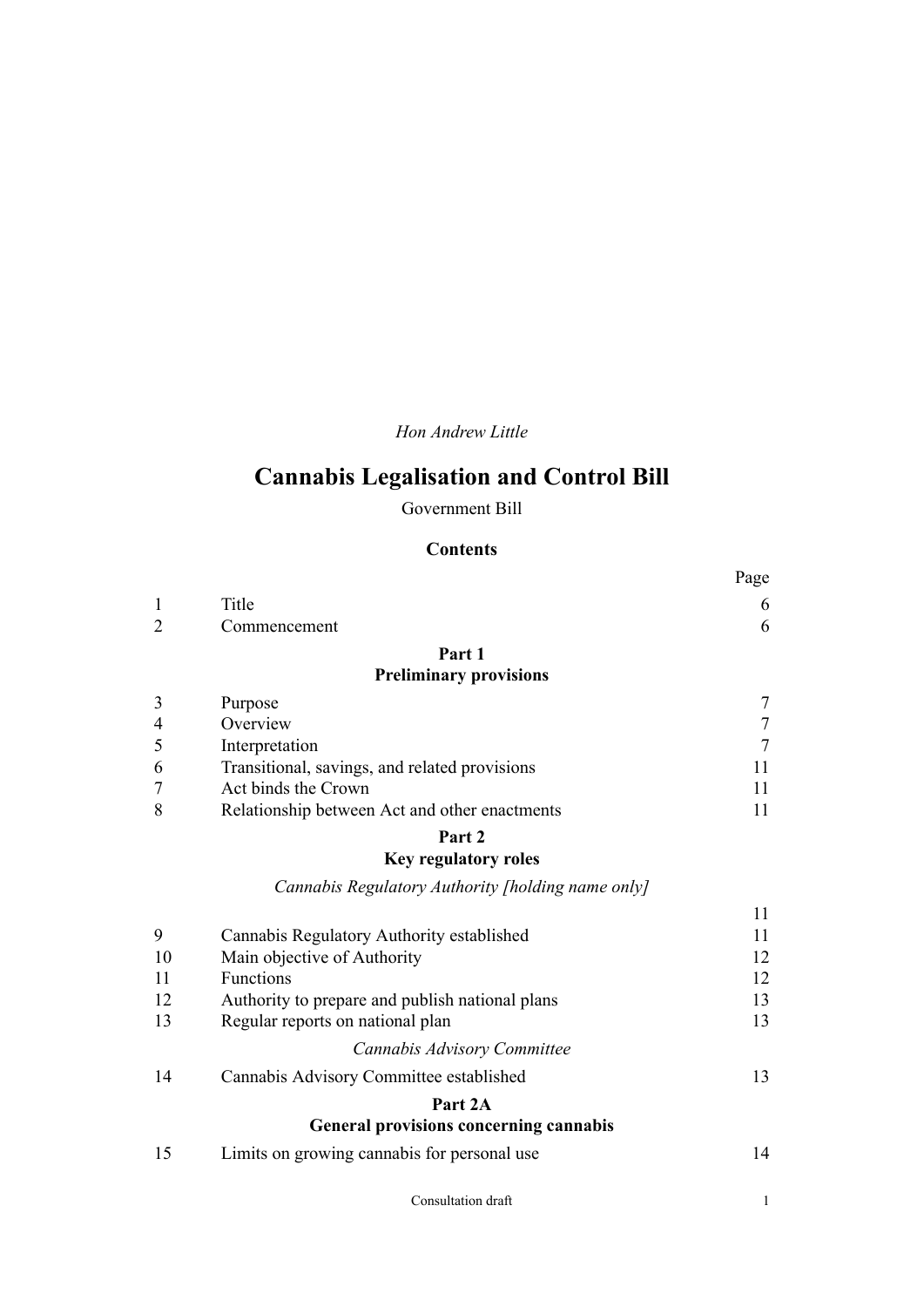|    | <b>Cannabis Legalisation and Control Bill</b>                                                         |    |  |
|----|-------------------------------------------------------------------------------------------------------|----|--|
| 16 | Conditions limiting place where cannabis may be grown                                                 | 14 |  |
| 17 | Person may have plants in public in course of moving                                                  | 15 |  |
| 18 | Possession limit                                                                                      | 15 |  |
| 19 | Purchase limit                                                                                        | 15 |  |
| 20 | Minimum age                                                                                           | 15 |  |
| 21 | Social sharing                                                                                        | 16 |  |
| 22 | Restrictions on place of consumption                                                                  | 16 |  |
| 23 | Prohibition against selling or supplying cannabis to persons under<br>20 years of age                 | 16 |  |
| 24 | Unlicensed sale or unauthorised supply of cannabis to person 20<br>years or older prohibited          | 17 |  |
| 25 | Supplying cannabis products by mail order or courier prohibited                                       | 17 |  |
| 26 | Importing cannabis prohibited                                                                         | 17 |  |
| 27 | Prohibition against unlicensed production from cannabis                                               | 17 |  |
|    | Part 4<br><b>Regulated system</b>                                                                     |    |  |
| 28 | Purpose of Part                                                                                       | 18 |  |
|    | Subpart 1-Market allocation                                                                           |    |  |
|    |                                                                                                       |    |  |
| 29 | Market allocation                                                                                     | 19 |  |
|    | Subpart 2—Controlled activities                                                                       |    |  |
| 30 | Controlled activities                                                                                 | 19 |  |
|    | Applications for licences                                                                             |    |  |
| 31 | Application for licence                                                                               | 19 |  |
| 32 | Persons ineligible to be licensees                                                                    | 20 |  |
|    | Subpart 2—Controls in relation to licensed activities                                                 |    |  |
|    | Cannabis harm, public health and safety                                                               |    |  |
|    | Part 5                                                                                                |    |  |
|    | <b>Control of cannabis products</b>                                                                   |    |  |
| 33 | Purpose of Part                                                                                       | 20 |  |
| 34 | Control in relation to licensed activities                                                            | 20 |  |
| 35 | Advertising cannabis products                                                                         | 21 |  |
| 36 | Exemptions from advertising prohibition for specified publications                                    | 22 |  |
| 37 | Exemptions from advertising prohibition for retailers                                                 | 22 |  |
| 38 | Display of cannabis products in or from sales outlets, etc, generally<br>prohibited                   | 23 |  |
| 39 | Use of trade marks, etc, on goods other than cannabis products, or<br>in relation to sponsored events | 23 |  |
| 40 | Sponsoring activity involving use of trade mark, etc, of cannabis<br>products                         | 25 |  |
| 41 | Sponsoring activity involving exclusive supply arrangement                                            | 25 |  |
| 42 | Free distribution and rewards prohibited                                                              | 26 |  |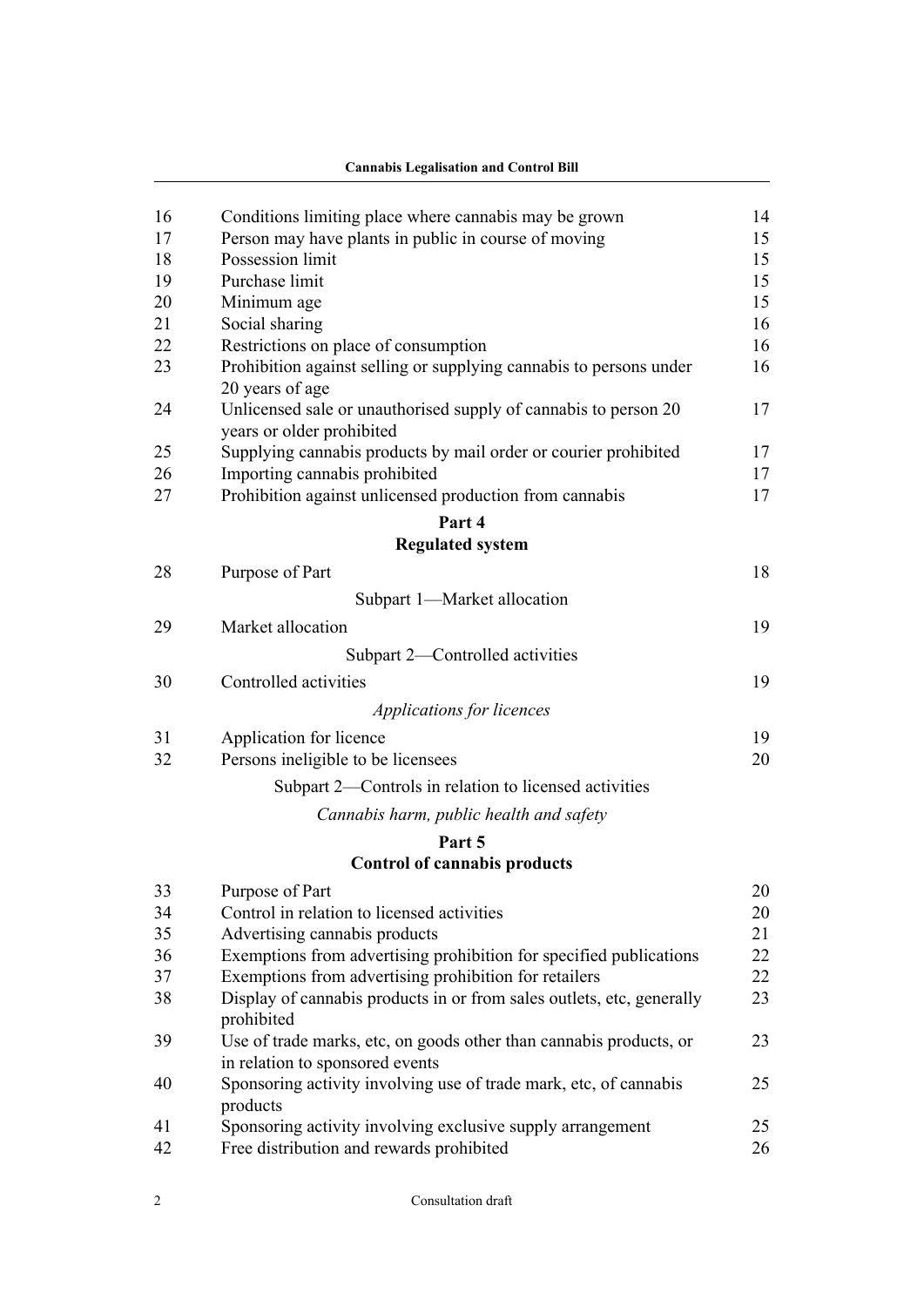**Cannabis Legalisation and Control Bill**

| 43 | Arrangements conflicting with Act have no effect                                                                     | 26 |
|----|----------------------------------------------------------------------------------------------------------------------|----|
| 44 | Advertisements concerning harms from cannabis use not affected                                                       | 27 |
| 45 | Point-of-sale health information or warnings signs                                                                   | 27 |
| 46 | Sale of cannabis products with other products prohibited                                                             | 27 |
| 47 | Prohibition against licensed cannabis retailer selling, supplying,                                                   | 28 |
|    | etc, cannabis to persons under 20 years of age                                                                       |    |
| 48 | Messages and information required for cannabis products                                                              | 28 |
|    | Part 6                                                                                                               |    |
|    | Provisions relating to retail and consumption premises:                                                              |    |
|    | premises operations and licence processes                                                                            |    |
|    | Premises operations—general provisions                                                                               |    |
| 49 | Cannabis use on consumption premises                                                                                 | 29 |
| 50 | Cannabis retail premises                                                                                             | 29 |
|    |                                                                                                                      | 29 |
| 51 | Authority may set trading hours                                                                                      | 29 |
| 52 | Premises must have signs displaying opening hours                                                                    | 29 |
| 53 | Licences to be displayed in premises                                                                                 | 30 |
|    | Responsibilities of managers                                                                                         |    |
| 54 | Appointment of managers                                                                                              | 30 |
| 55 | Manager to be on duty at all times and responsible for compliance                                                    | 30 |
| 56 | Temporary manager                                                                                                    | 30 |
| 57 | Acting manager                                                                                                       | 31 |
| 58 | Notice of appointment, etc, of manager, temporary manager, or                                                        | 31 |
|    | acting manager                                                                                                       |    |
|    | Controls on consumption and retail premises' operations                                                              |    |
| 59 | Meaning of impaired                                                                                                  | 31 |
| 60 | Sale or supply of cannabis to impaired or intoxicated people                                                         | 31 |
| 61 | Allowing persons to become impaired or intoxicated                                                                   | 32 |
| 62 | Manager impaired or intoxicated while on duty                                                                        | 32 |
| 63 | Employee impaired or intoxicated while on duty                                                                       | 32 |
| 64 | Allowing impaired or intoxicated person on licensed premises                                                         | 33 |
| 65 | Allowing disorderly conduct on licensed premises                                                                     | 33 |
|    |                                                                                                                      |    |
|    | Application processes and criteria for issuing of retailing licences<br>and licences to operate consumption premises |    |
|    |                                                                                                                      | 33 |
| 66 | Authority to serve application on other regulatory authorities, etc.                                                 | 33 |
| 67 | Criteria for issue of licences                                                                                       | 34 |
| 68 | Authority may refuse licence even if application not opposed                                                         | 34 |
| 69 | Other discretionary conditions                                                                                       | 34 |
| 70 | Different conditions may apply to different parts of premises                                                        | 35 |
| 71 | Variation of conditions                                                                                              | 35 |
| 72 | Licence expires when new licence issued for same premises                                                            | 35 |
|    |                                                                                                                      |    |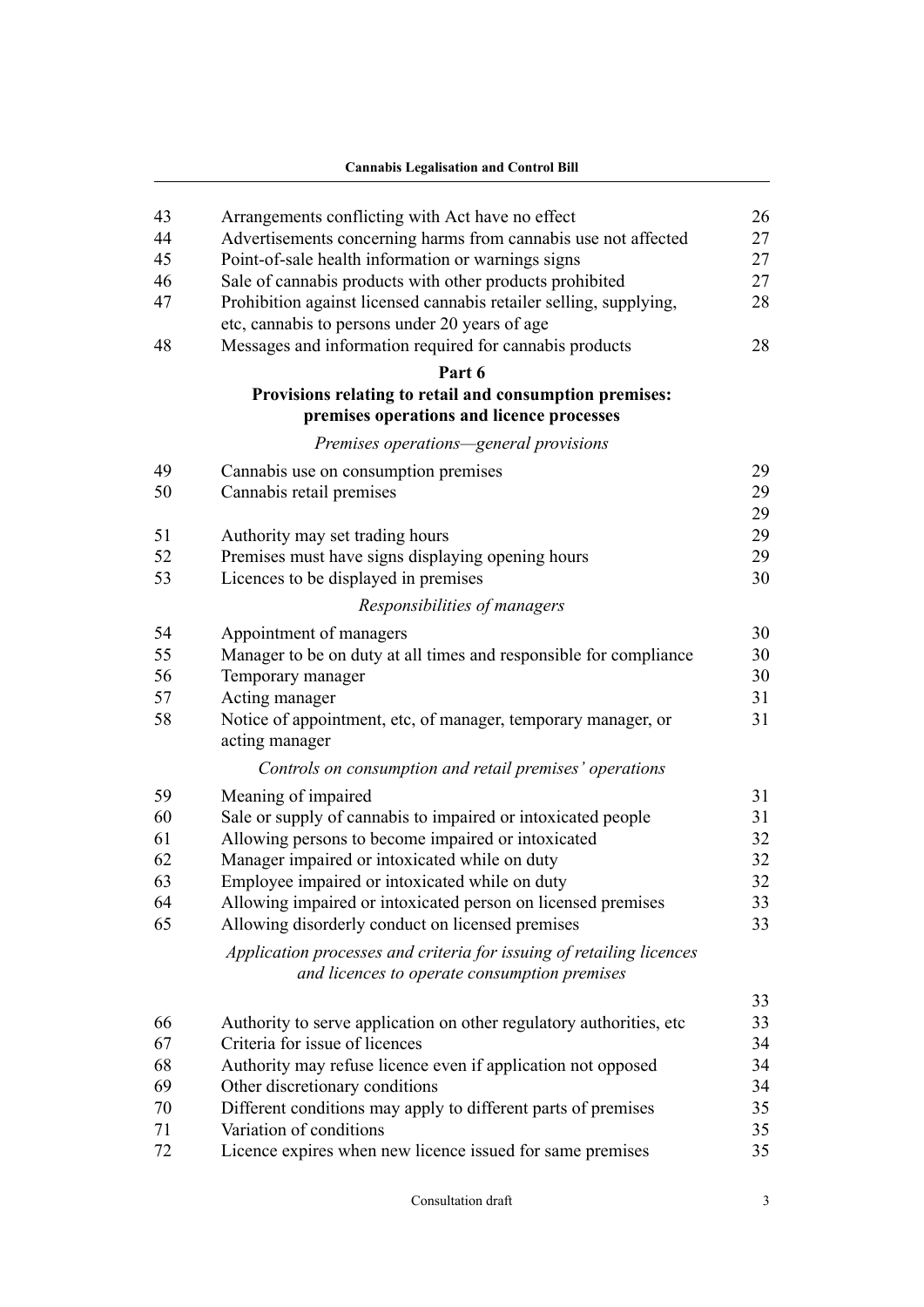|    | <b>Cannabis Legalisation and Control Bill</b>                                               |    |  |
|----|---------------------------------------------------------------------------------------------|----|--|
| 73 | Surrender of licence                                                                        | 35 |  |
|    | Temporary licences                                                                          |    |  |
| 74 | Temporary licence during repairs, etc.                                                      | 35 |  |
|    | Appeals                                                                                     |    |  |
| 75 | Cannabis Appeals Authority [ <i>holding name only</i> ] established                         | 36 |  |
| 76 | Who may appeal                                                                              | 36 |  |
| 77 | Appeals by way of rehearing                                                                 | 36 |  |
| 78 | Determination of appeal                                                                     | 36 |  |
| 79 | Effect of appeal                                                                            | 36 |  |
| 80 | Suspension of certain decisions of Authority to grant licence or<br>manager's certificate   | 37 |  |
|    | Appeals to High Court                                                                       |    |  |
| 81 | Appeal against decision of appeals authority on question of law                             | 37 |  |
| 82 | Appeal on additional question of law                                                        | 38 |  |
| 83 | Extension of time                                                                           | 38 |  |
|    | Miscellaneous provisions concerning licences                                                |    |  |
| 84 | Authority to be notified of company name changes                                            | 38 |  |
| 85 | Authority may issue duplicate licence or certificate                                        | 38 |  |
|    | Part 7                                                                                      |    |  |
|    | <b>Physical security measures</b>                                                           |    |  |
|    |                                                                                             | 39 |  |
|    | Part 8                                                                                      |    |  |
|    | <b>Production standards</b>                                                                 |    |  |
|    |                                                                                             | 39 |  |
|    | Part 9                                                                                      |    |  |
|    | <b>Testing</b>                                                                              |    |  |
|    |                                                                                             | 39 |  |
|    | Testing and reporting                                                                       |    |  |
| 86 |                                                                                             | 39 |  |
| 87 | Annual testing for constituents<br>Head of Authority may require further testing            | 40 |  |
| 88 | Returns and reports                                                                         | 40 |  |
| 89 | Regulations for standardised packaging (including messages and<br>information)              | 40 |  |
|    | Tracing and recall                                                                          |    |  |
| 90 |                                                                                             | 42 |  |
| 91 | Application of sections 90 to 92<br>Tracing and recall                                      | 42 |  |
| 92 | Regulations and notices relating to tracing and recall of cannabis<br>and cannabis products | 43 |  |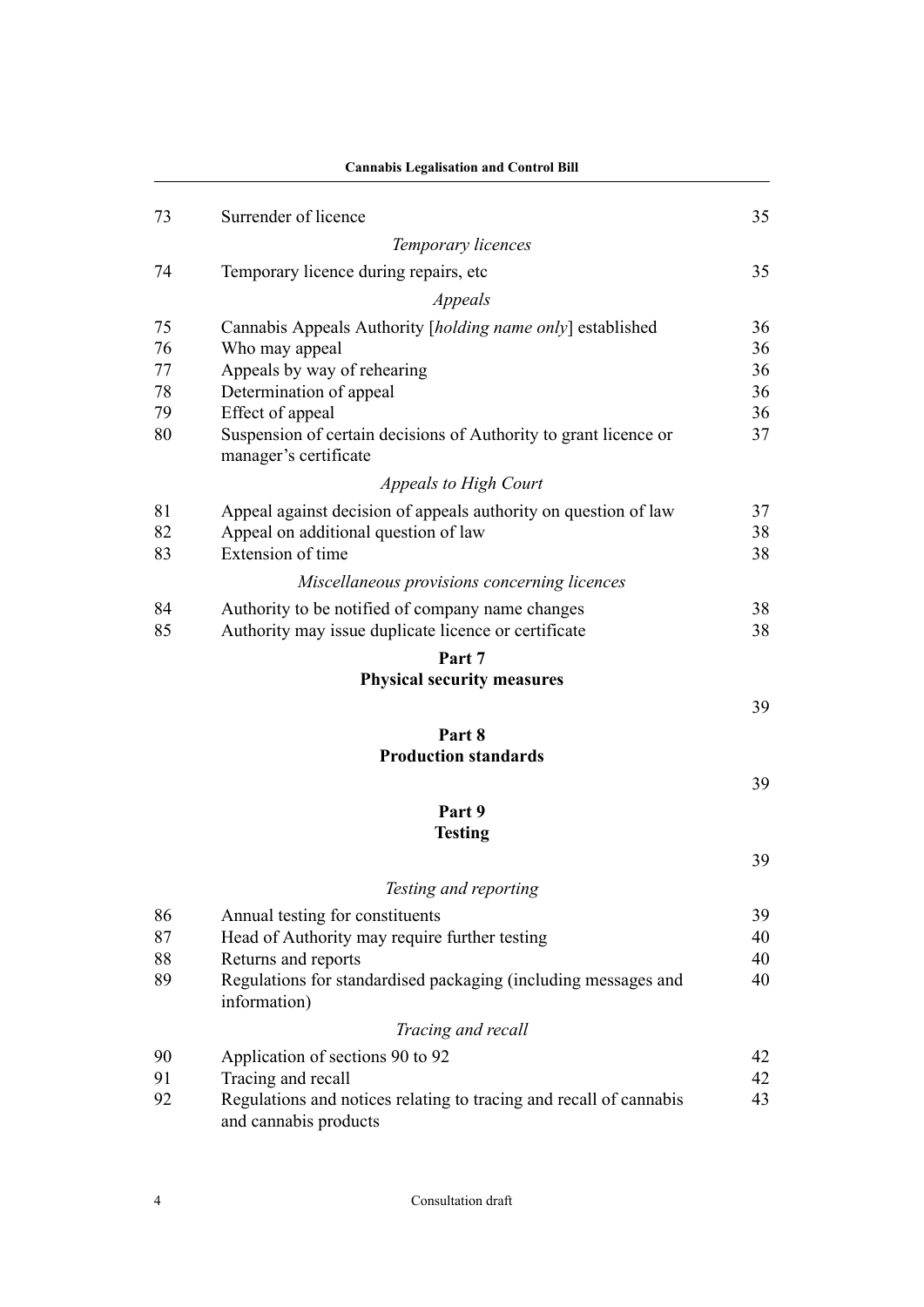### **[Part 10](#page-44-0) [Standards for packaging](#page-44-0)**

| 93  | Immediate container                                     | 43 |
|-----|---------------------------------------------------------|----|
| 94  | Cannabis plant: not budding or flowering                | 43 |
| 95  | Cannabis plant: container limit                         | 44 |
| 96  | Cannabis plant seeds: immediate container               | 44 |
| 97  | Cannabis product labels                                 | 44 |
| 98  | Dried cannabis or fresh cannabis: discrete units        | 44 |
| 99  | Dried cannabis or fresh cannabis: not in discrete units | 45 |
| 100 | Cannabis plants                                         | 45 |
| 101 | Cannabis plant seeds                                    | 45 |

### **[Part 11](#page-46-0)**

### **[Enforcement](#page-46-0)**

### *[Powers of enforcement officers](#page-46-0)*

| 102 | Application                                                                     | 45 |
|-----|---------------------------------------------------------------------------------|----|
| 103 | Powers of entry and inspection                                                  | 45 |
| 104 | Requirement to give identifying information                                     | 46 |
| 105 | Search warrant                                                                  | 47 |
| 106 | Purposes for which powers may be used                                           | 47 |
| 107 | Duties of enforcement officers                                                  | 48 |
| 108 | Offences in respect of enforcement officers                                     | 48 |
| 109 | Responsibility for enforcement: limitation period for commencing<br>proceedings | 48 |
|     | Infringement offences                                                           |    |
| 110 | Infringement offences                                                           | 49 |
| 111 | Sections 111 and 112 deleted                                                    | 40 |

| -111 | Sections 111 and 112 deleted |  |
|------|------------------------------|--|
| 113  | Payment of infringement fees |  |

### [Subpart 1—](#page-50-0)

### **[Part 12](#page-50-0)**

### **[Duties, levies, and fees](#page-50-0)**

### *[Excise tax](#page-50-0)*

| 114 | Options for cost recovery                         | 50 |
|-----|---------------------------------------------------|----|
| 115 | Restrictions on levies for recovering costs       | 50 |
| 116 | Failure to pay                                    | 50 |
|     | Levy orders for funding harm reduction activities |    |
|     |                                                   |    |
| 117 | Levy orders                                       | 51 |
| 118 | Effect of order                                   | 52 |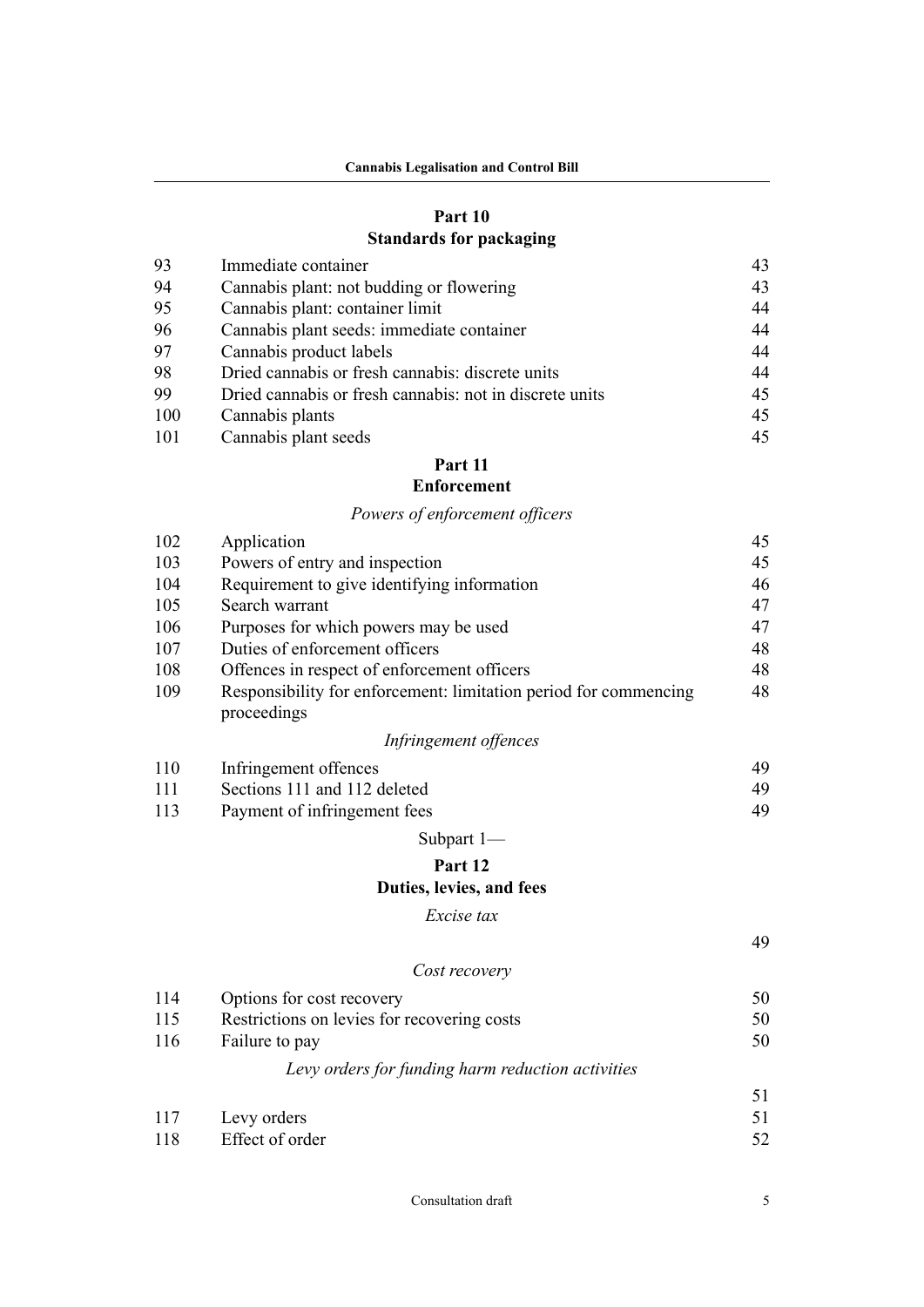<span id="page-7-0"></span>

| cl <sub>1</sub> | <b>Cannabis Legalisation and Control Bill</b>                                           |    |
|-----------------|-----------------------------------------------------------------------------------------|----|
| 119             | Contents of order                                                                       | 52 |
| 120             | Compliance audits for levy                                                              | 54 |
| 121             | Power of auditors to require production of documents                                    | 55 |
| 122             | Orders are confirmable instruments                                                      | 56 |
|                 | Part 13                                                                                 |    |
|                 | <b>Other matters</b>                                                                    |    |
|                 | Information sharing                                                                     |    |
| 123             | Sharing of information between Authority, regulatory agencies,<br>and overseas agencies | 56 |
|                 | Regulations                                                                             |    |
| 124             | Regulations                                                                             | 57 |
| 125             | Notices                                                                                 | 58 |
|                 | Review of Act and related matters                                                       |    |
| 126             | Review of Act                                                                           | 59 |
|                 | Amendments to other enactments                                                          |    |
|                 |                                                                                         | 59 |
|                 | Consequential amendments                                                                |    |
|                 |                                                                                         | 59 |
|                 | <b>Schedule 1</b>                                                                       | 60 |
|                 | Transitional, savings, and related provisions                                           |    |
|                 | <b>Schedule 2</b>                                                                       | 61 |
|                 | Persons ineligible to be licensees                                                      |    |
|                 | <b>Schedule 3</b>                                                                       | 62 |
|                 | <b>Health warnings</b>                                                                  |    |
|                 | <b>Schedule 4</b>                                                                       | 63 |
|                 | Equivalences for cannabis products in non-dried form                                    |    |

### **The Parliament of New Zealand enacts as follows:**

#### **1 Title**

This Act is the Cannabis Legalisation and Control Bill.

### **2 Commencement**

This Act comes into force on the day after the date on which it receives the Royal assent.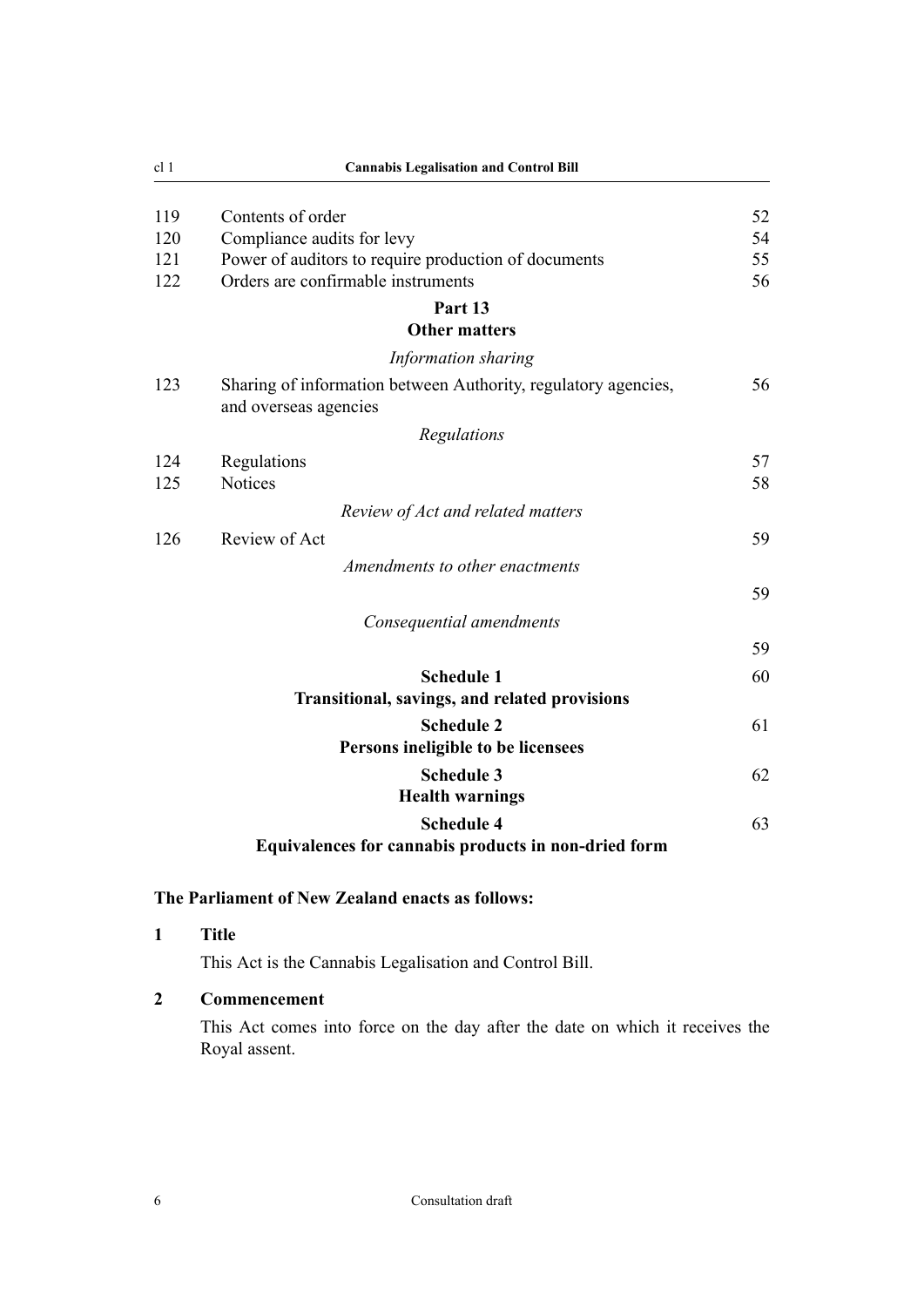### **Part 1 Preliminary provisions**

#### <span id="page-8-0"></span>**3 Purpose**

The purpose of this Act is to regulate and control the cultivation, manufacture, use, and sale of cannabis in New Zealand, with the intent of reducing harms from cannabis use to individuals, families, whānau, and communities by—

- (a) exercising controls over the availability of cannabis in New Zealand and deterring the illegal supply of cannabis; and
- (b) raising public awareness of the health risks associated with cannabis use; and
- (c) protecting the health and wellbeing of New Zealanders, particularly young people, through restricting their access to cannabis and prohibiting inducements to use cannabis; and
- (d) improving access to health and social services, and other whānau supports, for those who require assistance to address issues associated with cannabis use; and
- (e) providing access to a legal and quality-controlled supply of cannabis for adults who choose to use cannabis; and
- (f) limiting the public visibility of, and exposure to, cannabis use in New Zealand; and
- (g) placing controls on the potency and content of licensed cannabis; and
- (h) providing for the limited growing of cannabis for personal use, within a regulated environment; and
- (i) ensuring that responses to contraventions of the Act are proportionate, encourage compliance, and incorporate a focus on reducing overall harms.

*This part will acknowledge the impacts of cannabis related harm and establish that Maori interests are to be considered throughout the legal regime. It may include specific provisions relating to partnership, participation, and protection under the Treaty of Waitangi (te Tiriti o Waitangi).*

#### **4 Overview**

*This section will give readers a high-level view of what the Bill is about and how it is structured to provide them with an easy reference guide.*

#### **5 Interpretation**

(1) In this Act, unless the context otherwise requires,—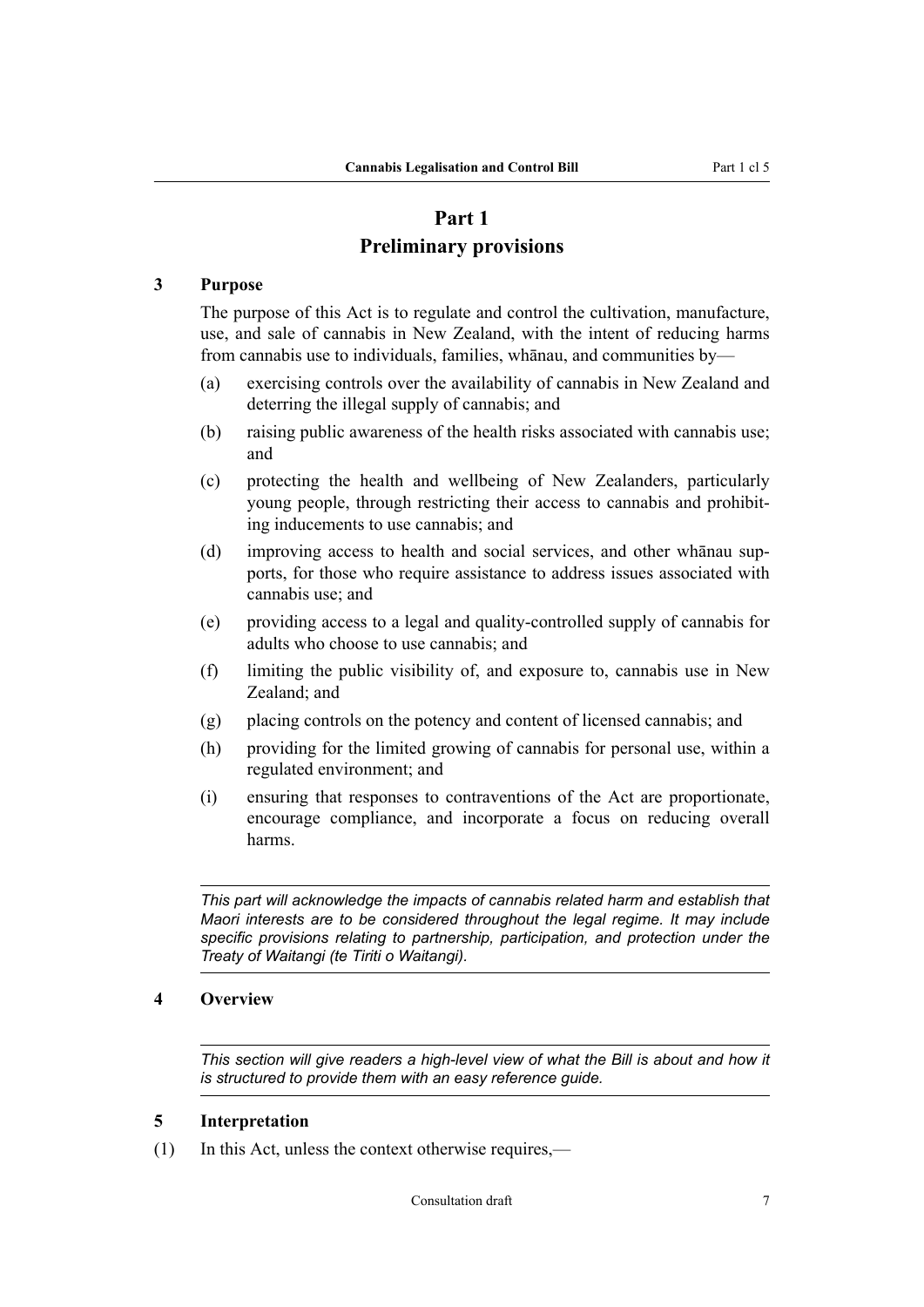**adult** means a person aged 20 years or older

**advisory committee** means the Cannabis Advisory Committee established by section 14

**alcohol** has the same meaning as in section 5(1) of the Sale and Supply of Alcohol Act 2012

**appeals authority** means the Cannabis Appeals Authority [*holding name only*] established by section 75

**Authority** means the Cannabis Regulatory Authority [*holding name only*] established by **section 9** 

#### **cannabis accessory**—

- (a) means a thing, including rolling papers or wraps, holders, pipes, water pipes, bongs, and vaporizers, that is represented to be (or taken under subsection (2) as represented to be) used in the consumption of cannabis; but
- (b) does not include the container of a cannabis product that is in contact with cannabis, if that container is the only container of the cannabis product

#### *Definition of cannabis*

*The Bill will include a definition of cannabis that distinguishes the recreational cannabis regime from the medicinal cannabis and hemp schemes.*

*Cannabis means any plant of the genus Cannabis, whether growing or not, and includes:*

- *any part of a plant of that kind (including the phytocannabinoids produced by, or found in, the plant) regardless of whether that part has been processed or not; and*
- *any substance or mixture of substances that contains, or has in it, any part of that plant; and*
- *any substance that is identical to any phytocannabinoid produced by, or found in, a plant of that kind, regardless of how the substance was obtained; and*
- *any derivative of that kind; and*
- *a cannabis product (which is defined as being any product manufactured from, or containing, cannabis).*

*The definition excludes:*

• *cannabis regulated under the medicinal and hemp schemes.*

**cannabis concentrate** means any preparation of cannabis where the THC content has been concentrated through a process of chemical or physical alteration

**cannabis licence** means a licence issued under this Act

**cannabis product** means any product manufactured from or containing cannabis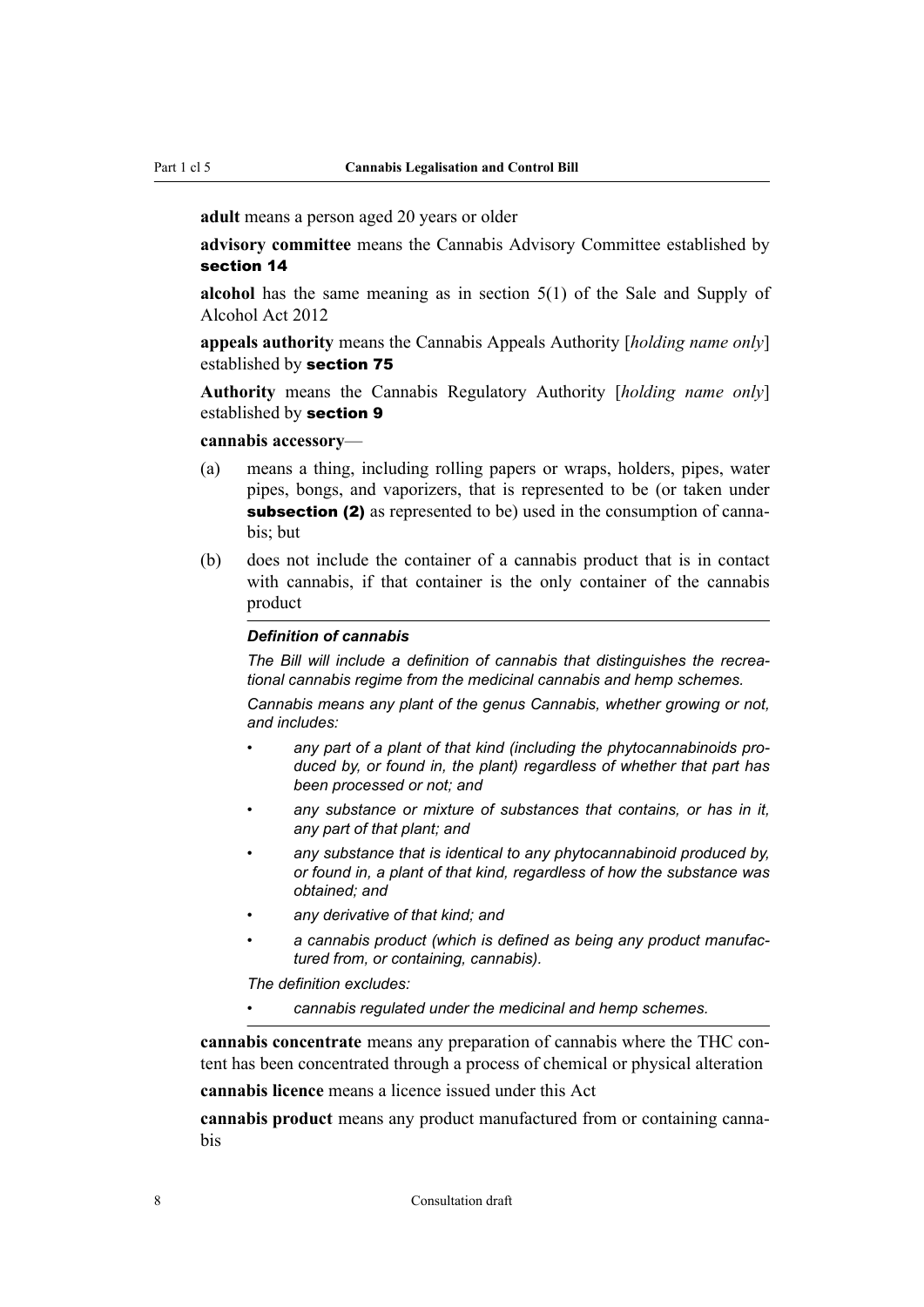#### **cannabis product advertisement**—

- (a) means any words, whether written, printed, or spoken, including on film, video recording, or other medium, broadcast or telecast, and any pictorial representation, design, or device, used to encourage the use or notify the availability or promote the sale of any cannabis product or to promote cannabis consumption behaviour; and
- (b) includes—
	- (i) any trade circular, any label, and any advertisement in any trade journal; and
	- (ii) any depiction, in a film, video recording, telecast, or other visual medium, of a cannabis product or a cannabis product trade mark, where in return for that depiction any money is paid, or any valuable thing is given, whether to the maker or producer of that film, video recording, telecast, or visual medium or to any other person; and
	- (iii) the use in any advertisement or promotion to the public of a cannabis product manufacturer's company name where that name or any part of that name is used as, or is included in, a cannabis product trade mark; but
- (c) does not include an advertisement in relation to medicinal cannabis; and
- (d) **advertise**, in relation to a cannabis product, has a corresponding meaning

#### **consume**,—

- (a) in relation to cannabis, includes smoking it, ingesting it orally, applying it topically, or using it in any other manner; and
- (b) in **section 59**, has the same meaning in relation to any other substance

**consumption premises** means a premises in respect of which a person holds a consumption premises licence authorising that person to carry on the activities authorised under section 49

**controlled activity** has the meaning given in section 30

**distribute** includes administering, giving, transferring, transporting, sending, delivering, providing, or otherwise making available in any manner, whether directly or indirectly, and offering to distribute

**enforcement officer** means a person authorised by the head of the Authority in accordance with this Act to act in that capacity

**equivalent**, in relation to a specified weight of dried cannabis, means the equivalent specified in **Schedule 4** for a cannabis product in non-dried form

**infringement fee**, in relation to an infringement offence, means the infringement fee specified in this Act or prescribed for the offence

**infringement notice** means a notice issued under **section 110(1)(b)**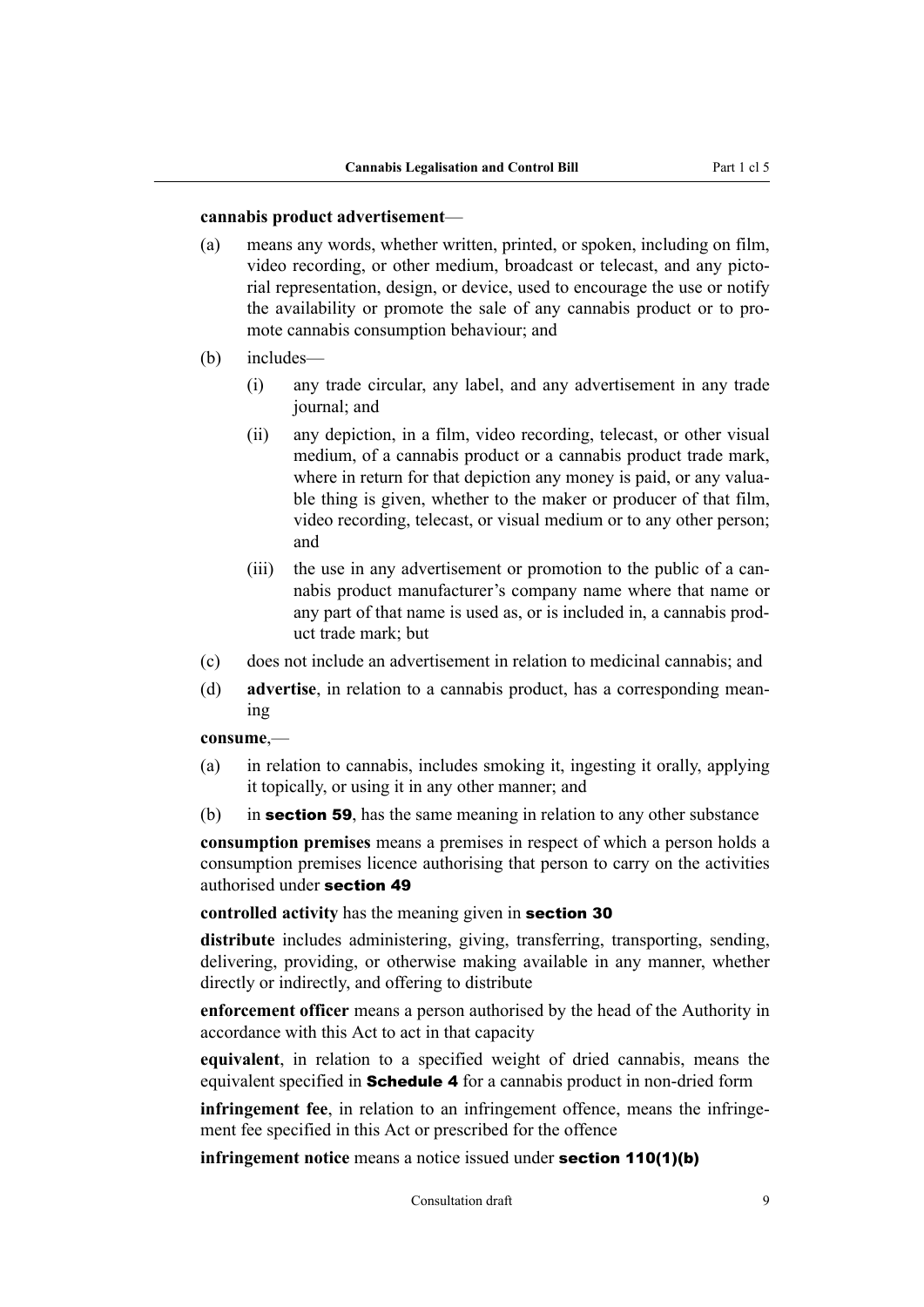#### **infringement offence** means—

- (a) an offence identified in this Act as an infringement offence:
- (b) an offence specified in regulations as an infringement offence

**licence** means a licence issued under this Act and that is in force

**Minister** means the Minister of the Crown who, under the authority of a warrant or with the authority of the Prime Minister, is responsible for the administration of this Act

**plant** means an entity with a singular root system (that is, 2 stalk mutant plants)

**prescribed** means prescribed by regulations made under this Act

**public place** has the same meaning as in section 2 of the Summary Offences Act 1981

**standardised cannabis symbol** means the symbol that must appear on the label of all cannabis products under this Act

**THC** means delta-9-tetrahydrocannabinol (the main psychoactive chemical in cannabis products)

**THCA** means delta-9-tetrahydrocannabinolic acid (a non-psychoactive chemical present in fresh, undried, cannabis plant material and some cannabis products and which may be converted to THC by processes such as drying and heating)

#### **to smoke**—

- (a) means to smoke, hold, or otherwise have control over an ignited cannabis product or plant; and
- (b) includes to smoke, hold, or otherwise have control over an ignited product or thing whose customary use is or includes the inhalation from it of the smoke produced from its combustion or the combustion of any part of it; but
- (c) does not include to hold or have control over an ignited product or thing customarily used as incense.

**trade mark** includes any trade mark whether or not it is registered or registrable as such under the Trade Marks Act 2002; and also includes—

- (a) any brand name:
- (b) any company name, where that name is used for advertising or promotional purposes:
- (c) any name, word, or mark that so resembles any trade mark that it is likely to be taken as, or confused with, that trade mark.
- (2) For the purposes of the definition of cannabis accessory in **subsection (1)**, a thing that is commonly used in the consumption of cannabis is taken to be rep-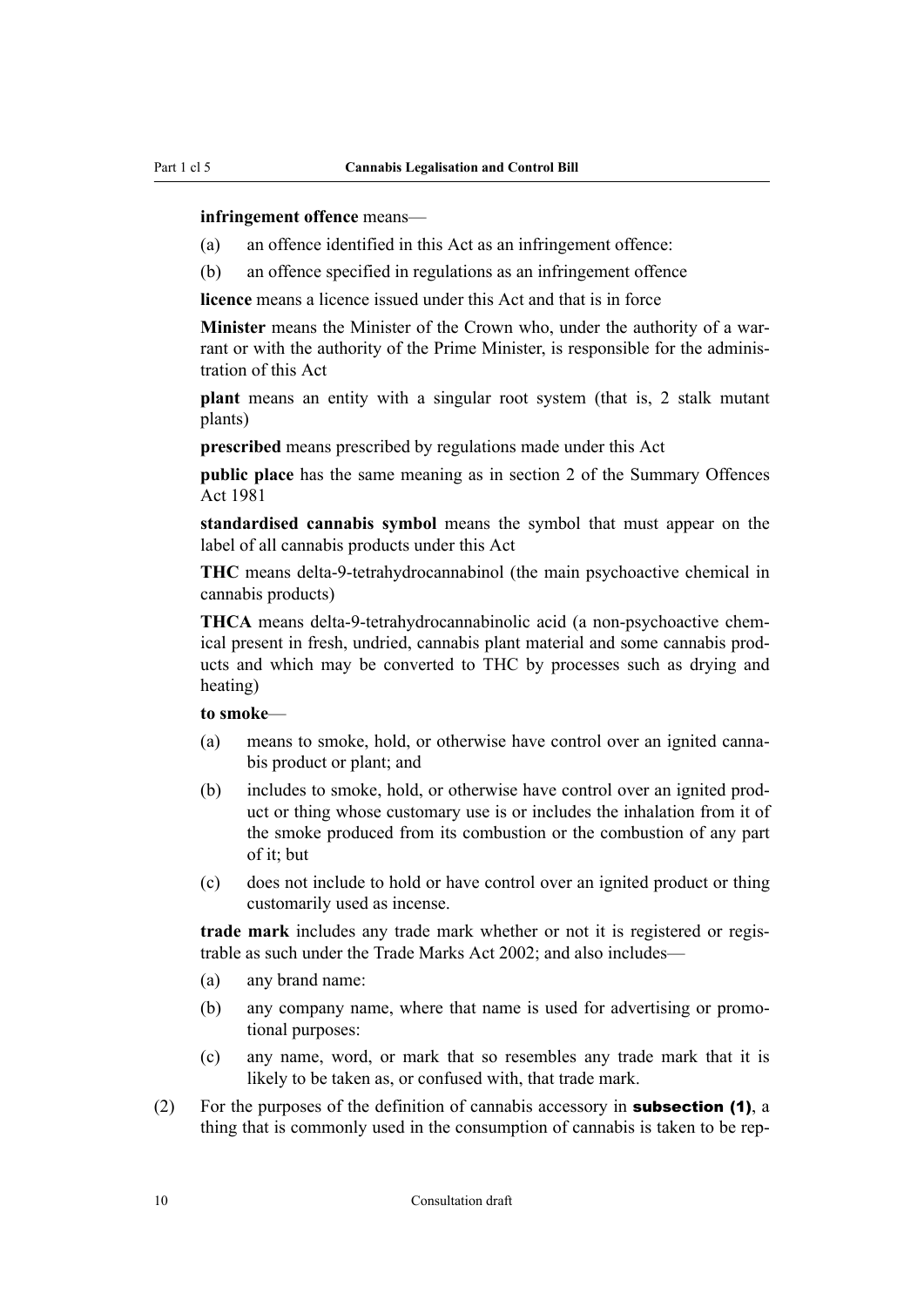<span id="page-12-0"></span>resented as being for use in the consumption of cannabis if the thing is sold at the same point of sale as cannabis.

#### **6 Transitional, savings, and related provisions**

The transitional, savings, and related provisions (if any) set out in **Schedule 1** have effect according to their terms.

#### **7 Act binds the Crown**

This Act binds the Crown.

#### **8 Relationship between Act and other enactments**

*This section will also provide for the relationship between the Act and the provisions of other enactments, as may be necessary. Other enactments that may be affected include—*

*Biosecurity Act 1993: Food Act 2014: Hazardous Substances and New Organisms Act 1996: Land Transport Act 1998: Misuse of Drugs Act 1975: Psychoactive Substances Act 2013: Resource Management Act 1991: Smoke-free Environments Act 1990.*

### **Part 2 Key regulatory roles**

*Cannabis Regulatory Authority [holding name only]*

*This Part will set out the constitution of the Authority, including roles and responsibilities, and any principles against which the Authority will operate. It may specify the qualifications and attributes that members appointed to the Authority must have among them and who will be involved in the design and ongoing governance of the regime.*

#### **9 Cannabis Regulatory Authority established**

This section establishes the Cannabis Regulatory Authority [*holding name only*].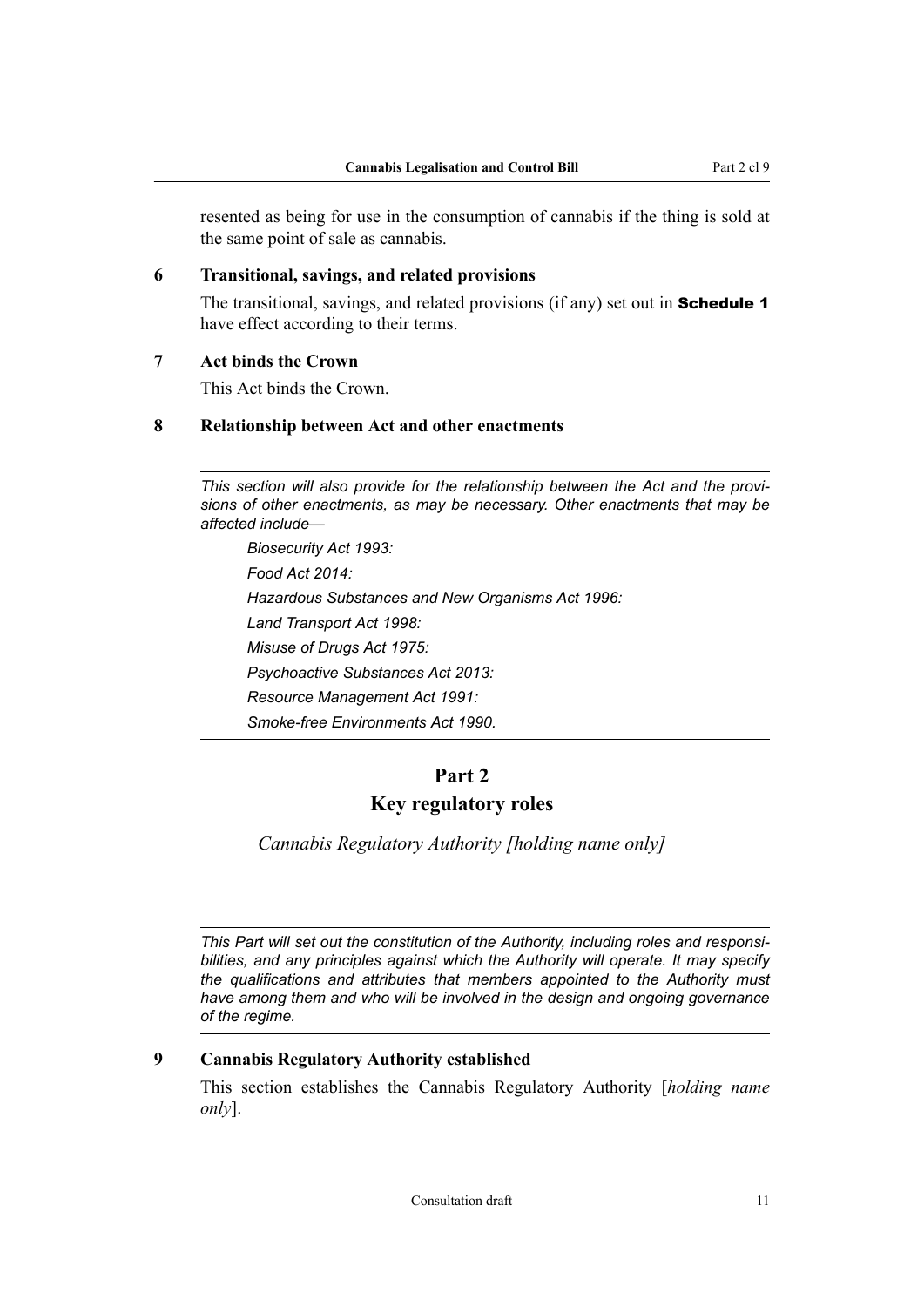#### <span id="page-13-0"></span>**10 Main objective of Authority**

- (1) The main objective of the Authority is to oversee regulation of the supply and use of cannabis in New Zealand in a way that—
	- (a) promotes the wellbeing of New Zealanders; and
	- (b) reduces the multiple harms associated with cannabis use; and
	- (c) lowers the overall use of cannabis over time.
- (2) When performing its functions under this Act, the Authority must act in a way that furthers this objective.

#### **11 Functions**

The Authority will co-operate with any other law enforcement, regulatory, or statutory agency to perform the following functions, including (without limitation):

- (a) licensing and authorising controlled activities in the cannabis supply chain; and
- (b) setting the criteria and conditions for licences and authorisations for controlled activities; and
- (c) setting limits on the allowable levels of THC and other substances in cannabis; and
- (d) monitoring and enforcing compliance with licence and authorisation conditions and criteria, including requirements for cannabis products to meet production, testing, and labelling standards, quality controls, and restrictions on the operations of retailers and consumption premises; and
- (e) administering appeals from decisions of the Authority and the appeals authority; and
- (f) administering and collecting excise taxes, levies, and fees charged as part of the cannabis regulatory regime; and
- (g) monitoring and enforcing compliance with legislation and regulations permitting the private (home-growing) of cannabis and provisions relating to the possession and use of cannabis; and
- (h) developing good practice guidelines for individuals who choose to grow cannabis at home in accordance with legislative and regulatory provisions; and
- (i) conducting (directly or indirectly) public education campaigns to—
	- (i) raise public awareness of the harms associated with cannabis use and promote responsible use and help-seeking behaviours; and
	- (ii) raise public awareness of the law under this Act governing cannabis use in New Zealand, including what activities the law permits, restricts, and prohibits, and the effects of not complying with the Act; and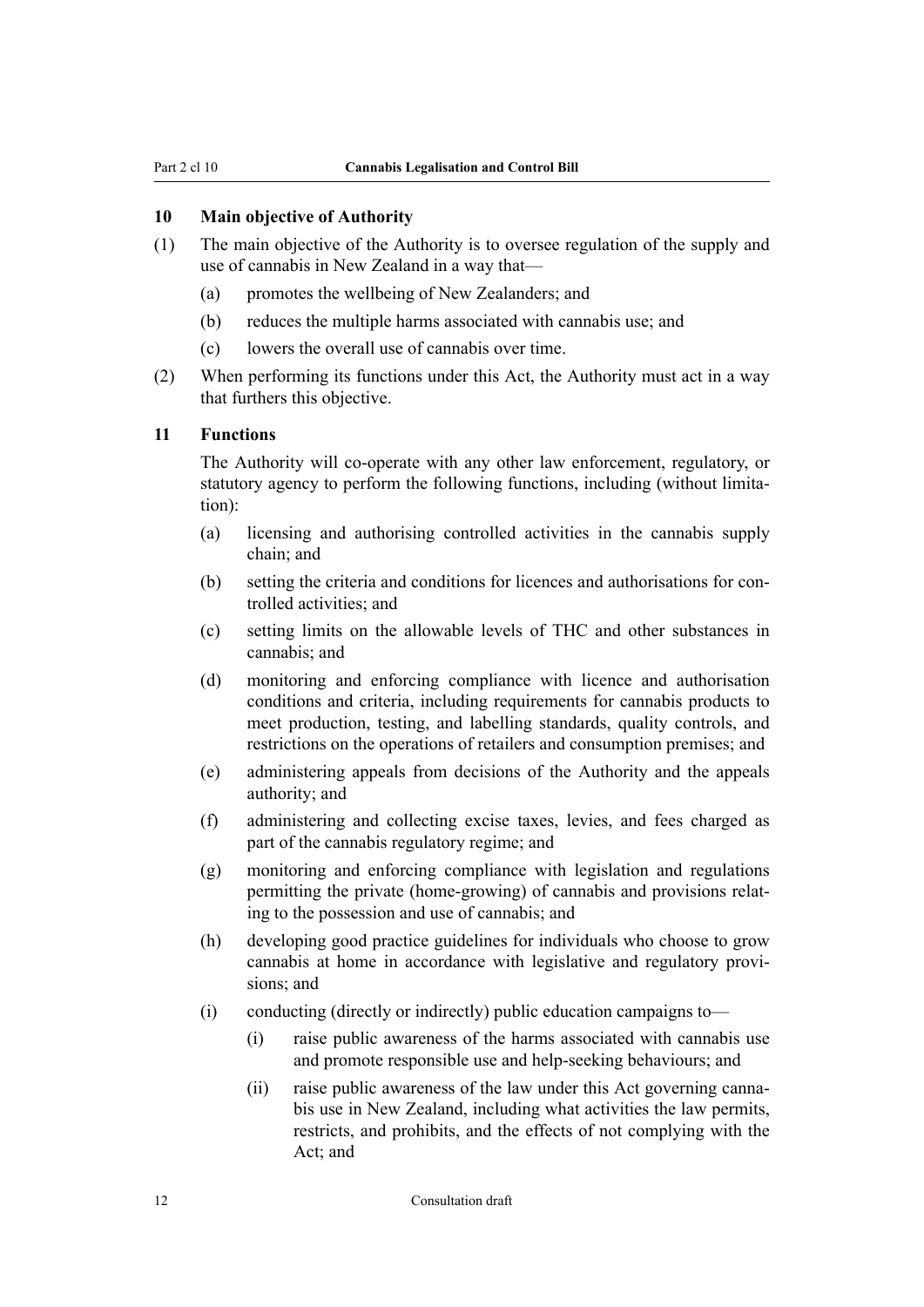- <span id="page-14-0"></span>(j) collecting and analysing data and reporting on the dynamics of the supply and demand for, and use of, cannabis in New Zealand, to ensure the regulatory regime is meeting its objectives; and
- (k) promoting and supporting research focused on understanding and reporting on cannabis use in New Zealand and informing evidence-based approaches to preventative and harm-reduction activities.

#### **12 Authority to prepare and publish national plans**

- (1) The Authority must, not later than [*time period to come*] after the commencement of this Act, prepare and publish a national plan setting out how it will give effect to the objectives of the Act.
- (2) A further national plan must be prepared and published—
	- (a) not later than [*time period to come*] after the statutory review of the operation of the Act under section 126; and
	- (b) every 5 years after that.
- (3) The Authority must consult the advisory committee when developing the plan.

#### **13 Regular reports on national plan**

- (1) The Authority must—
	- (a) deliver an annual report to the Minister on how it has implemented the national plan and with what outcomes:
	- (b) publish a copy of each report on an Internet site maintained by, or on behalf of, the Authority.
- (2) The Authority must ensure that the report is approved by the advisory committee before it is delivered to the Minister.

#### *Cannabis Advisory Committee*

#### **14 Cannabis Advisory Committee established**

- (1) This section establishes the Cannabis Advisory Committee.
- (2) The function of the advisory committee is to provide advice to the Authority on the development of the national plan.
- (3) The advisory committee must comprise individuals with a range of expertise in relevant areas, including representation of Māori interests, and chief executives from the health, justice, and social sectors, together with the government agencies representing the interests of specific population groups.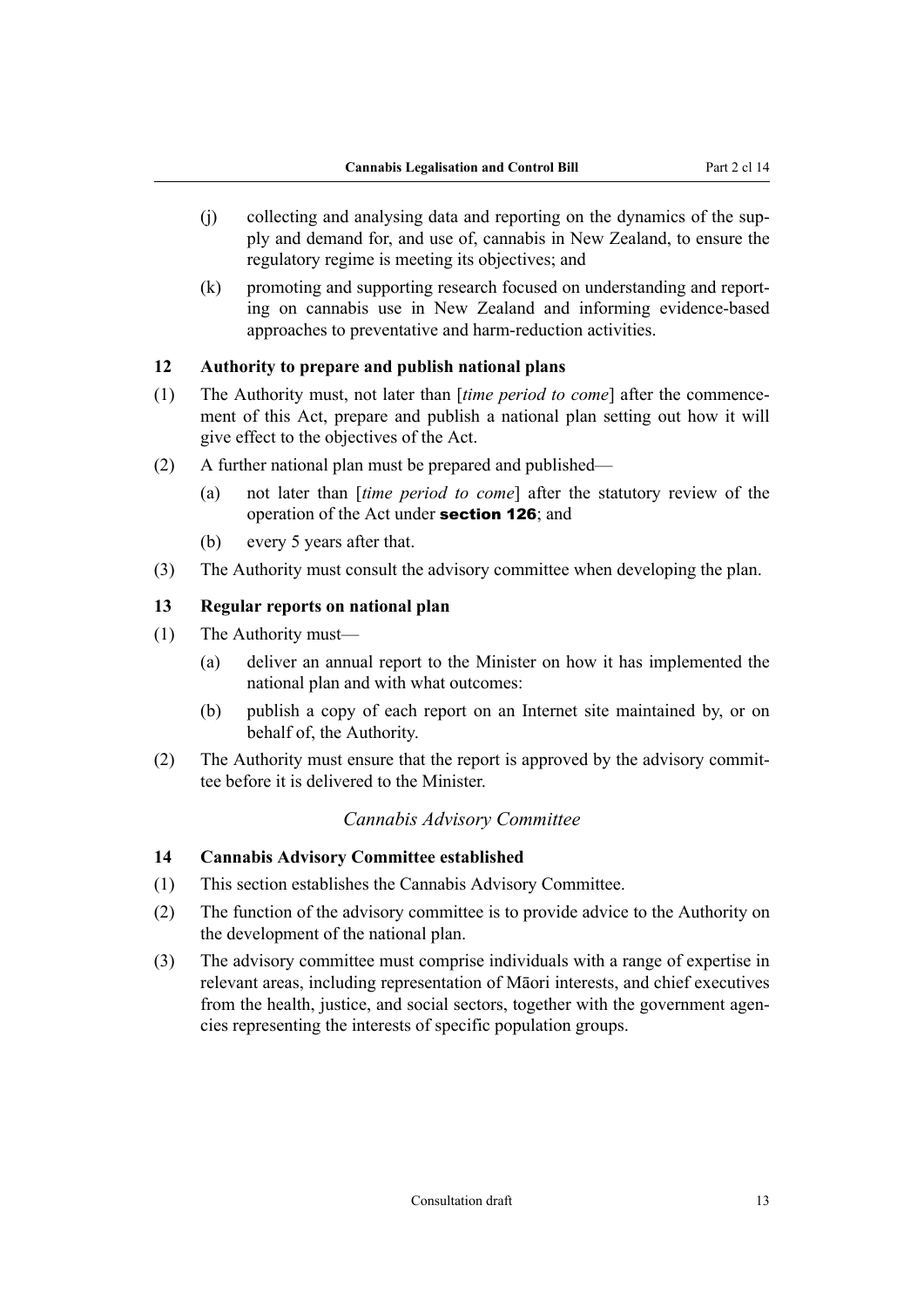#### **Part 2A**

#### **General provisions concerning cannabis**

#### <span id="page-15-0"></span>**15 Limits on growing cannabis for personal use**

- (1) Subject to **subsection (2)** and the requirements in **section 16**, a person aged 20 years or older may grow not more than 2 cannabis plants on a property or that part of a property in respect of which they have a qualifying legal interest.
- (2) Despite subsection (1), if 2 or more persons aged 20 years or older are part of the same household, the maximum number of cannabis plants that those persons may grow on a property or that part of a property in respect of which 1 or more of those persons has a qualifying legal interest is 4 (in aggregate).
- (3) For the purposes of subsections (1) and (2), a person has a **qualifying legal interest** in respect of a property or part of a property if they have a legal interest (whether as an owner, a lessee, a person with a licence to occupy, or otherwise) that includes a right to grow plants (not excluding cannabis plants) on that property for their personal use or enjoyment.
- (4) A person who—
	- (a) contravenes **subsection (1)** by growing more than 2 cannabis plants or, as the case may be, subsection (2) by growing more than 4 cannabis plants; but
	- (b) in either case, grows less than 10 plants on the relevant property or part of the property,—

commits an infringement offence.

- (5) A person who commits the infringement offence in subsection (4) is liable to—
	- (a) an infringement fee of \$500; or
	- (b) a fine imposed by a court not exceeding \$1,000.
- (6) A person who knowingly contravenes **subsection (1) or (2)** by growing 10 or more cannabis plants on the relevant property or part of the property, commits an offence and is liable on conviction to—
	- (a) a term of imprisonment not exceeding 3 months; or
	- (b) a fine not exceeding \$2,000.

#### **16 Conditions limiting place where cannabis may be grown**

- (1) A cannabis plant may be grown under **section 15** only if the plant is grown—
	- (a) out of public sight; or
	- (b) in an area that is not accessible from any public area.
- (2) In subsection (1)(b), **public area** means—
	- (a) an area to which the public has unrestricted access: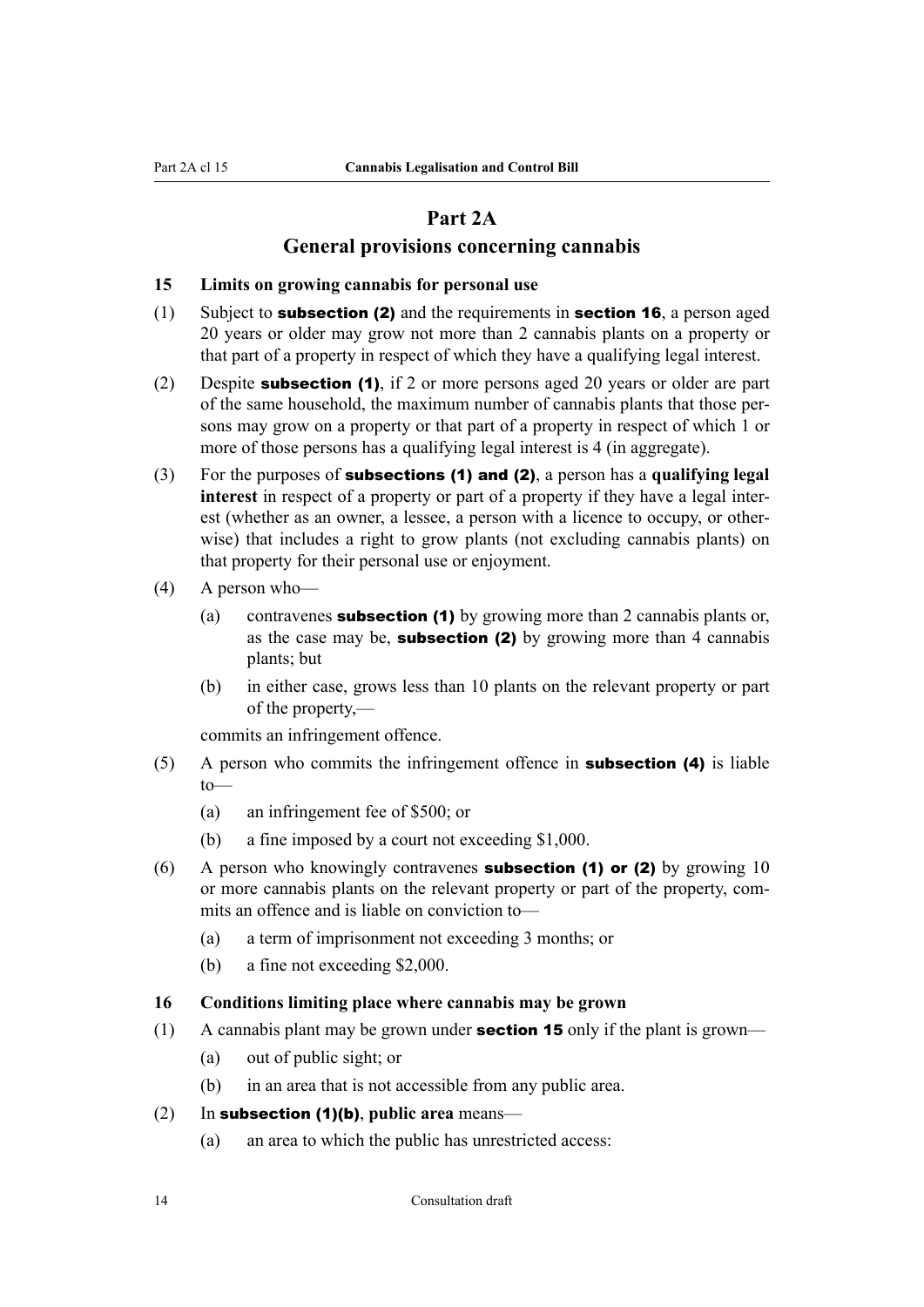- <span id="page-16-0"></span>(b) an area used on a communal basis (for example, the grounds of a retirement village).
- (3) The Authority may issue a compliance order requiring a person who contravenes **subsection** (1) to do any specified thing for the purpose of preventing further non-compliance with that provision.
- (4) The Authority must specify a time within which the order must be complied with.
- (5) A person who breaches or fails to comply with a compliance order issued under this section commits an infringement offence and is liable to—
	- (a) an infringement fee of \$200; or
	- (b) a fine imposed by a court not exceeding \$500.

#### **17 Person may have plants in public in course of moving**

Section 16 does not prevent a person from having a cannabis plant in their possession in a public place or in public sight for the purposes, and in the course only, of transferring the plant from one place where it has been growing to another place where the person may lawfully, and intends to, grow it.

#### **18 Possession limit**

- (1) A person must not have more than 14 grams of dried cannabis (or its equivalent) in their possession in a public place.
- (2) However, **subsection (1)** does not apply to a person who has more than 14 grams of dried cannabis (or its equivalent) in their possession in a public place if it is being held for the purposes of transporting it from the person's place of permanent residence to another place where they will permanently reside.
- (3) A person who contravenes **subsection (1)** commits an infringement offence and is liable to—
	- (a) an infringement fee of \$200; or
	- (b) a fine imposed by a court not exceeding \$500.

#### **19 Purchase limit**

- (1) A person may not purchase more than 14 grams of dried cannabis (or its equivalent) per day.
- (2) A person who contravenes this section commits an infringement offence and is liable to—
	- (a) an infringement fee of \$200; or
	- (b) a fine imposed by a court not exceeding \$500.

#### **20 Minimum age**

A person must be aged 20 years or older to purchase or possess cannabis.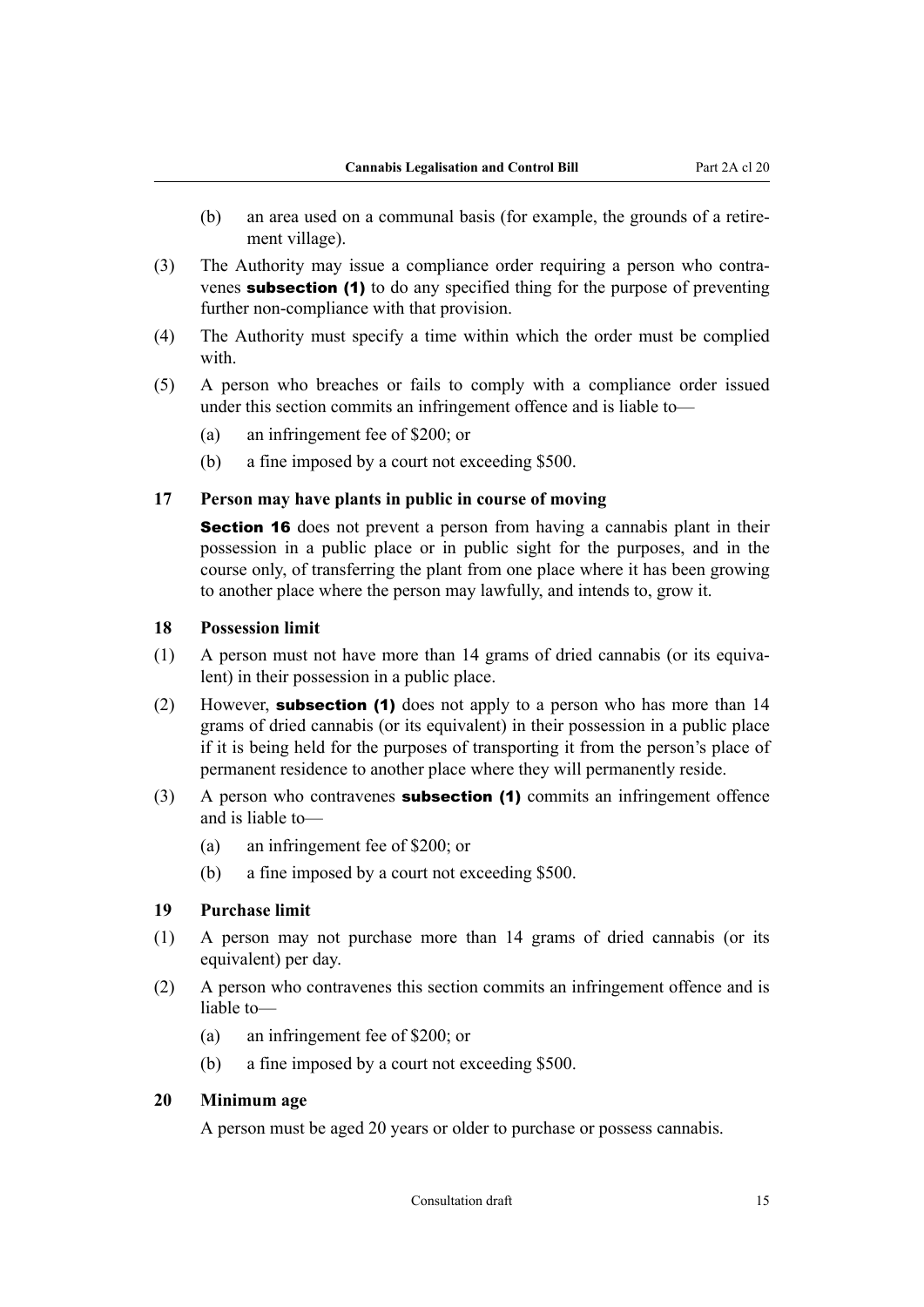<span id="page-17-0"></span>*This subsection will detail the approach to breaches of the purchase and possession limits by people under 20 years of age.*

#### **21 Social sharing**

A person may gift or provide to, or share with, another person any form of cannabis (not including a cannabis product referred to in **section 27(1)**) if—

- (a) that other person is aged 20 years or older; and
- (b) the amount is not more than 14 grams of dried cannabis (or its equiva $lent$  and
- (c) the person does not take that action for the purpose of either obtaining a material benefit or avoiding a material detriment.

#### **22 Restrictions on place of consumption**

- (1) A person must not consume cannabis in a public place or in a vehicle that is in a public place.
- (2) For the purposes of this section, a **public place** does not include a consumption premises.
- (3) A person who contravenes this section commits an infringement offence and is liable to—
	- (a) an infringement fee of \$200; or
	- (b) a fine imposed by a court not exceeding \$500.

#### **23 Prohibition against selling or supplying cannabis to persons under 20 years of age**

- (1) A person must not knowingly sell or supply cannabis to a person who is under the age of 20 years.
- (2) A person who contravenes **subsection (2)** commits an offence and is liable on conviction to—
	- (a) imprisonment for a term not exceeding 4 years; and
	- (b) in the case of a body corporate, a fine not exceeding \$150,000.
- (3) This section does not apply to a person who is a licensed cannabis retailer (*see* section 47).

*Further work is being done to determine how this offence would apply to a person who is under the age of 20 years.*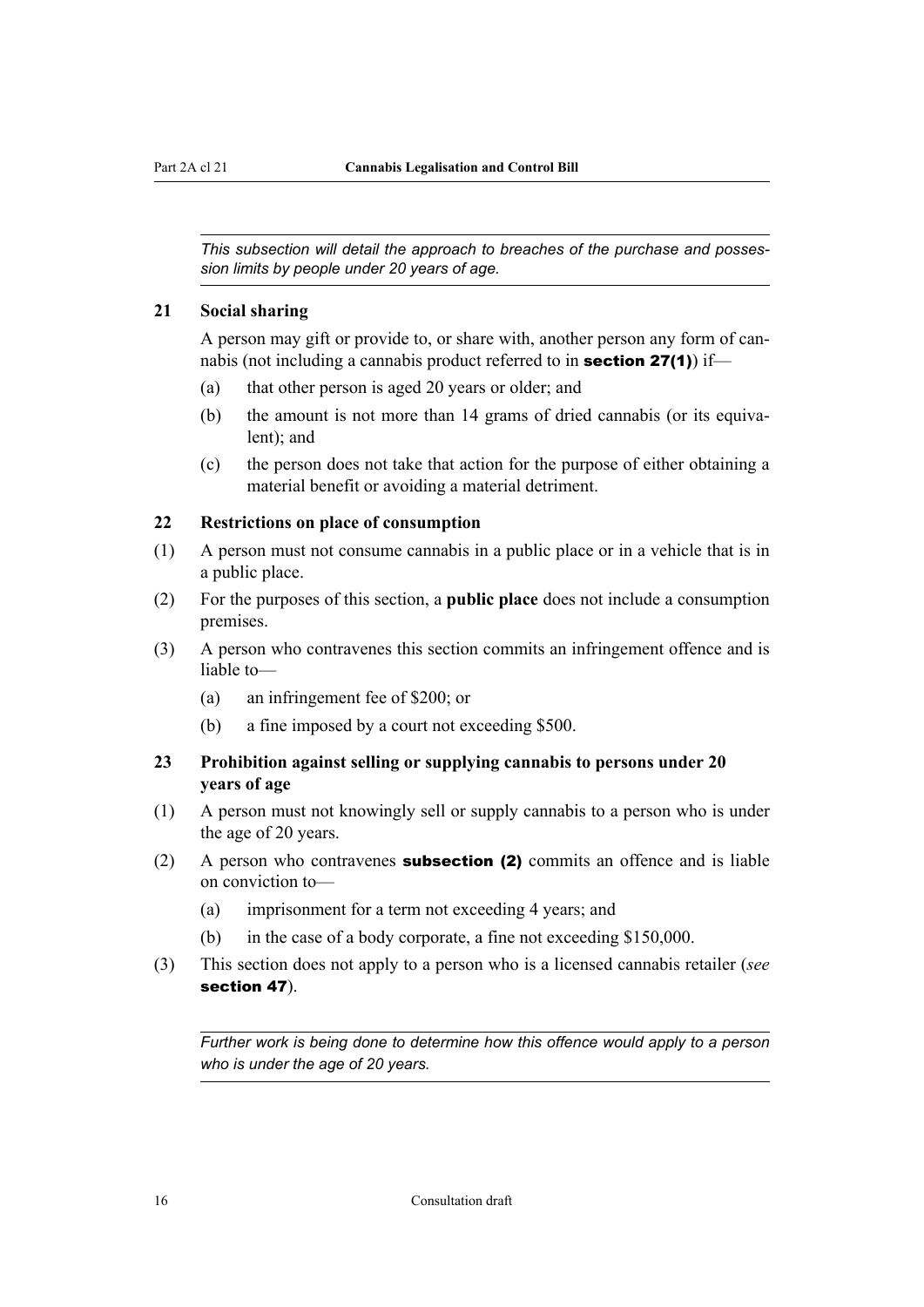#### <span id="page-18-0"></span>**24 Unlicensed sale or unauthorised supply of cannabis to person 20 years or older prohibited**

- (1) A person must not knowingly sell or supply cannabis to another person aged 20 years or older unless they hold a licence authorising them to sell cannabis at retail.
- (2) Subsection (1) is subject to section 21 (social sharing).
- (3) A person who contravenes this section commits an offence and is liable on conviction to—
	- (a) imprisonment for a term not exceeding 2 years; and
	- (b) in the case of a body corporate, a fine not exceeding \$100,000.

#### **25 Supplying cannabis products by mail order or courier prohibited**

- (1) A person must not supply cannabis to another person by mail or by courier delivery.
- (2) A person who contravenes this section commits an infringement offence and is liable to—
	- (a) an infringement fee of \$500; or
	- (b) a fine imposed by a court not exceeding \$500.

#### **26 Importing cannabis prohibited**

- (1) A person must not import cannabis unless they hold a licence to do so. *Offence of importing more than 14 grams*
- (2) A person who knowingly imports more than 14 grams of dried cannabis (or its equivalent) without a licence commits an offence and is liable on conviction  $to,$ —
	- (a) in the case of an individual,—
		- (i) a term of imprisonment not exceeding 2 years; or
		- (ii) a fine not exceeding \$10,000; and
	- (b) in the case of a body corporate, a fine not exceeding \$50,000.

*Infringement offence of importing 14 grams or less*

- (3) A person who imports 14 grams or less of dried cannabis (or its equivalent) without a licence commits an infringement offence and is liable to—
	- (a) an infringement fee of 200; or
	- (b) a fine imposed by a court not exceeding \$500.

#### **27 Prohibition against unlicensed production from cannabis**

(1) A person must not use a production method to extract resins from cannabis or to produce cannabis concentrates unless they have a licence authorising them to do so.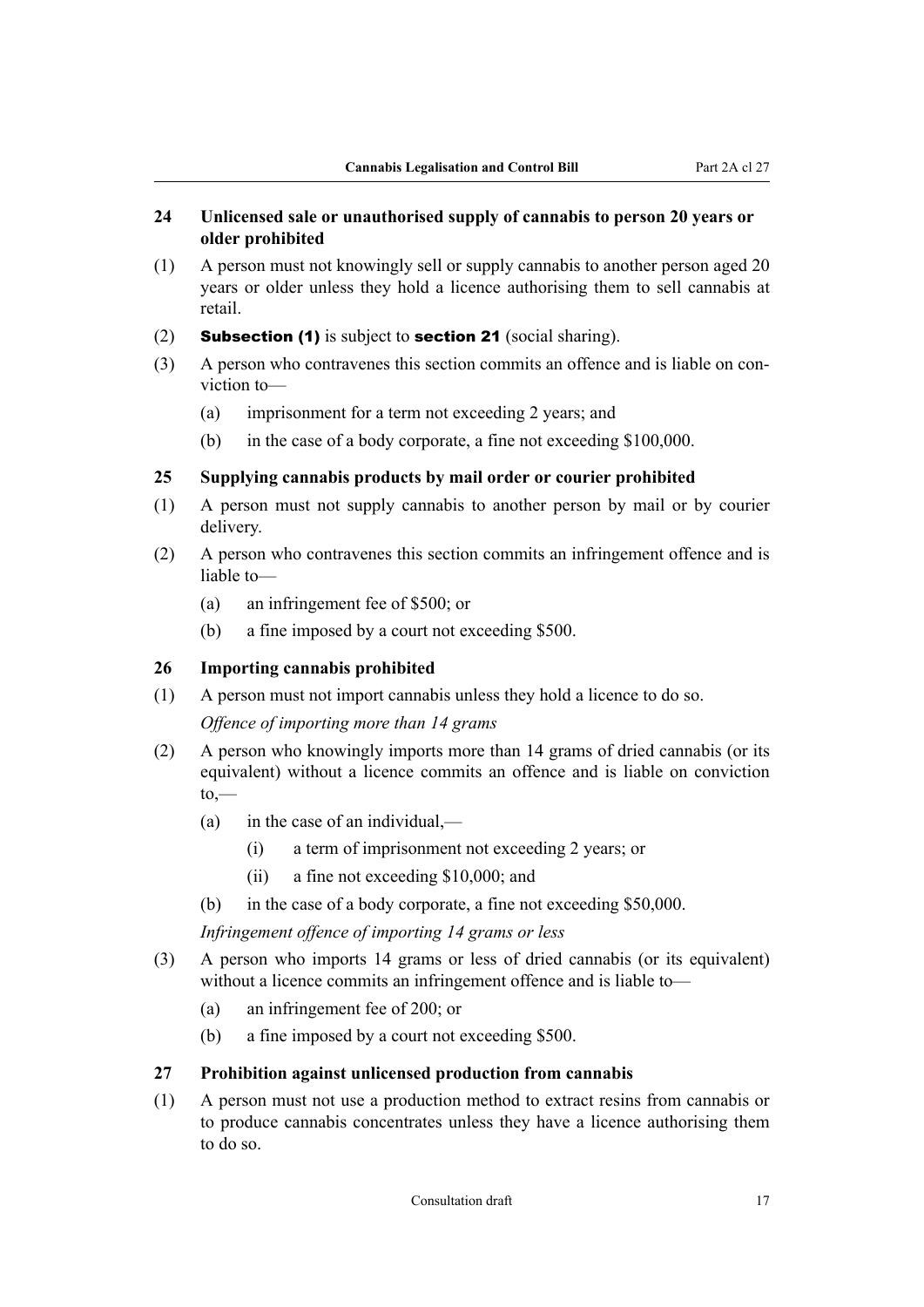- <span id="page-19-0"></span>(2) Subsection (1) does not preclude a person from making cannabis-infused products.
- (3) A person who knowingly contravenes **subsection (1)** commits an offence and is liable on conviction to,—
	- (a) in the case of an individual,—
		- (i) a term of imprisonment not exceeding 2 years; or
		- (ii) a fine not exceeding \$10,000:
	- (b) in the case of a body corporate, a fine not exceeding \$50,000.

#### **Part 4**

#### **Regulated system**

#### **28 Purpose of Part**

The purpose of this Part is to contribute to harm reduction, including the harm caused by illicit supply, by establishing a regime to control the supply of cannabis in New Zealand by—

- (a) establishing a licensing regime for the regulated, commercial supply of cannabis, cannabis products, and related accessories:
- (b) prioritising social equity outcomes through decisions on market allocation and authorisation requirements:
- (c) setting and maintaining quality and safety standards for the licensed supply of cannabis, cannabis products, and related accessories:
- (d) controlling the potency and content of licensed cannabis and cannabis products available for use:
- (e) promoting, as far as possible, equitable access to a stable supply of licensed cannabis and cannabis products available for purchase in New Zealand:
- (f) ensuring that the retail prices of licensed cannabis and cannabis products reflect a balance between the harm reduction objectives that seek to lower the overall use of cannabis and, at the same time, drawing people away from the illicit cannabis market:
- (g) supporting people to make informed decisions when purchasing cannabis and cannabis products and to understand the risks of use:
- (h) limiting the marketing, advertising, and promotion of cannabis, cannabis products, and accessories:
- (i) ensuring that the proceeds of cannabis sales contribute to the formal economy and are taxed appropriately.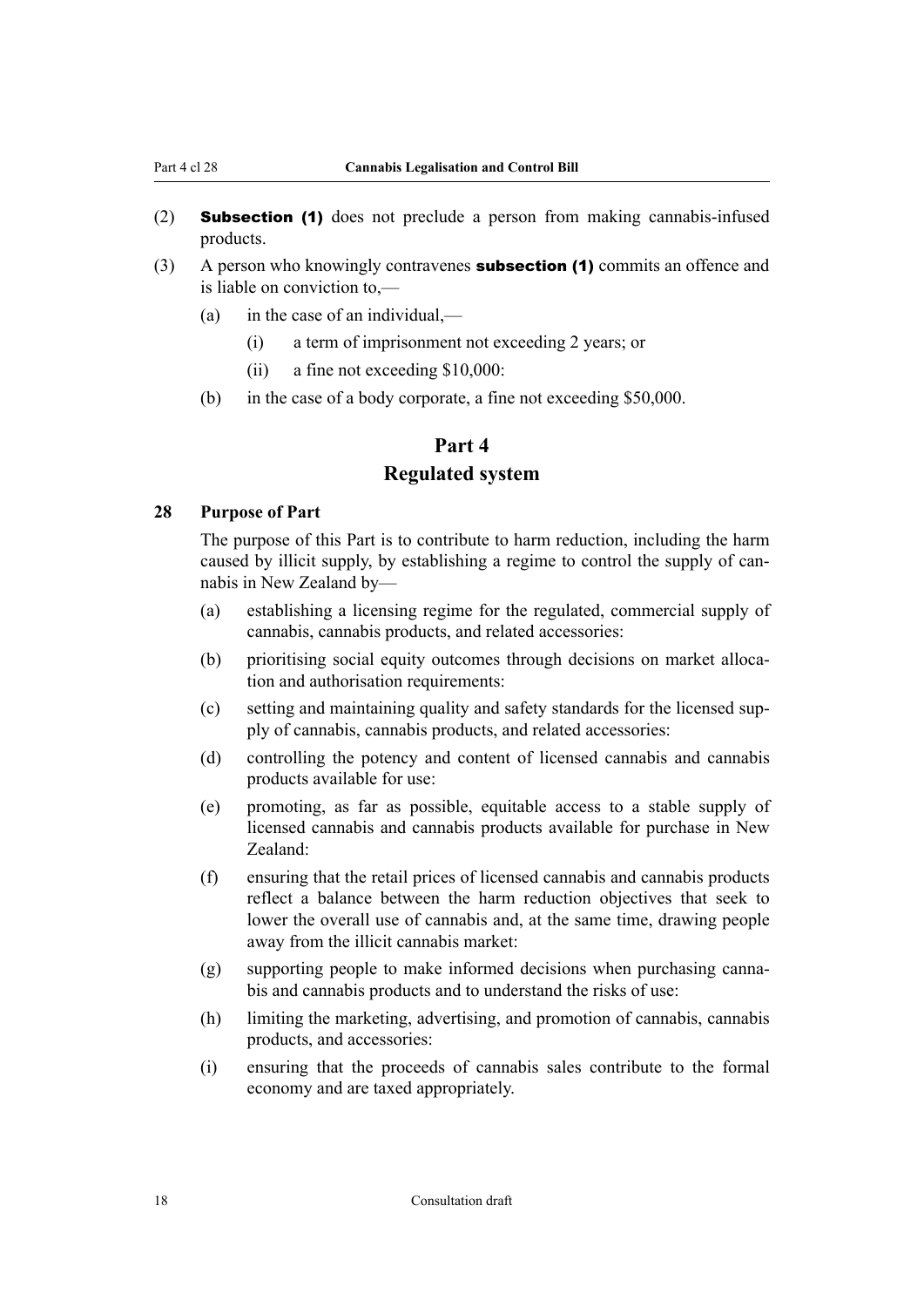### Subpart 1—Market allocation

#### <span id="page-20-0"></span>**29 Market allocation**

*This Part will detail the approach to market allocation. The total amount of cannabis grown under licence will be limited to a level that is adequate for meeting current demand and will be able to be reduced over time. This approach seeks to balance the harm reduction imperative with the need to ensure access to a legal source of cannabis.*

*The mechanisms for market allocation will be in line with the purpose of the licensing regime [in section 28], including prioritising social equity outcomes.*

### Subpart 2—Controlled activities

#### **30 Controlled activities**

- (1) The following activities are **controlled activities** under this Act:
	- (a) importing cannabis plant seeds:
	- (b) cultivating and manufacturing cannabis and cannabis products:
	- (c) the production and processing of cannabis and cannabis products:
	- (d) analytical testing of cannabis and cannabis products:
	- (e) wholesaling cannabis and cannabis products:
	- (f) retailing cannabis and cannabis products:
	- (g) operating cannabis consumption premises:
	- (h) transporting cannabis and cannabis products:
	- (i) destruction of cannabis, cannabis products, and fresh cannabis:
	- (j) conducting research on cannabis, cannabis products, and fresh cannabis.
- (2) A person may conduct a controlled activity only if they hold the licence or other authorisation required for the activity under this Act.
- (3) A person may not hold a licence to cultivate cannabis at the same time as they hold a licence to retail cannabis.

### *Applications for licences*

#### **31 Application for licence**

(1) A person who is not prohibited under section 32 may apply for a licence to carry out one or more controlled activities.

#### (2) Subsection (1) is subject to section 30(3).

- (3) An application must—
	- (a) be made to the Authority in a form or manner approved by the Authority; and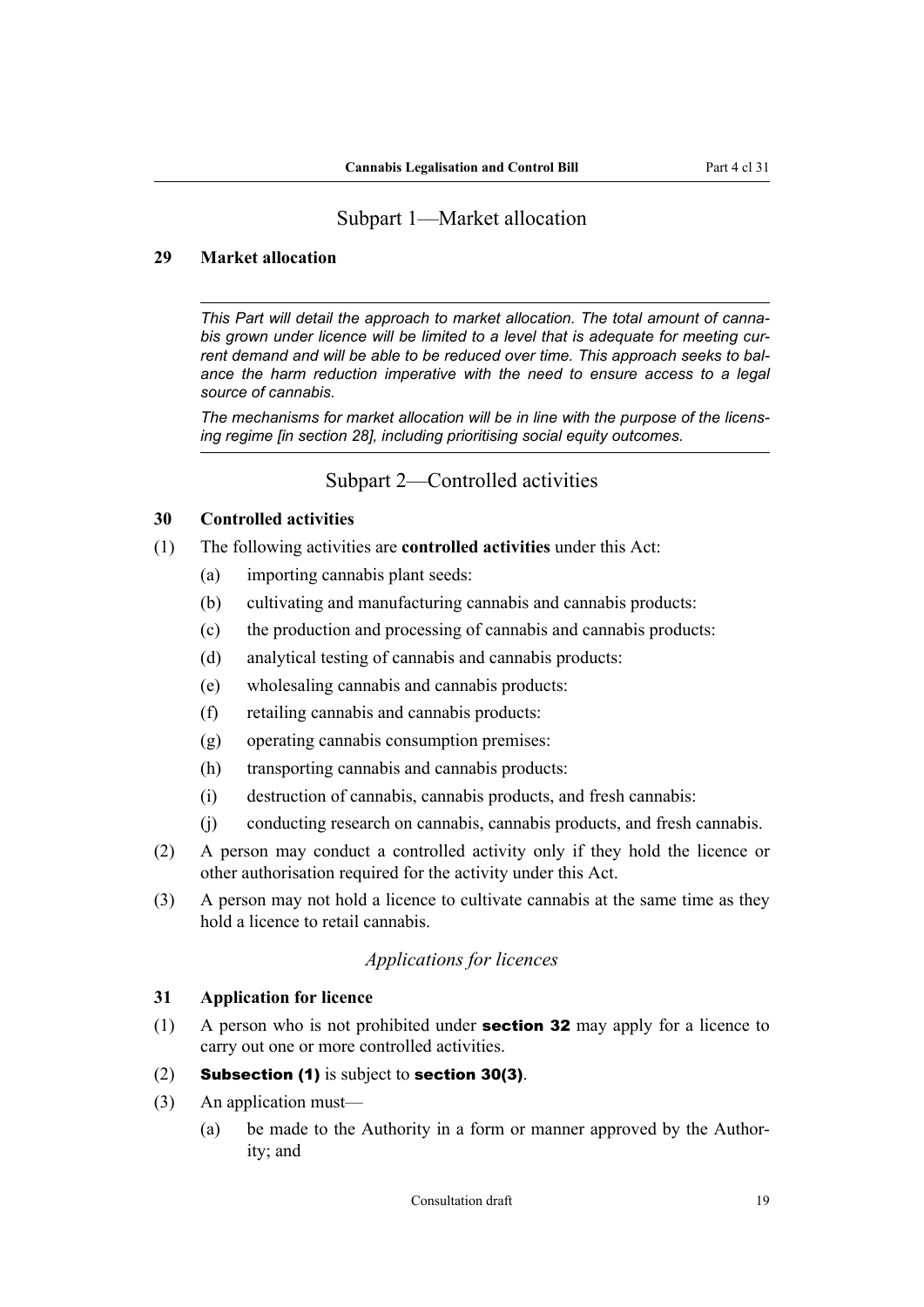- <span id="page-21-0"></span>(b) be accompanied by—
	- (i) any particulars, information, documents, or other material required by the Authority and prescribed in the regulations; and
	- (ii) the prescribed fee.

#### **32 Persons ineligible to be licensees**

The persons described in **Schedule 2** are ineligible to be licensees under this Act.

Subpart 2—Controls in relation to licensed activities

*Cannabis harm, public health and safety*

### **Part 5 Control of cannabis products**

#### **33 Purpose of Part**

*This Part will—*

- (*a*) *limit the public visibility of and exposure to cannabis, particularly in relation to young people, by—*
	- (*i*) *imposing controls on the marketing, advertising, or promotion of cannabis and its association through sponsorships with other products and events; and*
	- (*ii*) *requiring the standardised packaging (excluding messages and information) of cannabis and cannabis products; and*
- (*b*) *raise public awareness of the harms associated with cannabis use by requiring health messages and warnings to be displayed on, or included with, packages containing cannabis products; and*
- (*c*) *reduce the harmful effects of cannabis on the health of users, in particular from cannabis smoking, by monitoring and regulating the presence of harmful substances.*

#### **34 Control in relation to licensed activities**

*Sections under this heading will provide for the following:*

- (*1*) *Powers for the regulator to determine maximum limits on THC and other substances in cannabis products. The limits will be set in regulations to effectively control the potency of cannabis and cannabis products.*
- (*2*) *Alcohol and tobacco (within the meaning of the Smoke-free Environments Act 1990) must not be sold in any premises where cannabis is sold or consumed.*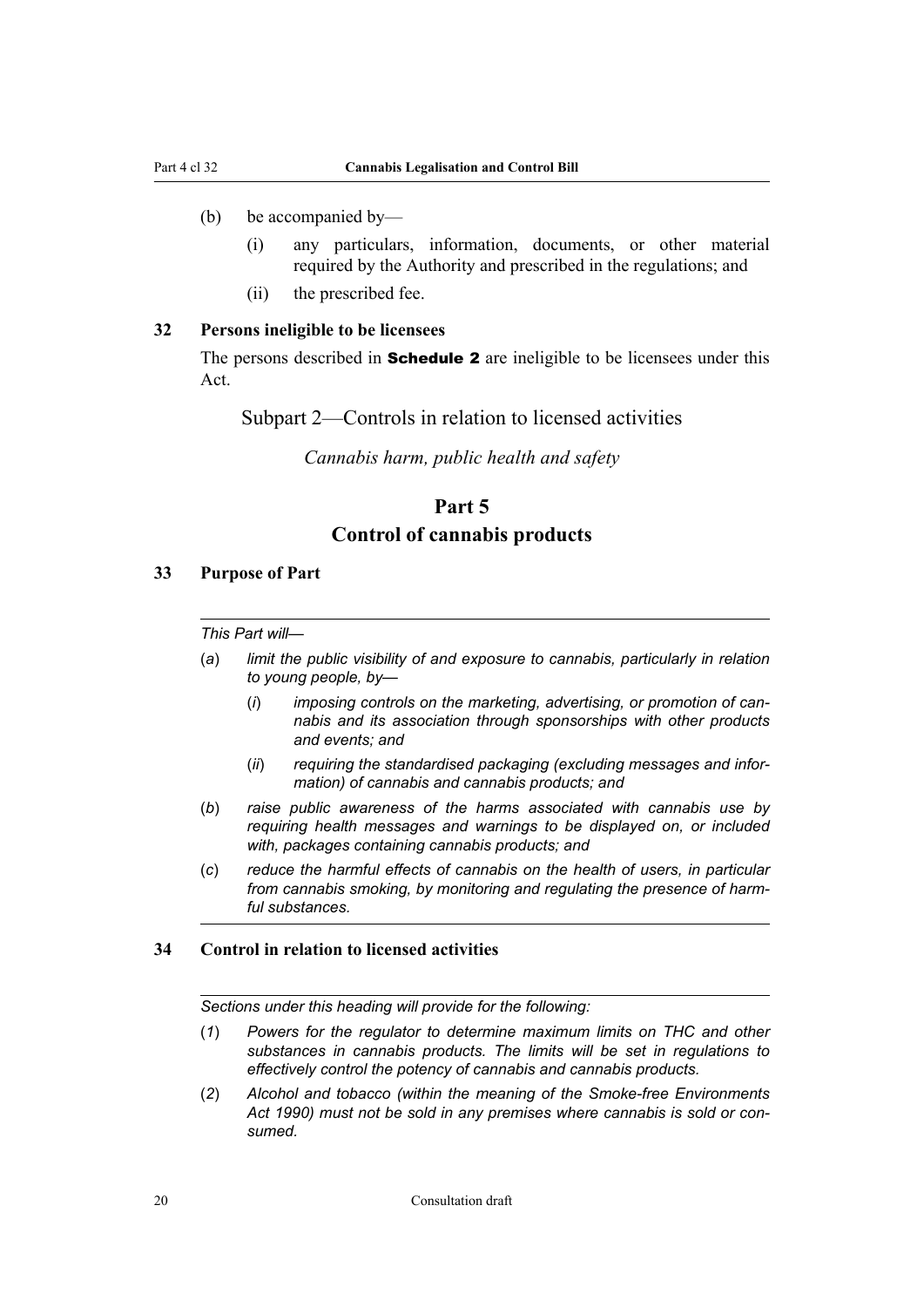- <span id="page-22-0"></span>(*3*) *A cannabis retail premises must not sell food (within the meaning of the Food Act 2014) unless it also holds a consumption premises licence.*
- (*4*) *No person may sell a cannabis accessory unless they are authorised by a licence.*
- (*5*) *The purpose of consumption premises is to offer a safe space for a person to consume cannabis.*
- (*6*) *A person operating a consumption premises has the host responsibilities prescribed by regulations.*
- (*7*) *Restrictions on hours of operation a cannabis retailer or person operating a consumption premises must not operate their premises outside the permitted hours.*
- (*8*) *Restrictions on employment a person must be 20 years or older to be employed in retail premises.*
- (*9*) *Advertising advertising cannabis for sale is prohibited.*
- (*10*) *Production standards any cannabis produced for sale must meet the prescribed production standards.*
- (*11*) *Record keeping and reporting requirements a person who has a licence or other authorisation for any controlled activity must keep the prescribed records.*

#### **35 Advertising cannabis products**

- (1) No person may, unless authorised by **section 36 or 37**, publish in New Zealand, or arrange for any other person to publish in New Zealand, a cannabis product advertisement.
- (2) A notice or sign must be treated as a cannabis product advertisement if the notice or sign—
	- (a) communicates information that is or includes cannabis product health information or warnings, cannabis product purchase age information or warnings, or both; and
	- (b) is displayed inside or at the outside of the place of business of a person who offers cannabis products for sale (whether by retail or wholesale); and
	- (c) is not required or permitted by this Act, regulations under this Act, or both.
- (3) A message must be treated as a cannabis product advertisement if the message—
	- (a) communicates information that is or includes cannabis product health information or warnings, cannabis product purchase age information or warnings, or both; and
	- (b) is not required or permitted by this Act, regulations under this Act, or both.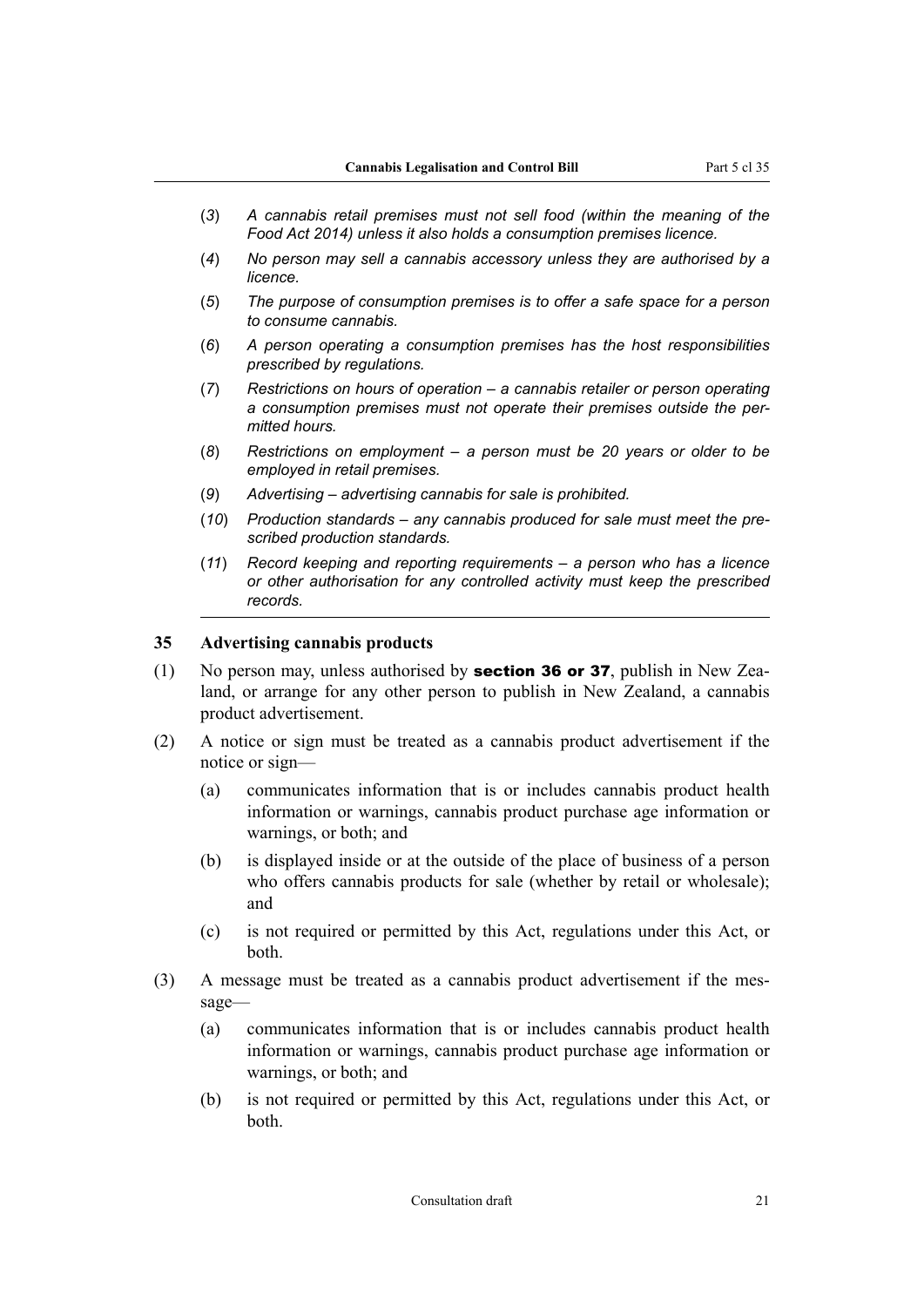- <span id="page-23-0"></span>(4) **Subsections (2) and (3)** do not limit the generality of **subsection (1)** or the definition of cannabis product advertisement in section 5(3).
- **36 Exemptions from advertising prohibition for specified publications**

Nothing in section 35 applies to any of the following:

- (a) a price list given to retailers of cannabis products if the price list includes the health messages required by or under this Part:
- (b) an advertisement included in any book, magazine, or newspaper printed outside New Zealand, or in any radio or television transmission originating outside New Zealand, or in any film or video recording made outside New Zealand, unless—
	- (i) the main purpose of the book, magazine, newspaper, transmission, film, or video recording is the promotion of the use of cannabis products; or
	- (ii) the book, magazine, newspaper, film, or video recording is intended for sale, distribution, or exhibition primarily in New Zealand; or
	- (iii) in the case of an advertisement in any radio or television transmission, the advertisement is targeted primarily at a New Zealand audience:
- (c) the publication by a cannabis products manufacturer of a cannabis product advertisement in a magazine that is intended for distribution only to employees of the manufacturer:
- (d) the exhibition, in any museum or art gallery, of any work or artefact:
- (e) the dissemination, broadcasting, or exhibition of any film, video or sound recording where—
	- (i) that film, video recording, or sound recording was made before [*to come*]; and
	- (ii) the cannabis product advertisement included in that film, video recording, or sound recording is in the form of a reference to, or a depiction of, a cannabis product trade mark that is only an incidental part of that film, video recording, or sound recording.

#### **37 Exemptions from advertising prohibition for retailers**

A retailer of cannabis products may do all or any of the following things:

- (a) provide, inside that retailer's place of business and on a request (however expressed) made for the purpose by a person who has asked to purchase a specified, or any available, cannabis product (in any medium but only in the form of printed, written, or spoken words) information that—
	- (i) does no more than identify the cannabis products that are available for purchase in that place and indicate their price; and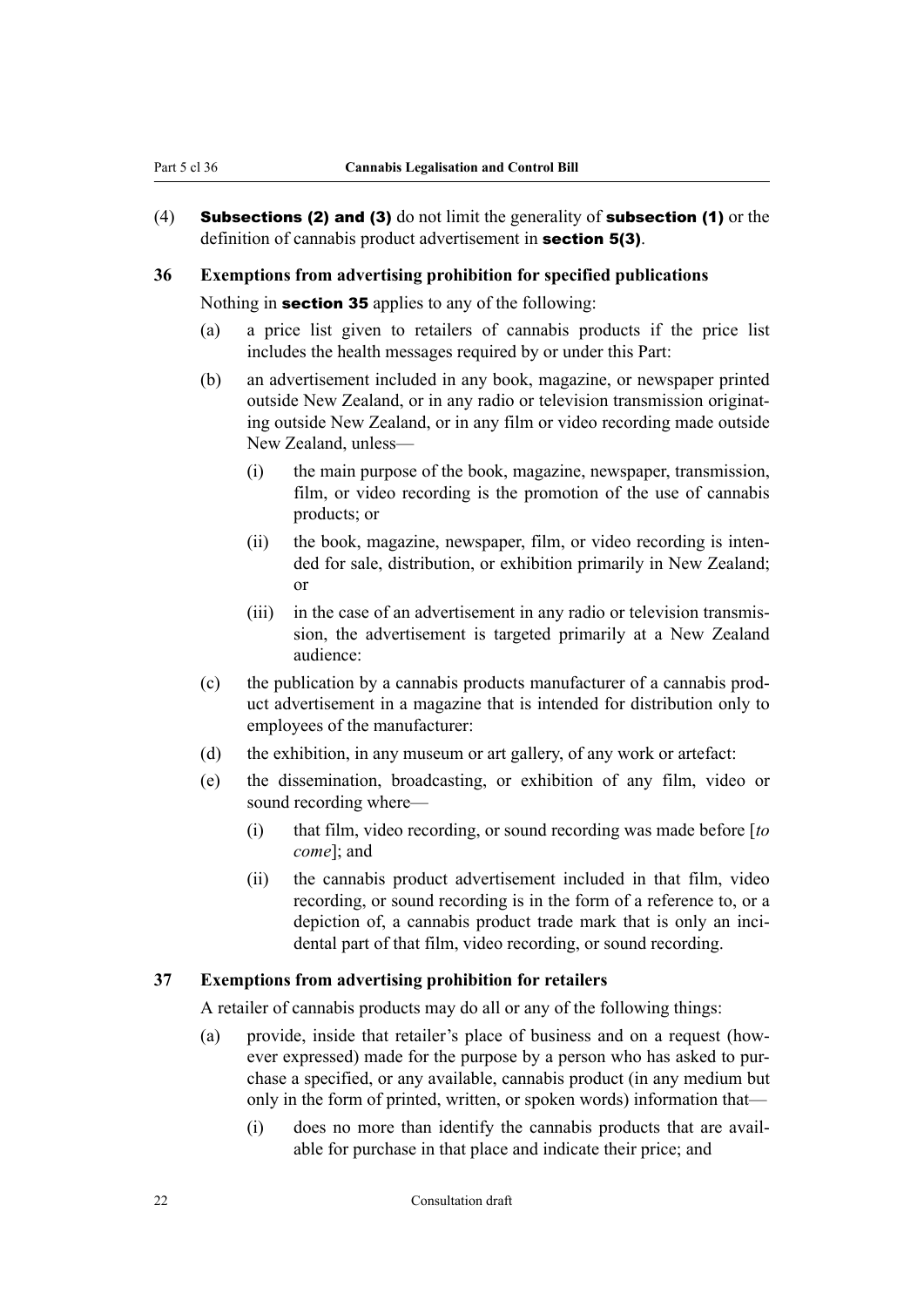- (ii) complies with the regulations:
- <span id="page-24-0"></span>(b) display inside that retailer's place of business any notice for the public that—
	- (i) does no more than indicate, using only printed or written words, the fact that, and the location or locations where, cannabis products in general are available for purchase in that place; and
	- (ii) complies with the regulations:
- (c) display the retailer's name or trade name at the outside of the retailer's place of business so long as the name is not and does not include either or both of the following:
	- (i) any word or expression signifying that any cannabis product is available in that place for purchase:
	- (ii) the trade mark of a cannabis product or the company name of a cannabis product manufacturer.

#### **38 Display of cannabis products in or from sales outlets, etc, generally prohibited**

- (1) A person who offers cannabis products for sale (whether by retail or wholesale) must not allow any part of a cannabis product or cannabis package at the outside of or inside the person's place of business to be for any reason visible—
	- (a) from outside the place of business; or
	- (b) from an area inside the place of business to which members of the public are allowed access.
- (2) Subsection (1) does not, however, apply to a cannabis product or cannabis package that is visible only to the extent that is necessary for it to be delivered—
	- (a) to the person at the place of business; or
	- (b) to its purchaser at or from the place of business.
- (3) A cannabis product or cannabis package must be treated as being visible only to the extent that is authorised under **subsection (2)(a)** if it is delivered—
	- (a) to a person and at, or from, a place specified in that paragraph; and
	- (b) using a form of visible delivery prescribed by any relevant acceptable forms of visible delivery prescribed in the regulations.
- (4) Subsections (1) and (2) do not apply to a cannabis product or cannabis package that is visible in a way that complies with any relevant temporary transitional exemption regulations.
- **39 Use of trade marks, etc, on goods other than cannabis products, or in relation to sponsored events**
- (1) In this section, **non-cannabis article** means an article that is not—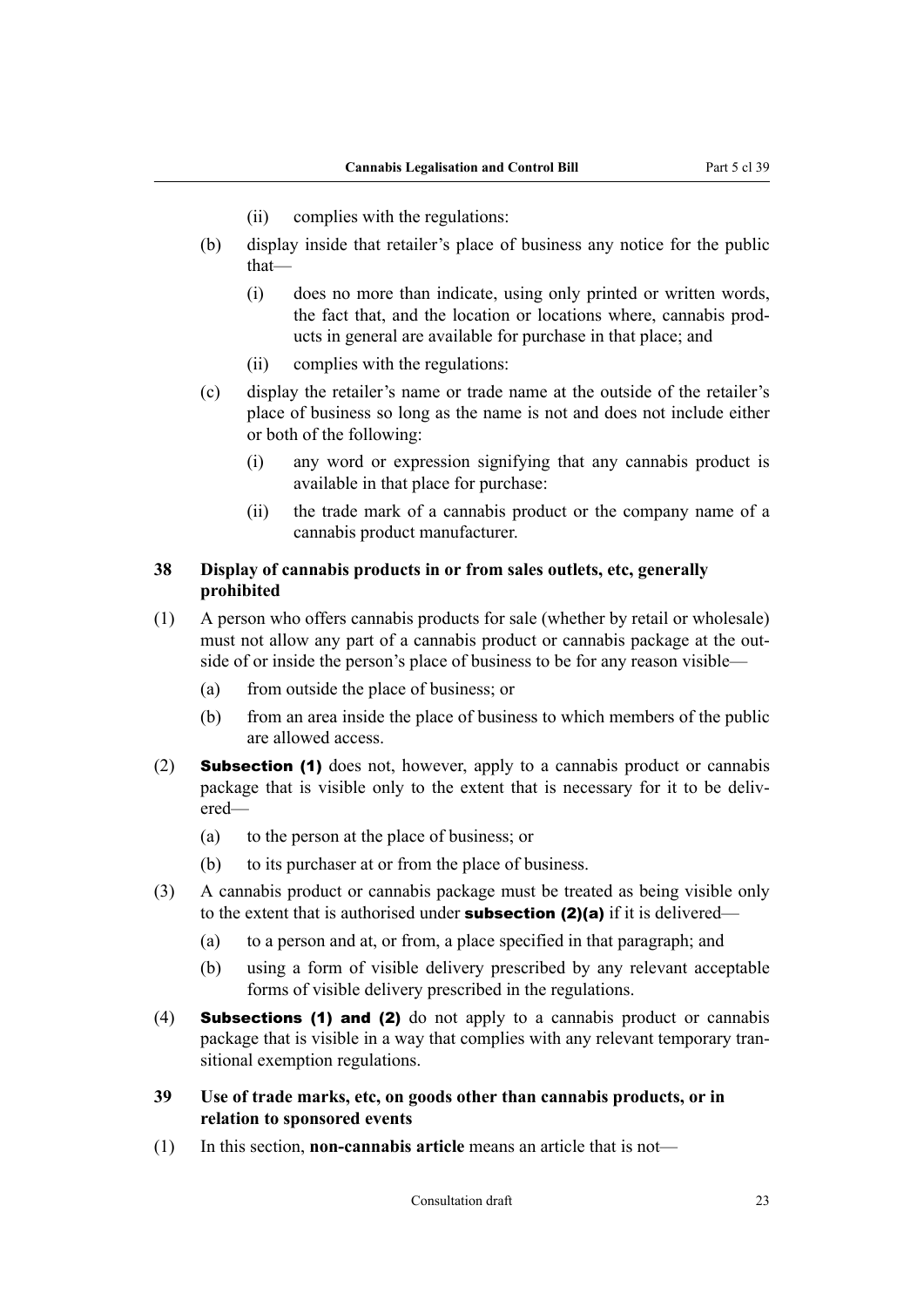- (a) a cannabis product; or
- (b) a package or container in which a cannabis product is sold or shipped.
- (2) No person may use, other than in a private capacity, a cannabis product trade mark—
	- (a) on any non-cannabis article; or
	- (b) for the purpose of advertising or identifying to the public—
		- (i) any non-cannabis article; or
		- (ii) any service, activity, or event; or
		- (iii) any scholarship, fellowship, or other educational benefit,—

even though that person would, but for this Act, be entitled to use the trade mark on that article or for that purpose.

- (3) If a trade mark includes the company name, or part of the company name, of a manufacturer, an importer, or a distributor in New Zealand of any cannabis product, no person may, other than in a private capacity, use that company name for the purpose of advertising or identifying to the public—
	- (a) any non-cannabis article; or
	- (b) any service, activity, or event; or
	- (c) any scholarship, fellowship, or other educational benefit,—

even though that person would, but for this Act, be entitled to use that trade mark or company name for that purpose.

- (4) No person may distribute, sell, or offer or expose for sale any non-cannabis article that bears a trade mark of a cannabis product that is sold in New Zealand.
- (5) Nothing in **subsections (1) to (3)** applies to a trade mark or company name that, during the year ending with [*to come*], was applied to cannabis products and other articles sold at retail in New Zealand if the estimated retail value of those other articles sold during that year exceeded one-quarter of the estimated retail value of those cannabis products sold during that year.
- (6) Nothing in **subsections (1) to (3)** applies to the use, by any person (other than a manufacturer, an importer, a distributor, or a retailer of any cannabis products, or a person acting on behalf of any such manufacturer, importer, distributor, or retailer) of a trade mark or company name for any purpose (other than for application to, or for use in connection with, cannabis products or cannabis accessories) if the trade mark or company name—
	- (a) was in use in New Zealand for that purpose before [*to come*]; or
	- (b) was in use for that purpose at any time before that trade mark or company name was first used, in New Zealand, for application to, or in connection with, any cannabis product or cannabis accessory.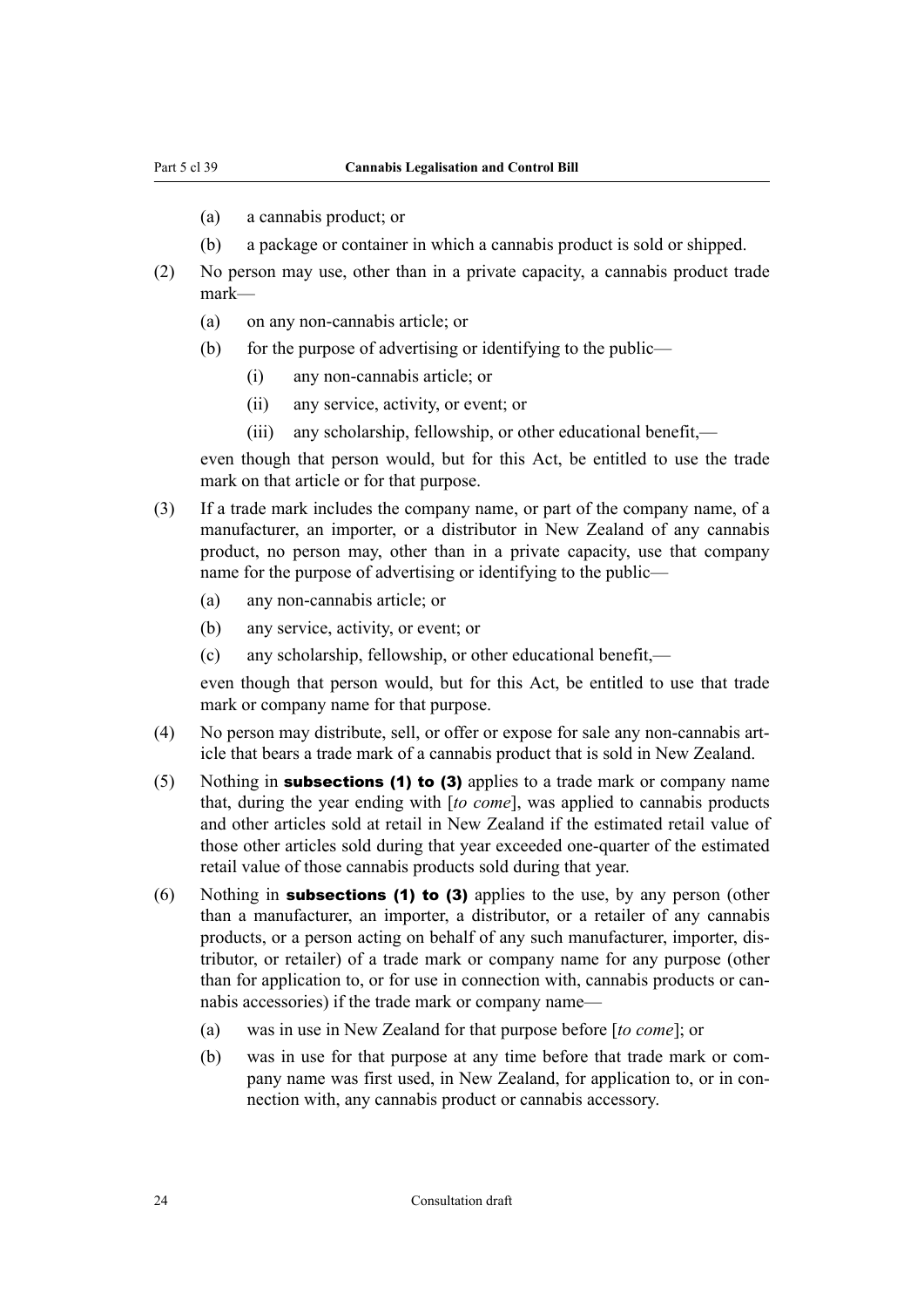#### <span id="page-26-0"></span>**40 Sponsoring activity involving use of trade mark, etc, of cannabis products**

- (1) No person who is a manufacturer, an importer, a distributor, or a retailer of cannabis products may sponsor (within the meaning of **subsection (2)**) an organised activity that is to take place, is taking place, or has taken place, in whole or in part, in New Zealand, and that involves the use, in the name of that activity, or on or through any thing other than a cannabis product, of all or any of the following:
	- (a) a cannabis product trade mark:
	- (b) all or any part of a company name included in a cannabis product trade mark:
	- (c) 1 or more words, logos, colours, shapes, sounds, smells, or other elements of a cannabis product trade mark that, as those 1 or more elements are used in the name, or on or through the thing, are likely to cause a person exposed to the name or thing to believe that the 1 or more elements are used in, on, or through it only or mainly for the purpose of advertising the product.
- (2) A person **sponsors an organised activity** for the purposes of subsection (1) if, and only if, the person does all or any of the following:
	- (a) organises or promotes, before the activity is to take place, or during the time that it takes place, some or all of the activity:
	- (b) makes, before the activity is to take place, or during or after the time that it takes place, any financial or non-financial contribution towards some or all of the activity:
	- (c) makes, before the activity is to take place, or during or after the time that it takes place, any financial or non-financial contribution to any other person in respect of the organisation or promotion by that other person of, or the participation, by that other person, in, some or all of the activity.

#### **41 Sponsoring activity involving exclusive supply arrangement**

- (1) No person who holds a cannabis licence may sponsor (within the meaning of section 40(2)) an organised activity that is to take place, is taking place, or has taken place, in whole or in part, in New Zealand, and that involves an arrangement for the person to be the only person supplying cannabis products at, or for the purposes of, some or all of the event.
- (2) The arrangement may be a contract, or a legally binding or other agreement, undertaking, or understanding.
- (3) Subsection (2) does not limit subsection (1).
- (4) This section operates in parallel with (that is, is not subject to, and does not override) the Commerce Act 1986.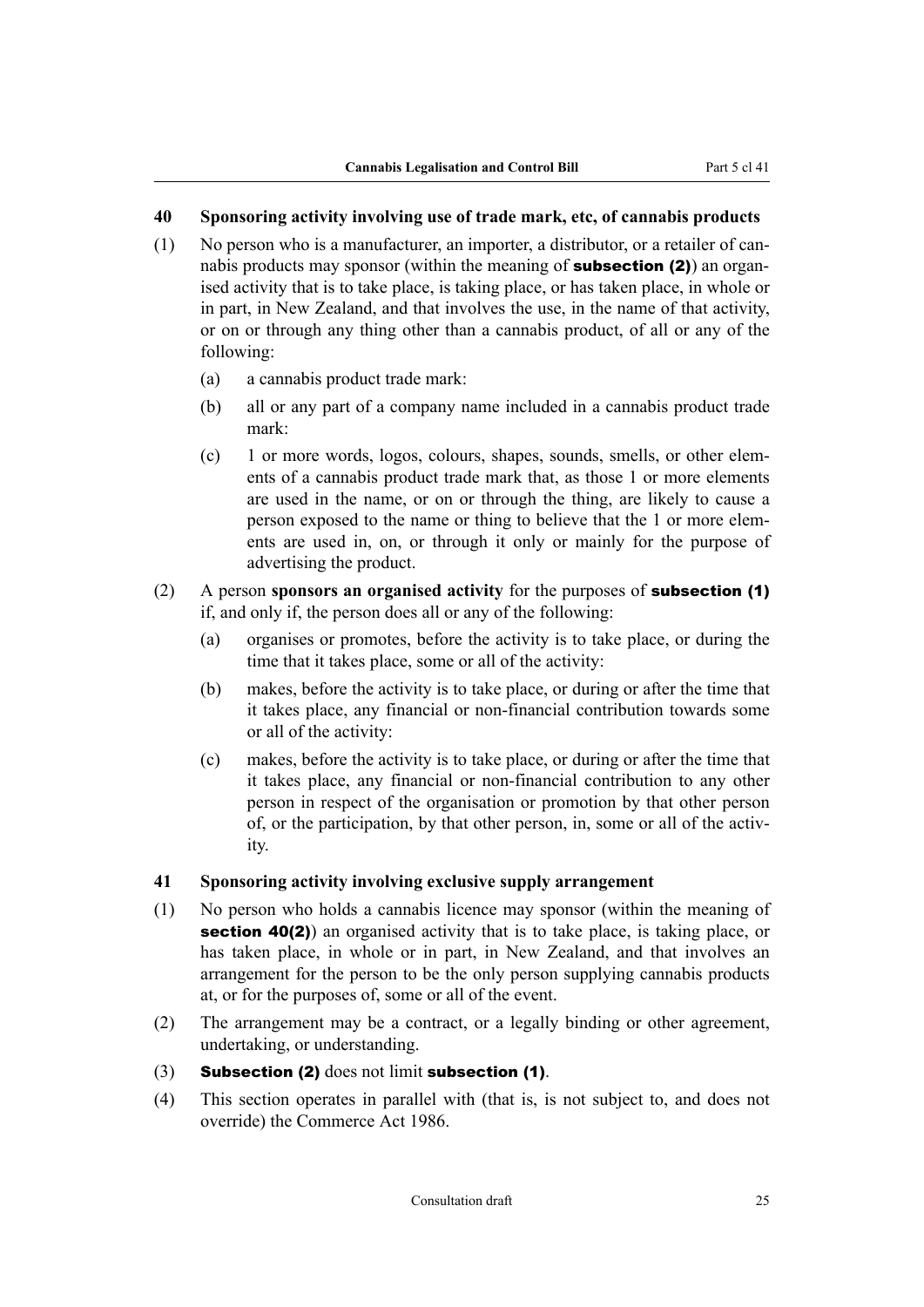#### <span id="page-27-0"></span>**42 Free distribution and rewards prohibited**

- (1) No manufacturer, distributor, importer, or retailer of cannabis products may, free of charge or at a reduced charge,—
	- (a) distribute any cannabis product; or
	- (b) supply any cannabis product to any person for subsequent distribution; or
	- (c) in the case of a retailer, supply any cannabis product to any person for the purpose of that retailer's business.
- (2) For the purposes of **subsection (1)**, a cannabis product is distributed or supplied at a **reduced charge**—
	- (a) if the charge for the product itself is reduced; or
	- (b) if—
		- (i) the product is distributed or supplied at a charge that is not or purports not to be reduced; but
		- (ii) some other item is supplied, free or at a reduced charge, together with the product.
- (3) No person may—
	- (a) offer any gift or cash rebate, or the right to participate in any contest, lottery, or game, to the purchaser of a cannabis product in consideration for the purchase of that product, or to any person in consideration for the provision of evidence of such a purchase; or
	- (b) offer, to any retailer, any gift or cash rebate, or the right to participate in any contest, lottery, or game, as an inducement or reward in relation to—
		- (i) the purchase or sale of cannabis products by that retailer; or
		- (ii) the advertising of cannabis products inside that retailer's place of business; or
		- (iii) the location of cannabis products in a particular part of that retailer's place of business.
- (4) Nothing in **subsection (2)** applies in respect of any payment or reward to any person who purchases or attempts to purchase any cannabis product—
	- (a) with the authority of the head of the Authority or of some other person authorised for that purpose by the head of the Authority; and
	- (b) for the purpose of monitoring compliance with the provisions of this Part.
- (5) A person who contravenes this section commits and offence and is liable to [*to come*].

#### **43 Arrangements conflicting with Act have no effect**

(1) A term has no effect if—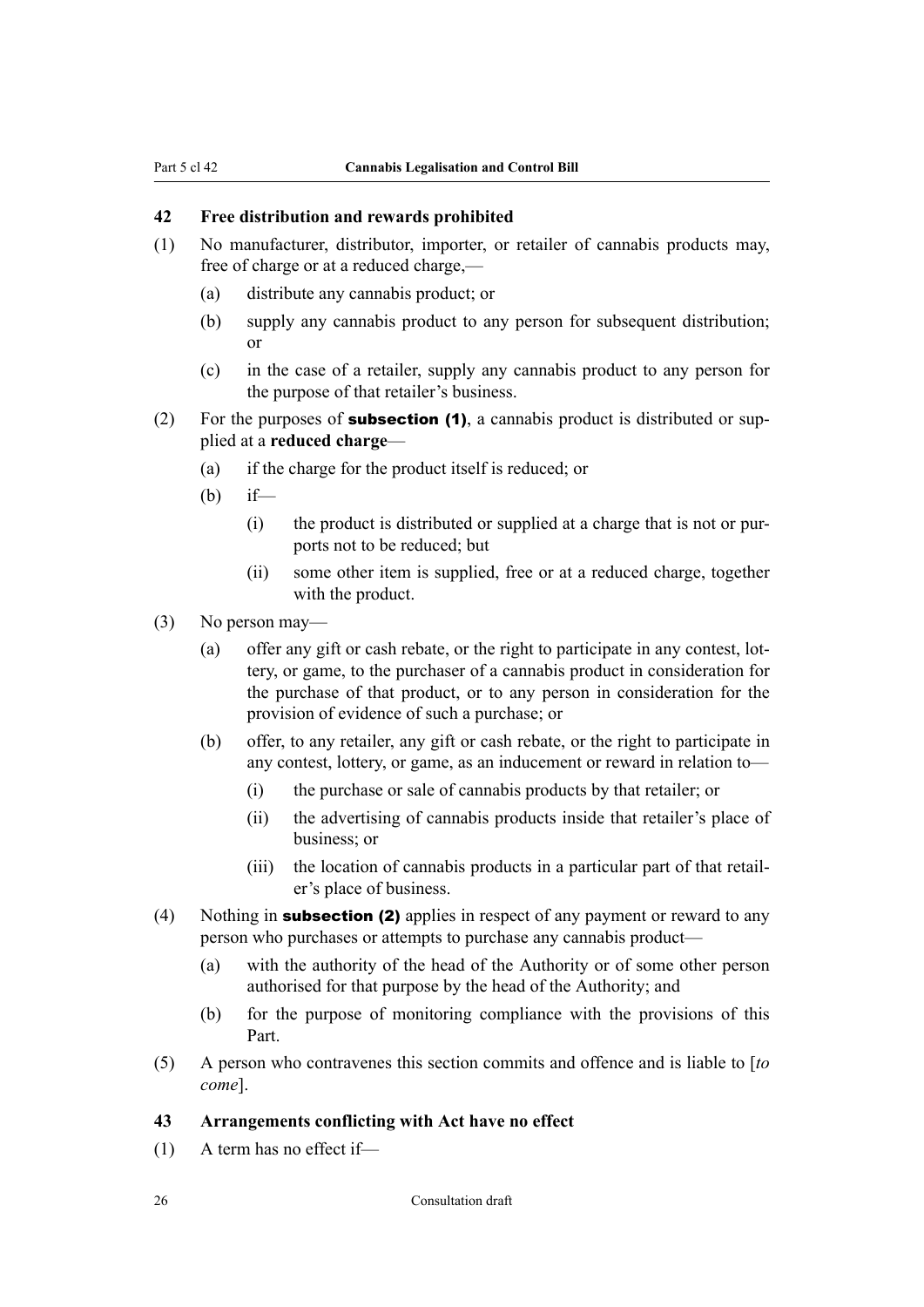- <span id="page-28-0"></span>(a) it is expressed or implied in an arrangement of any kind in any form; and
- (b) compliance with it would limit or prevent compliance with this Act.
- (2) The arrangement may be a contract, or a legally binding or other agreement, undertaking, or understanding.
- (3) Subsection (2) does not limit subsection (1).
- (4) A person who is, or is claiming through or under, a party to the arrangement may (regardless of whether it is a contract) seek relief under subpart 5 of Part 2 of the Contract and Commercial Law Act 2017 (which applies with all necessary modifications) as if compliance with the term were performance, in a way that gives rise to illegality, of a provision of a contract.

#### **44 Advertisements concerning harms from cannabis use not affected**

Nothing in sections 35 to 43 applies to a person who uses a sign, symbol, trade mark or text for the purposes of advertising services to assist in managing health-related harms.

#### **45 Point-of-sale health information or warnings signs**

- (1) A person who offers a cannabis product for sale (by retail or wholesale) must, at all times when prescribed requirements for point-of-sale health information or warnings signs applying to that person are in force under this Act, display clearly at each point of sale outside of or inside the person's place of business a sign for the public that does no more than—
	- (a) communicate the message that consuming cannabis is harmful; and
	- (b) complies with the prescribed requirements.
- (2) A person who contravenes this section commits an offence and is liable on conviction to a fine of not more than [*to come*].

### **46 Sale of cannabis products with other products prohibited**

- (1) This subsection applies to a cannabis product if it is—
	- (a) packed together with a product that is not a cannabis product; or
	- (b) distributed or supplied, together with a product that is not a cannabis product, at a single price.
- (2) No manufacturer, distributor, importer, or retailer of cannabis products may—
	- (a) distribute a cannabis product to which subsection (1) applies; or
	- (b) supply a cannabis product to which **subsection (1)** applies to another person for later distribution; or
	- $(c)$  in the case of a retailer, supply a cannabis product to which **subsection** (1) applies to another person for the purpose of that retailer's business.
- (3) A person who contravenes this section commits an offence and is liable to a fine of not more than \$[*to come*].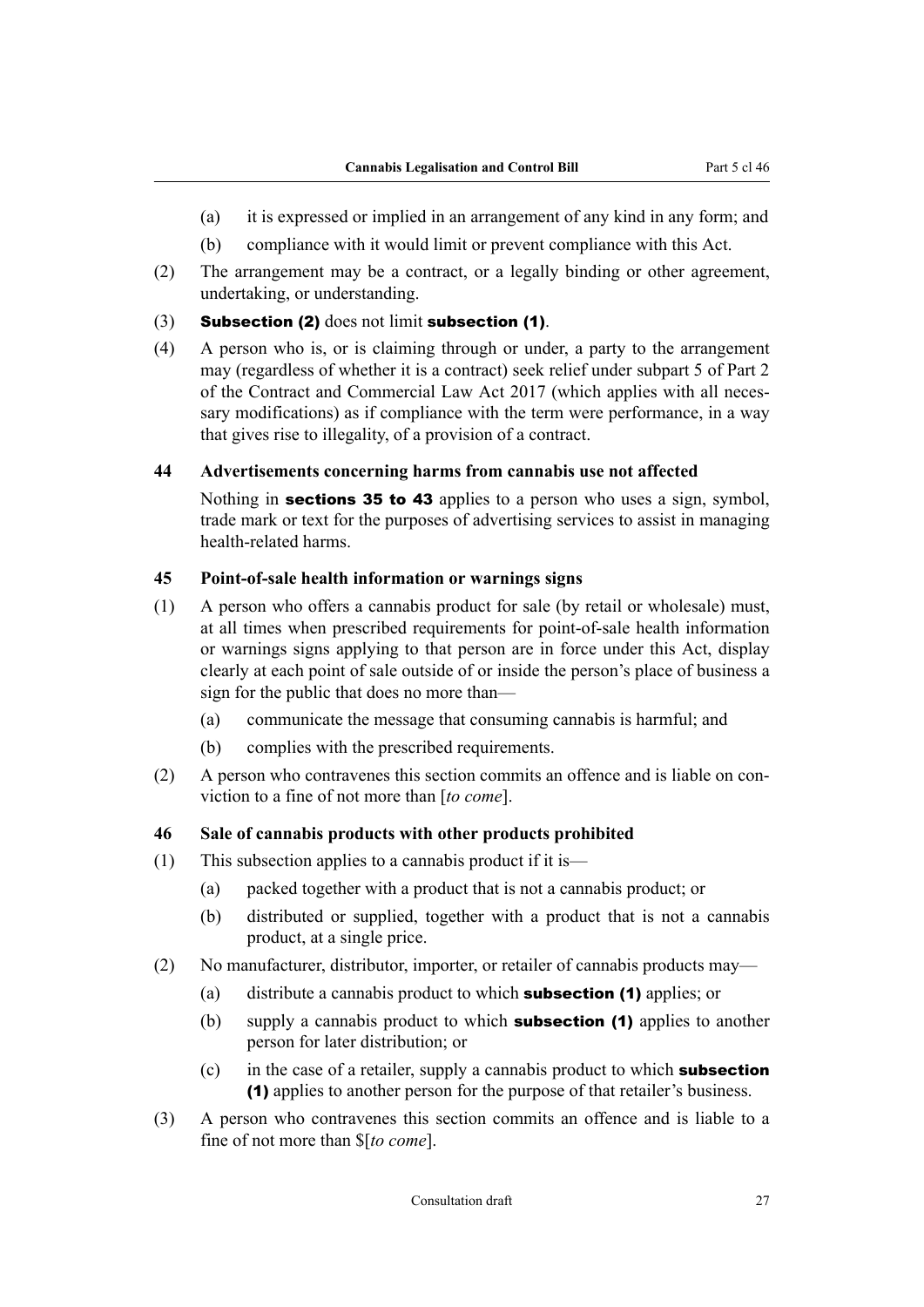#### <span id="page-29-0"></span>**47 Prohibition against licensed cannabis retailer selling, supplying, etc, cannabis to persons under 20 years of age**

- (1) A person who holds a licence to sell cannabis at retail must not knowingly—
	- (a) sell cannabis or a cannabis product to a person who is under the age of 20 years; or
	- (b) having sold cannabis or a cannabis product to a person of any age, deliver it or arrange for it to be delivered to a person who is under the age of 20 years; or
	- (c) supply cannabis or a cannabis product to a person who is under the age of 20 years; or
	- (d) supply cannabis or a cannabis product to a person with the intention that it be supplied (directly or indirectly) to a person who is under the age of 20 years.
- (2) A person who contravenes **subsection (1)** commits an offence and is liable on conviction to,—
	- (a) in the case of an individual, [*to come*]; and
	- (b) in the case of a body corporate, a fine not exceeding [*to come*].

#### **48 Messages and information required for cannabis products**

- (1) No manufacturer, importer, distributor, or retailer may sell or offer for sale a cannabis product unless—
	- (a) the package containing it displays, in accordance with regulations under this Part, as many of the following things as the regulations require:
		- (i) a message relating to—
			- (A) the harmful health, social, cultural, or economic effects, or other harmful effects, of using the product:
			- (B) the beneficial effects of stopping the use of the product or of not using the product:
		- (ii) a list of the harmful constituents, and their respective quantities, present in the product:
		- (iii) a list of the constituents, and their respective quantities, present in the product:
		- (iv) whether as part of or in addition to any message about effects, a photograph or picture relating to—
			- (A) the harmful health, social, cultural, or economic effects, or other harmful effects, of using the product:
			- (B) the beneficial effects of stopping the use of the product or of not using the product; and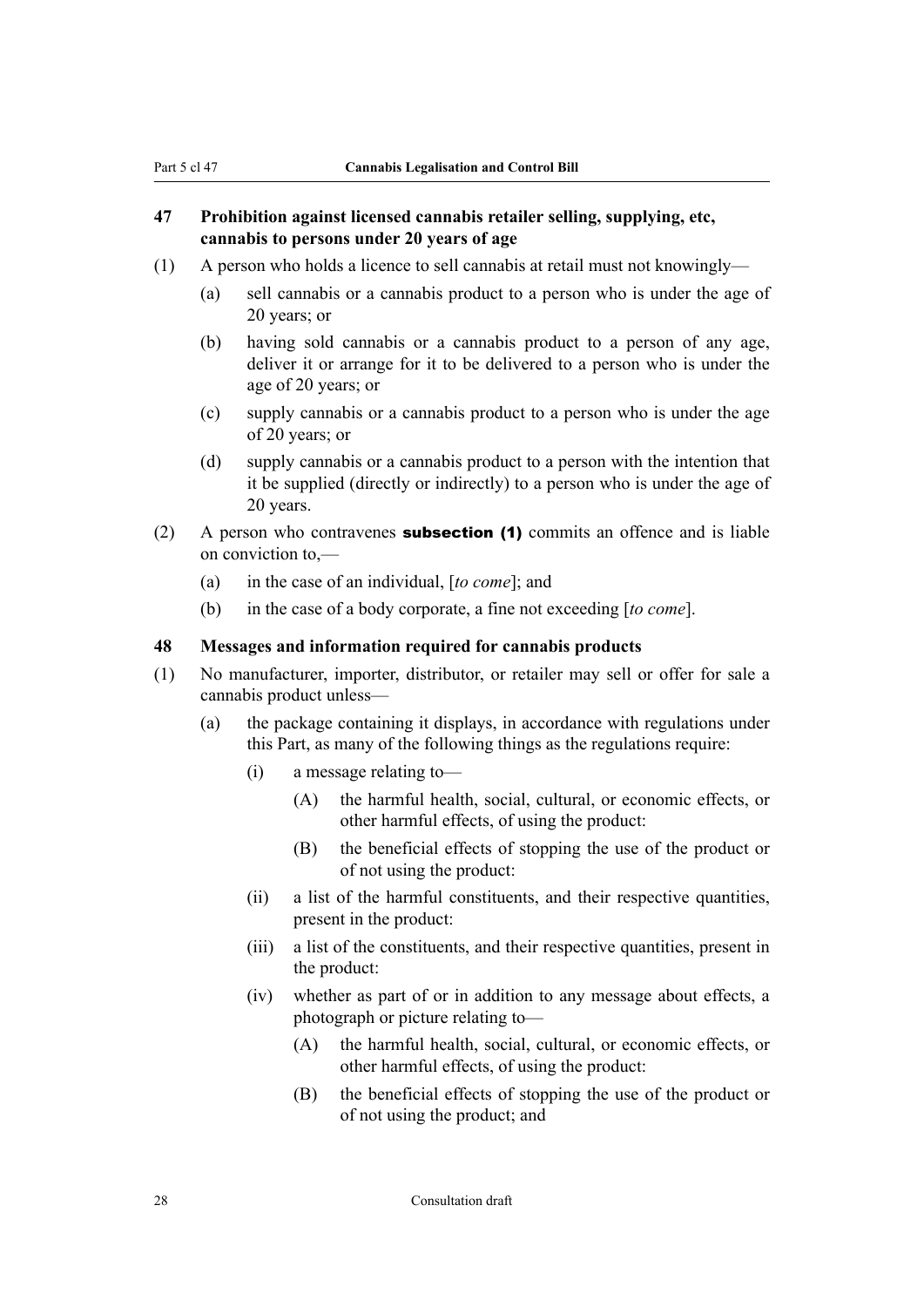- <span id="page-30-0"></span>(b) if required by the regulations, the package containing the product contains a leaflet with as much of the following information as the regulations require:
	- (i) information relating to—
		- (A) the harmful health, social, cultural, or economic effects, or other harmful effects, of using the product:
		- (B) the beneficial effects of stopping the use of the product or of not using the product; and
	- (ii) a list of the harmful constituents, and their respective quantities, present in the product.
- (2) In subsection (1), **harmful constituent** means a substance declared by the regulations to be a harmful constituent for the purposes of that subsection.

#### **Part 6**

### **Provisions relating to retail and consumption premises: premises operations and licence processes**

*Premises operations—general provisions*

#### **49 Cannabis use on consumption premises**

On any premises for which a consumption licence alone is held, the licensee may—

- (a) sell and supply non-cannabis foods and non-alcoholic beverages; and
- (b) let people consume cannabis and cannabis products there.

#### **50 Cannabis retail premises**

On any premises for which a retail licence alone is held, the licensee may sell cannabis, cannabis products, and cannabis accessories.

*This part will state to what extent (if at all) a person can be licensed to operate a consumption premises and also be licensed to operate a retail premises.*

#### **51 Authority may set trading hours**

The Authority may set maximum and minimum trading hours for consumption and retail premises.

#### **52 Premises must have signs displaying opening hours**

The holder of a consumption premises licence or a retail premises licence must ensure that for each principal entrance to the premises there is displayed at all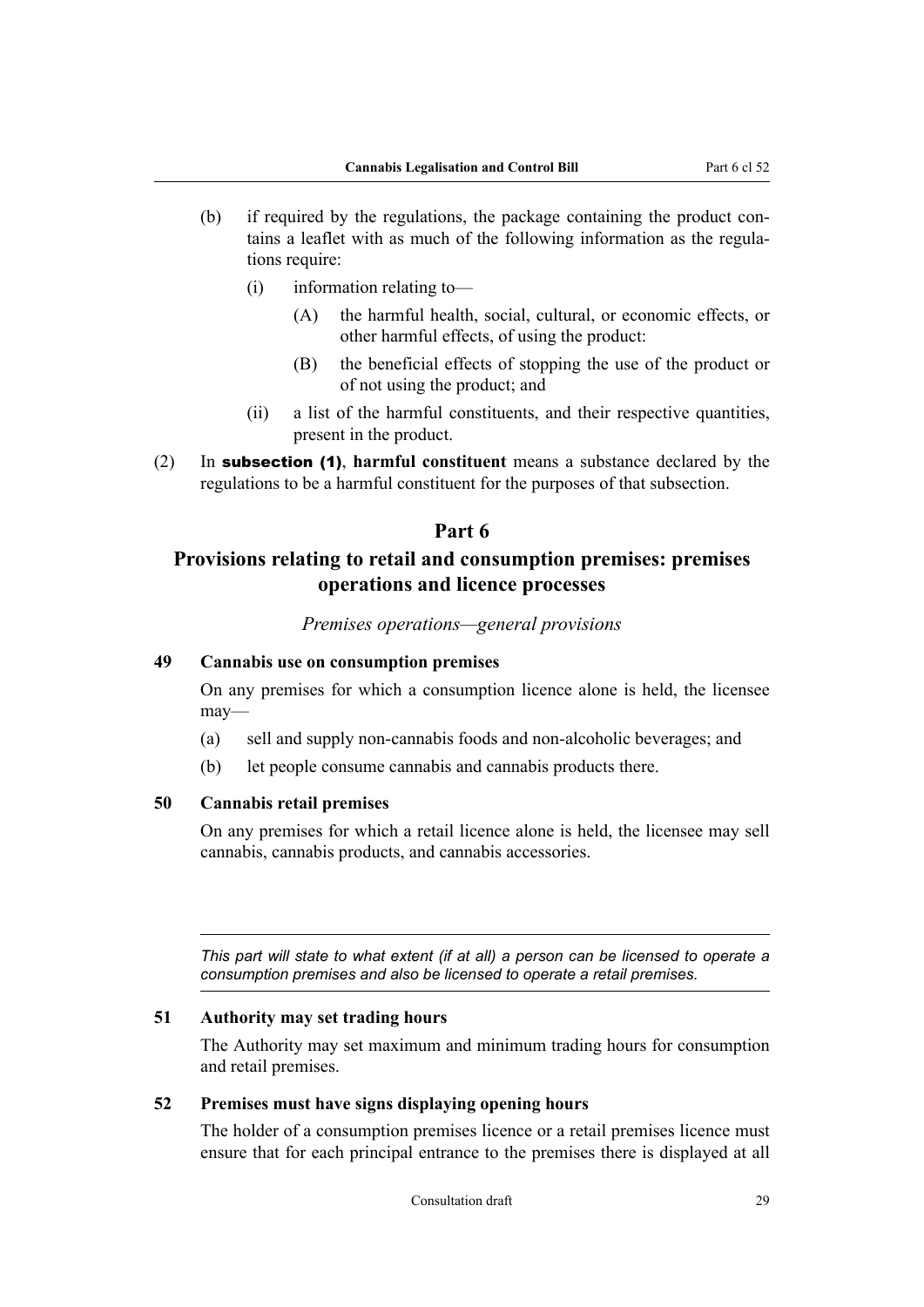<span id="page-31-0"></span>times a sign attached to the inside or outside of the premises, so as to be easily read by people immediately outside the entrance, stating the ordinary hours of business during which the premises are open for the sale of cannabis products or, as the case may be, the consumption of cannabis.

#### **53 Licences to be displayed in premises**

The holder of a consumption premises licence or a retail premises licence must ensure that at all times a copy of the licence, together with a statement of all conditions subject to which it is issued, is displayed—

- (a) attached to the inside of the premises concerned; and
- (b) so as to be easily read by people entering each principal entrance.

#### *Responsibilities of managers*

#### **54 Appointment of managers**

Every holder of a consumption premises licence or a retail premises licence must appoint a manager or managers in accordance with this Part.

#### **55 Manager to be on duty at all times and responsible for compliance**

- (1) A manager must be on duty on the premises at all times when cannabis is being sold or supplied to the public.
- (2) A manager on duty is responsible for—
	- (a) the compliance with and enforcement of—
		- (i) the provisions of this Act; and
		- (ii) the conditions of the licence for the premises; and
	- (b) the conduct of the premises with the aim of contributing to the reduction of cannabis-related harm.
- (3) At all times while the manager is on duty,—
	- (a) the full name of the manager must be prominently displayed inside the premises so as to be easily read by people using the premises; and
	- (b) the person named as manager at any time is to be treated for the purposes of this Act as the manager at that time.
- (4) At all times when cannabis is being sold or supplied on the premises, the licensee must take all reasonable steps to enable the manager to comply with this section.

#### **56 Temporary manager**

(1) In any case where a manager is ill or is absent for any reason, or is dismissed, or resigns, the licensee may appoint as a temporary manager a person who is not then the holder of an authorisation.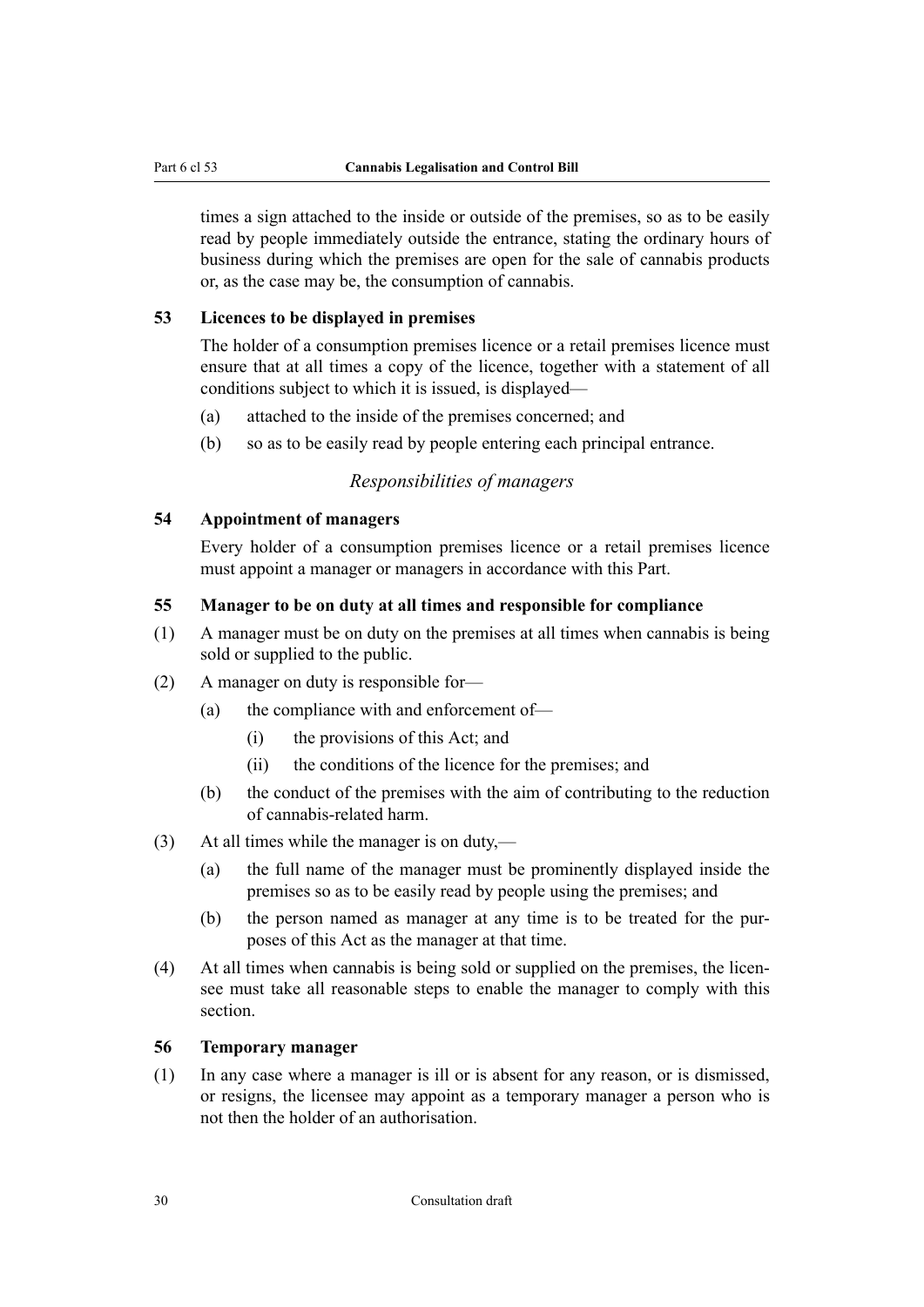- <span id="page-32-0"></span>(2) The appointee must, within 2 working days after the appointment, apply for an authorisation; and, if an application is made, the temporary manager must, from the time of the appointment until the application is determined, be deemed for the purposes of this Act to be the holder of an authorisation.
- (3) If the appointee does not apply for an authorisation within that period of 2 working days, or if the application is refused, the licensee must cease to employ the appointee as a manager.

#### **57 Acting manager**

- (1) Despite any other provision of this Act, a licensee may appoint an acting manager—
	- (a) for any period not exceeding 3 weeks at any one time where a manager is unable to act because of illness or absence; and
	- (b) for periods not exceeding in the aggregate 6 weeks in each period of 12 months to enable a manager to have a vacation or take annual leave.
- (2) Every person appointed as an acting manager in accordance with this section must, while the appointment continues, be deemed for the purposes of this Act to be the holder of a manager's certificate, and it is not necessary for that person to apply for or hold a manager's certificate.

#### **58 Notice of appointment, etc, of manager, temporary manager, or acting manager**

- (1) A licensee must notify the Authority of the appointment of any manager, temporary manager, or acting manager.
- (2) The Authority may, within 5 working days after receiving a notice of the appointment of any temporary manager or acting manager, notify the licensee that it does not approve the appointment.
- (3) On receiving notice under **subsection (2)**, the licensee must terminate the appointment with effect from a date not later than 5 working days after the date of the notice.

#### *Controls on consumption and retail premises' operations*

#### **59 Meaning of impaired**

A person is **impaired** within the meaning of sections 60 to 64 if that person's mental abilities, physical capabilities, or both, are observably reduced due to the psychoactive constituents of cannabis or to any other substance consumed by the person.

#### **60 Sale or supply of cannabis to impaired or intoxicated people**

(1) The licensee or a manager of any licensed premises who sells or supplies cannabis to an impaired or intoxicated person commits an offence.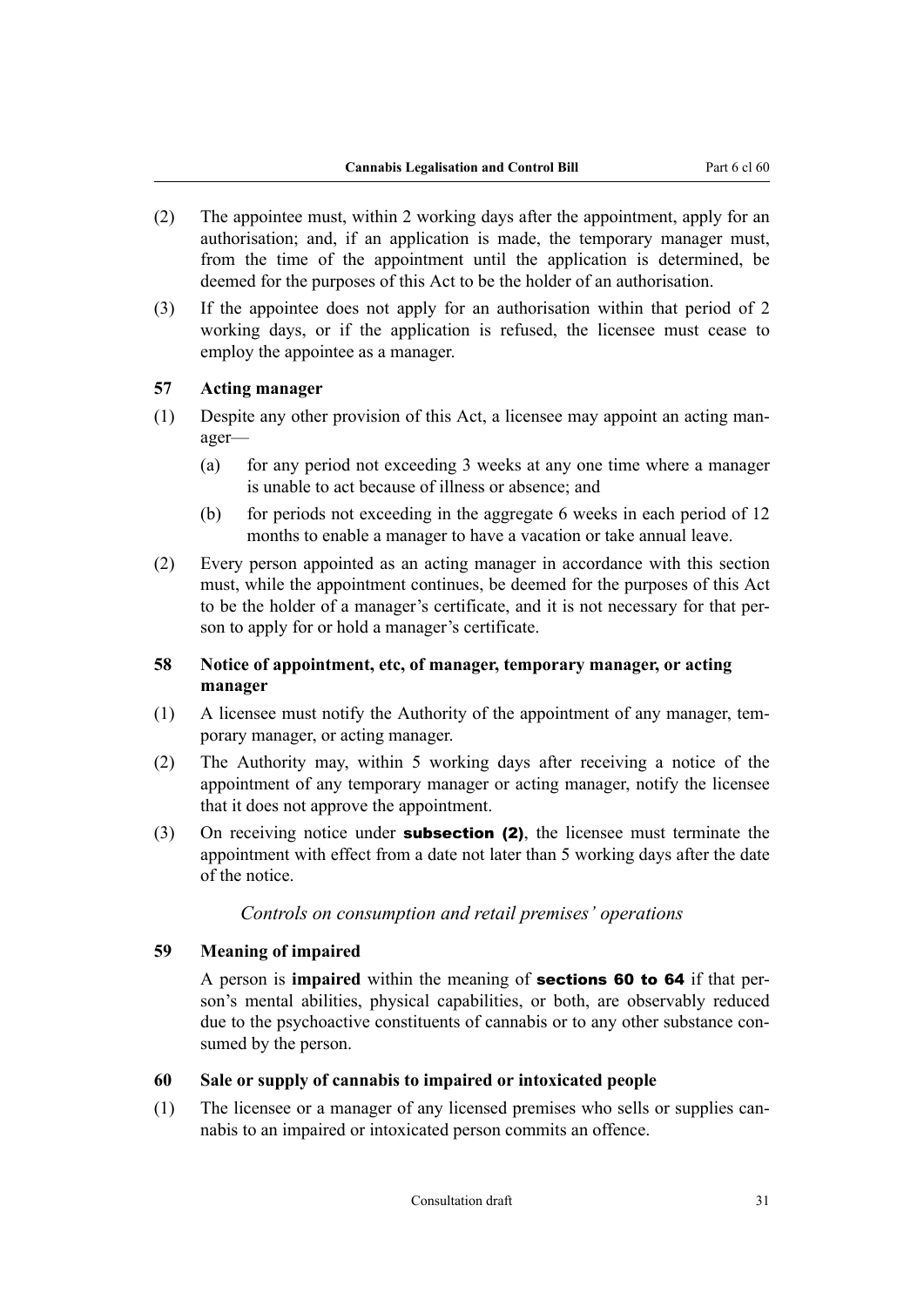- <span id="page-33-0"></span>(2) A person who commits an offence against **subsection (1)** is liable on conviction,—
	- (a) in the case of a licensee, to either or both of the following:
		- (i) a fine of not more than \$[*to come*]:
		- (ii) the suspension of the licensee's licence for a period of not more than 7 days:
	- (b) in the case of a manager, a fine of not more than \$[*to come*].
- (3) A person who is not a licensee or manager of licensed premises and who sells or supplies a cannabis product to an impaired or intoxicated person commits an offence.
- (4) A person who commits an offence against subsection (3) is liable on conviction to a fine of not more than \$[*to come*].
- (5) Subsection (3) applies irrespective of any liability that may attach to the licensee or any manager in respect of the same offence.

#### **61 Allowing persons to become impaired or intoxicated**

- (1) The licensee or a manager of any licensed premises who allows any person to become impaired or intoxicated on the premises commits an offence.
- (2) A person who commits an offence against **subsection (1)** is liable on conviction,—
	- (a) in the case of a licensee, to either or both of the following:
		- (i) a fine of not more than \$[*to come*]:
		- (ii) the suspension of the licensee's licence for a period of not more than 7 days:
	- (b) in the case of a manager, a fine of not more than \$[*to come*].

#### **62 Manager impaired or intoxicated while on duty**

- (1) A manager of licensed premises who is impaired or intoxicated while on duty on the premises commits an offence.
- (2) A person who commits an offence against subsection (1) is liable on conviction to a fine of not more than \$[*to come*].

#### **63 Employee impaired or intoxicated while on duty**

- (1) An employee of the licensee of any licensed premises who is impaired or intoxicated while on duty on the premises commits an offence.
- (2) A person who commits an offence against **subsection (1)** is liable on conviction to a fine of not more than \$[*to come*].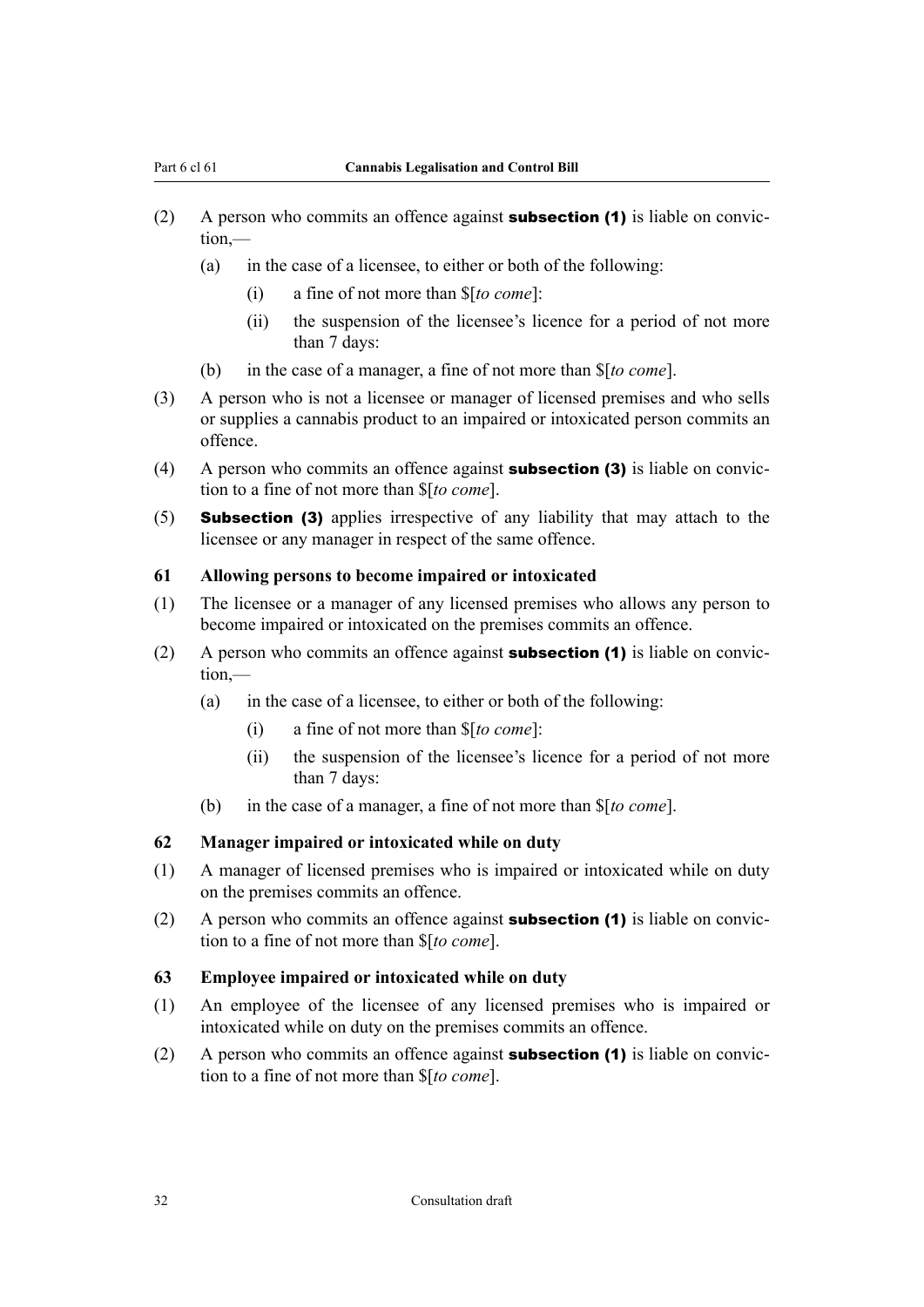#### <span id="page-34-0"></span>**64 Allowing impaired or intoxicated person on licensed premises**

- (1) The licensee or a manager of any licensed premises who allows an impaired or intoxicated person to be or remain on the licensed premises commits an offence.
- (2) A person who commits an offence against **subsection (1)** is liable on conviction to a fine of not more than \$[*to come*].
- (3) It is a defence to a charge under **subsection (1)** if the defendant satisfies the court that, as soon as the defendant or any employee of the licensee became aware of the situation, reasonable steps were taken in respect of the impaired or intoxicated person concerned, either—
	- (a) to take the person to a place of safety on the licensed premises; or
	- (b) to remove the person from the licensed premises.

#### **65 Allowing disorderly conduct on licensed premises**

- (1) The licensee or a manager of any licensed premises who allows any violent, quarrelsome, insulting, or disorderly conduct to take place on the licensed premises commits an offence.
- (2) A person who commits an offence against **subsection (1)** is liable on conviction to a fine of not more than \$[*to come*].
- (3) It is a defence to a charge under **subsection (1)** if the defendant satisfies the court that, as soon as the defendant or any employee of the licensee became aware of the situation, reasonable steps were taken in respect of each person involved in the conduct concerned, either—
	- (a) to take the person to a place of safety on the licensed premises; or
	- (b) to remove the person from the licensed premises.

*Application processes and criteria for issuing of retailing licences and licences to operate consumption premises*

*The following sections will describe the nature of a licence, including the standard duration of a licence before needing to be reviewed, and that it is not a transferable property right. They will also set out the powers of the authority to review and refuse licence applications, and the circumstances in which they may do that.*

#### **66 Authority to serve application on other regulatory authorities, etc**

On receiving an application for a licence, the Authority must—

(a) serve a copy of the application on every prescribed regulatory authority or other entity; and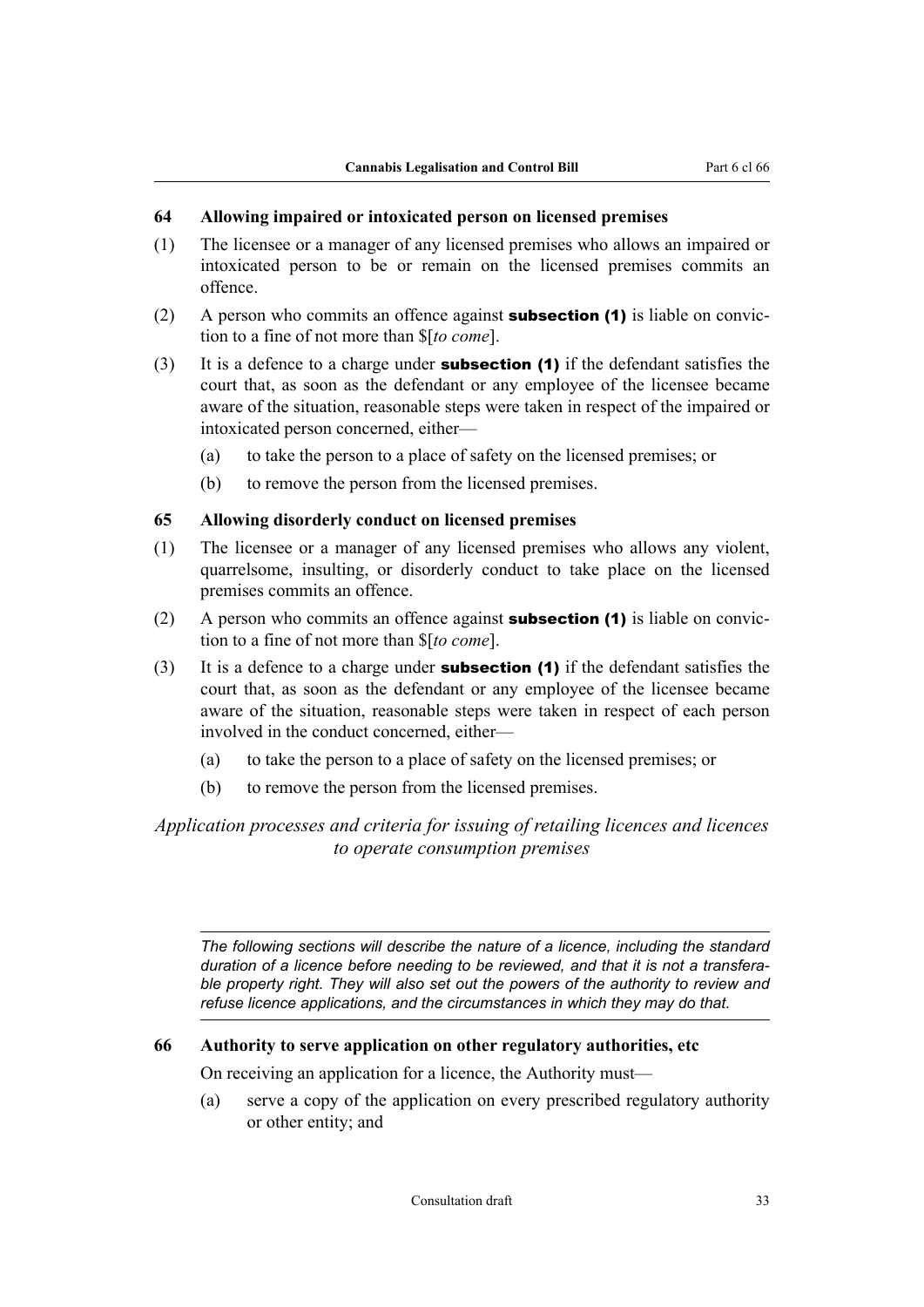<span id="page-35-0"></span>(b) ensure the application is dealt with in accordance with the prescribed procedure.

#### **67 Criteria for issue of licences**

- (1) In deciding whether to issue a licence, the Authority must have regard to the following matters:
	- (a) the purpose of this Act:
	- (b) the suitability of the applicant:
	- (c) the principles under subpart 3 of Part 4 [*market allocation — to come*]:
	- (d) the days on which and the hours during which the applicant proposes to sell cannabis:
	- (e) the design and layout of any proposed premises:
	- (f) whether the amenity and good order of the locality would be likely to be reduced, to more than a minor extent, by the effects of the issue of the licence:
	- (g) whether the amenity and good order of the locality are already so badly affected by the effects of the issue of existing licences that—
		- (i) they would be unlikely to be reduced further (or would be likely to be reduced further to only a minor extent) by the effects of the issue of the licence; but
		- (ii) it is nevertheless desirable not to issue any further licences:
	- (h) whether the applicant has appropriate systems, staff, and training to comply with the law:
	- (i) any matters dealt with in any report from a prescribed regulatory authority or other organisation.

*Licensing decisions will be made by the Authority. However, this section will detail the interface between the Authority and the relevant local regulatory authorities and other organisations (for example, the fire service).*

#### **68 Authority may refuse licence even if application not opposed**

The Authority may, having regard to any matter stated in **section 67**, refuse to issue a licence, even if no objection to the application was received from any prescribed regulatory authority or other organisation required to be notified of it.

#### **69 Other discretionary conditions**

(1) The Authority may issue a licence subject to any reasonable conditions not inconsistent with this Act.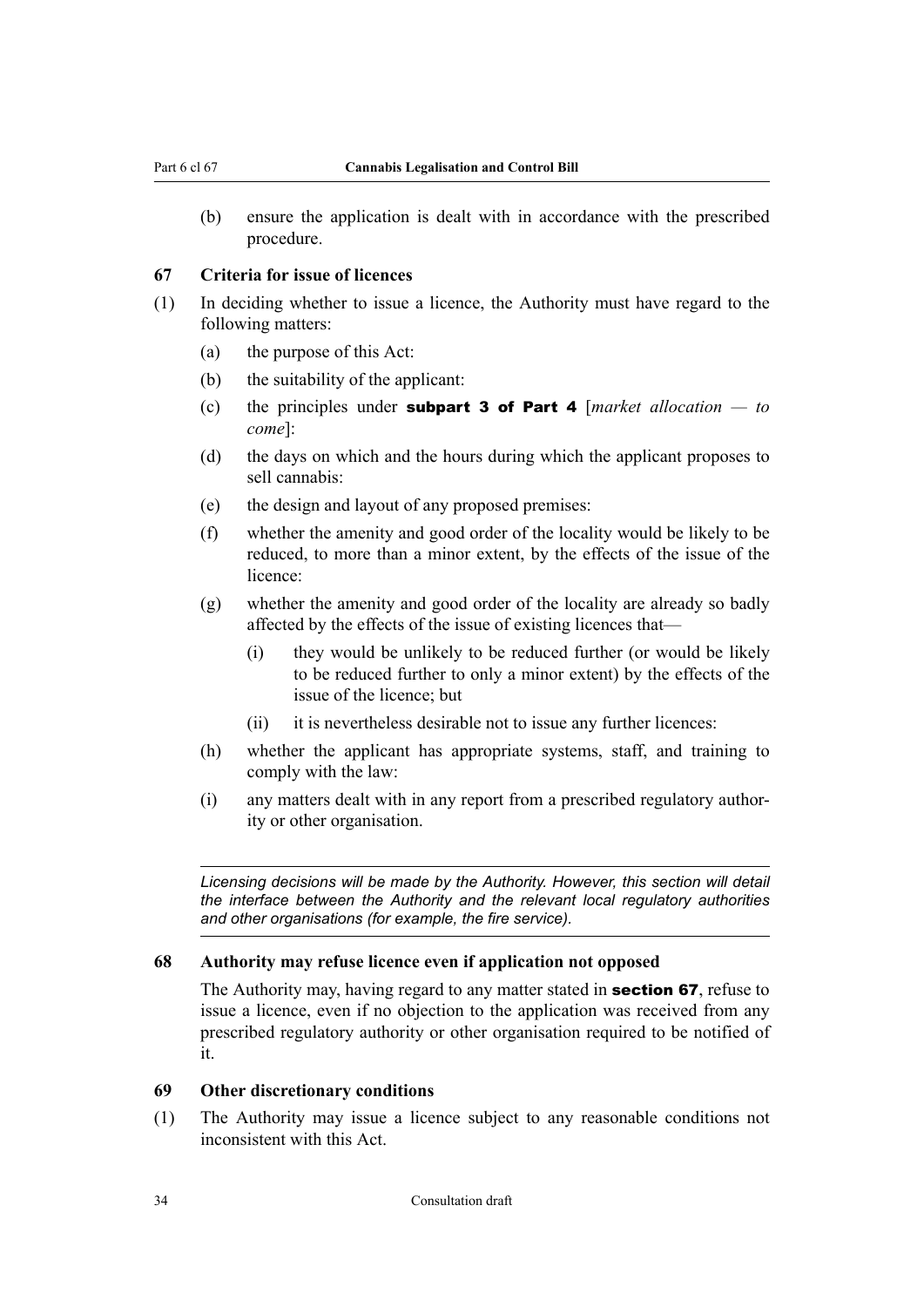<span id="page-36-0"></span>(2) The generality of **subsection (1)** is not limited or affected by any other provision of this Act.

#### **70 Different conditions may apply to different parts of premises**

Any condition of a licence issued may—

- (a) apply differently to different parts of the premises:
- (b) apply differently to the same part of the premises at different times, on different days, or both.

#### **71 Variation of conditions**

- (1) The holder of a licence may at any time apply to the Authority to vary or cancel any condition of the licence.
- (2) The application must be made in the prescribed form and manner.
- (3) Sections 66 to 70 apply, with all necessary modifications to an application under this section.

#### **72 Licence expires when new licence issued for same premises**

A licence expires when another licence of the same kind is issued for the premises concerned.

#### **73 Surrender of licence**

- (1) The holder of a licence may at any time surrender it in the prescribed manner.
- (2) The licence ceases to have effect from the date on which it is surrendered.
- (3) The surrender of a licence does not affect the licensee's liability—
	- (a) to perform any obligation required to be performed by the licensee under this Act before the date on which the licence ceases to have effect; or
	- (b) for any act done or default made before that date.

#### *Temporary licences*

#### **74 Temporary licence during repairs, etc**

- (1) The Authority may authorise a licensee to sell cannabis products or operate a consumption premises pursuant to the licence on or from premises other than the licensed premises concerned for any period it from time to time determines where—
	- (a) the licensed premises are unfit for the sale of cannabis products or the consumption of cannabis (as the case may be) because of a fire, storm, earthquake, or other unforeseen event; or
	- (b) the licensed premises are or will become unfit for the relevant purpose because of their repair, alteration, or rebuilding, or the building of additions to them; or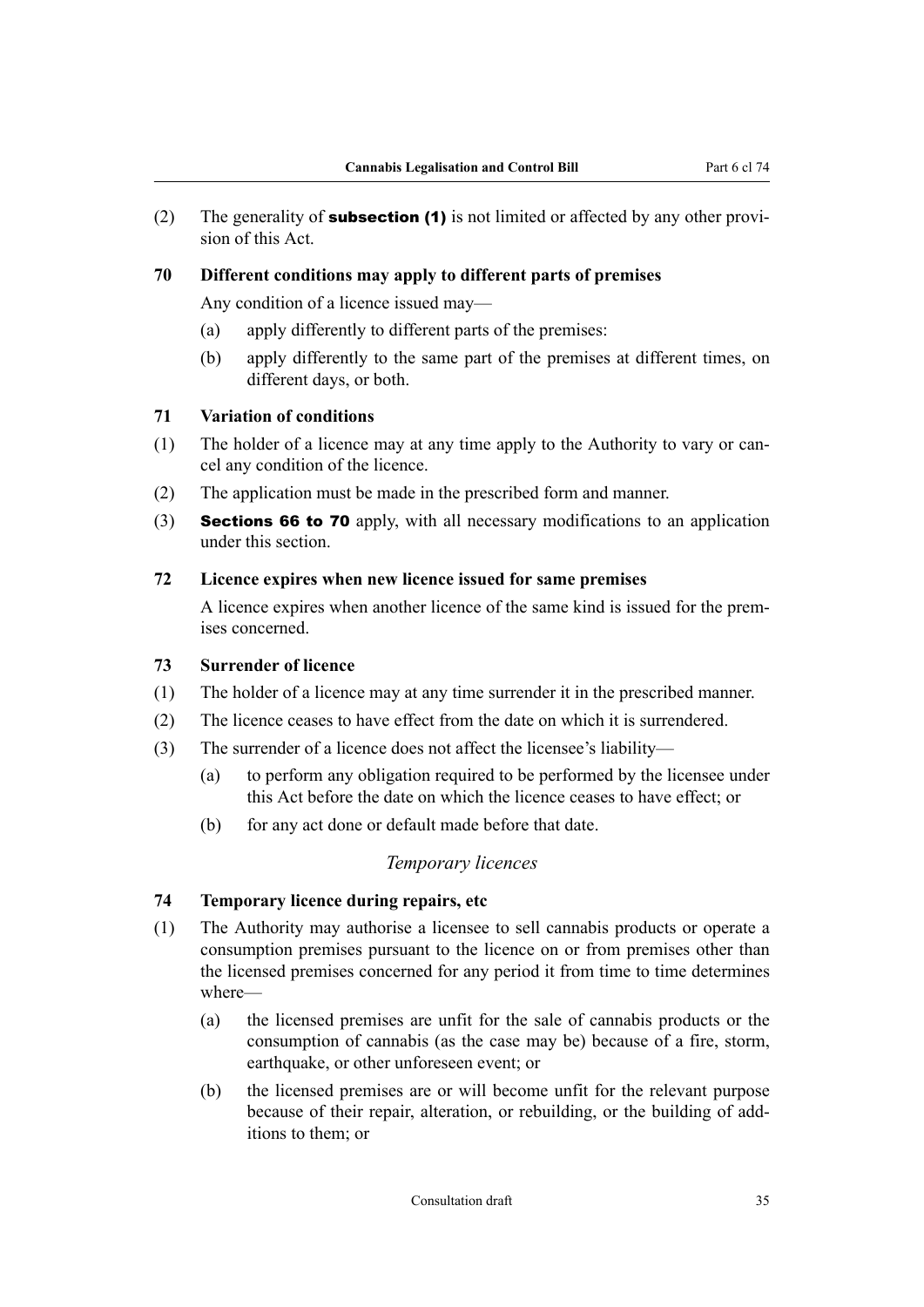- <span id="page-37-0"></span>(c) any other circumstances have arisen or will arise (in respect of the premises) that prevent or will prevent the sale of cannabis products or consumption of cannabis on those premises.
- (2) While an authority under **subsection (1)** is in force, this Act has effect as if—
	- (a) the licensed premises concerned were not premises; and
	- (b) the other premises were the premises to which the licence concerned relates.

#### *Appeals*

#### **75 Cannabis Appeals Authority [***holding name only***] established**

- (1) This section establishes the Cannabis Appeals Authority [*holding name only*].
- (2) The function of the appeals authority is to determine appeals against decisions of the Authority made under this Act.
- (3) The appeals authority must consist of 3 members
- (4) One member of the appeals authority must be a lawyer (as defined in section 6 of the Lawyers and Conveyancers Act 2006) of not less than 7 years' legal experience.
- (5) In performing its functions or exercising its powers under this Act, the appeals authority must—
	- (a) act independently; and
	- (b) comply with the principles of natural justice.

#### **76 Who may appeal**

Any party to proceedings before the Authority who is dissatisfied with the decision or any part of the decision may appeal to the appeals authority against the decision or any part of the decision.

#### **77 Appeals by way of rehearing**

Every appeal is by way of rehearing.

#### **78 Determination of appeal**

On hearing an appeal, the appeals authority may confirm, modify, or reverse the decision under appeal.

#### **79 Effect of appeal**

- (1) This section applies to every decision other than a decision referred to in section 80.
- (2) A decision to which this section applies has effect during the period allowed for filing an appeal against the decision and, if an appeal is filed against the decision, also has effect while the appeal is pending.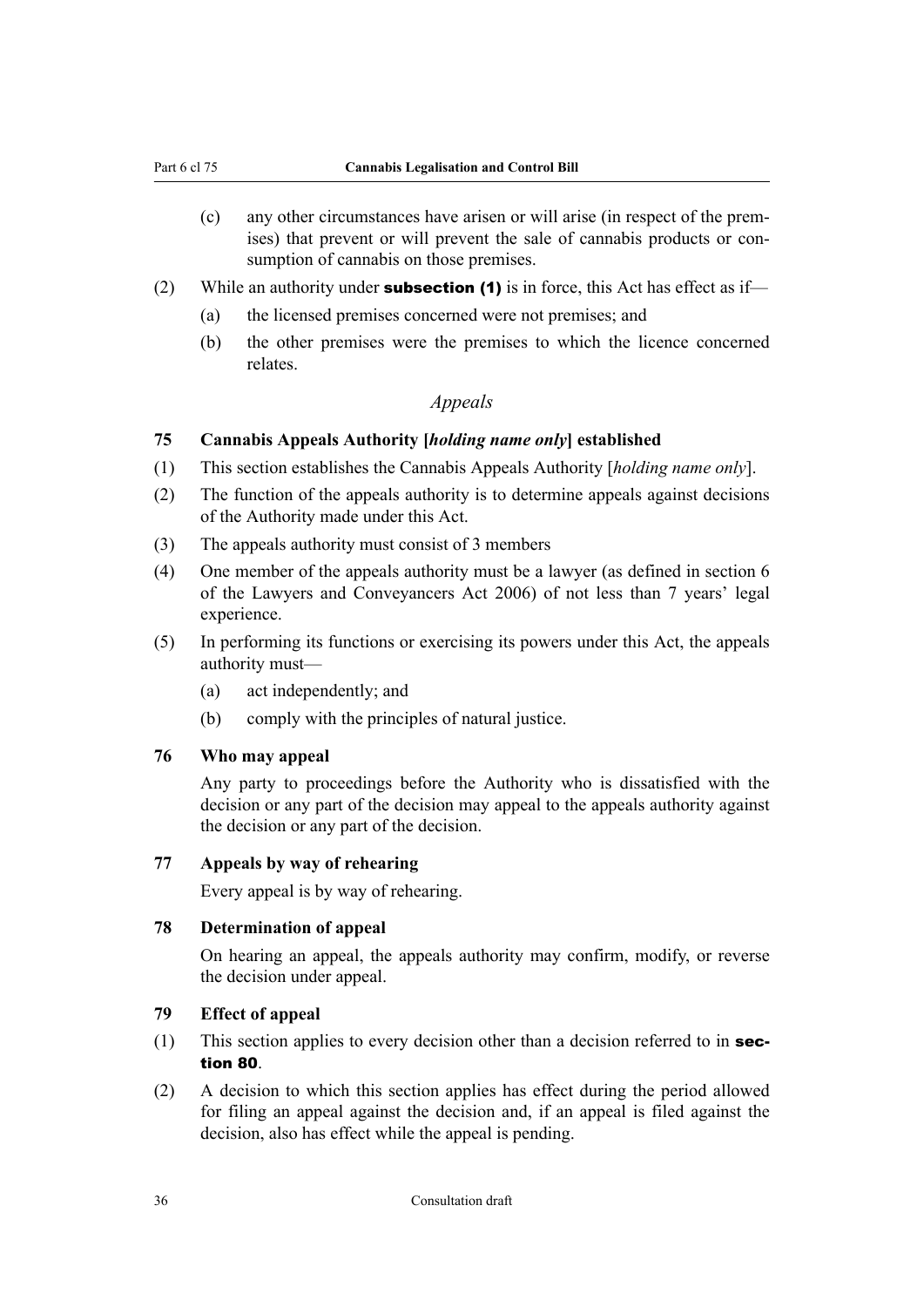- <span id="page-38-0"></span>(3) However, the appeals authority may, on its own initiative or on an application made for the purpose, order that a decision to which this section applies is not to have effect while the appeal is pending.
- (4) Despite subsection (3), the appeals authority may not make an order under that subsection in relation to a decision made under section [*to come*] (which relates to the suspension of licences for non-compliance with public health or fire precaution requirements).
- (5) Where the appeals authority makes an order under subsection (3) in relation to a decision to refuse to renew, to suspend, or to cancel any licence or manager's certificate, the licence or manager's certificate must, if the appeal is not finally determined on or before the expiry of the licence or certificate, be deemed to be extended until the final determination of the appeal.

#### **80 Suspension of certain decisions of Authority to grant licence or manager's certificate**

- (1) This section applies to every decision to grant an application for a licence or a manager's certificate if—
	- (a) an objection to the application has been filed and has not been withdrawn; or
	- (b) a report has been submitted by an inspector, employee, volunteer, or contractor of Fire and Emergency New Zealand or a Medical Officer of Health recommending that the application be refused.
- (2) A decision to which this section applies has no effect during the period allowed for filing an appeal against the decision and, if an appeal is filed against the decision, also has no effect while the appeal is pending.
- (3) Where an appeal relates to a decision to which this section applies but is limited to 1 or more conditions that form part of the decision, the appeals authority may, subject to any conditions the appeals authority thinks fit to impose, order that the decision is to have effect while the appeal is pending.
- (4) An order under **subsection (3)** may only be made if the appeals authority is satisfied that all parties to the appeal agree to the order, including any conditions imposed by the appeals authority.
- (5) No appeal may be brought against a refusal to make an order under **subsec**tion (3).

### *Appeals to High Court*

#### **81 Appeal against decision of appeals authority on question of law**

(1) A party to proceedings before the appeals authority who is dissatisfied with a determination in the proceedings as being erroneous in point of law, may appeal to the High Court on the question of law concerned.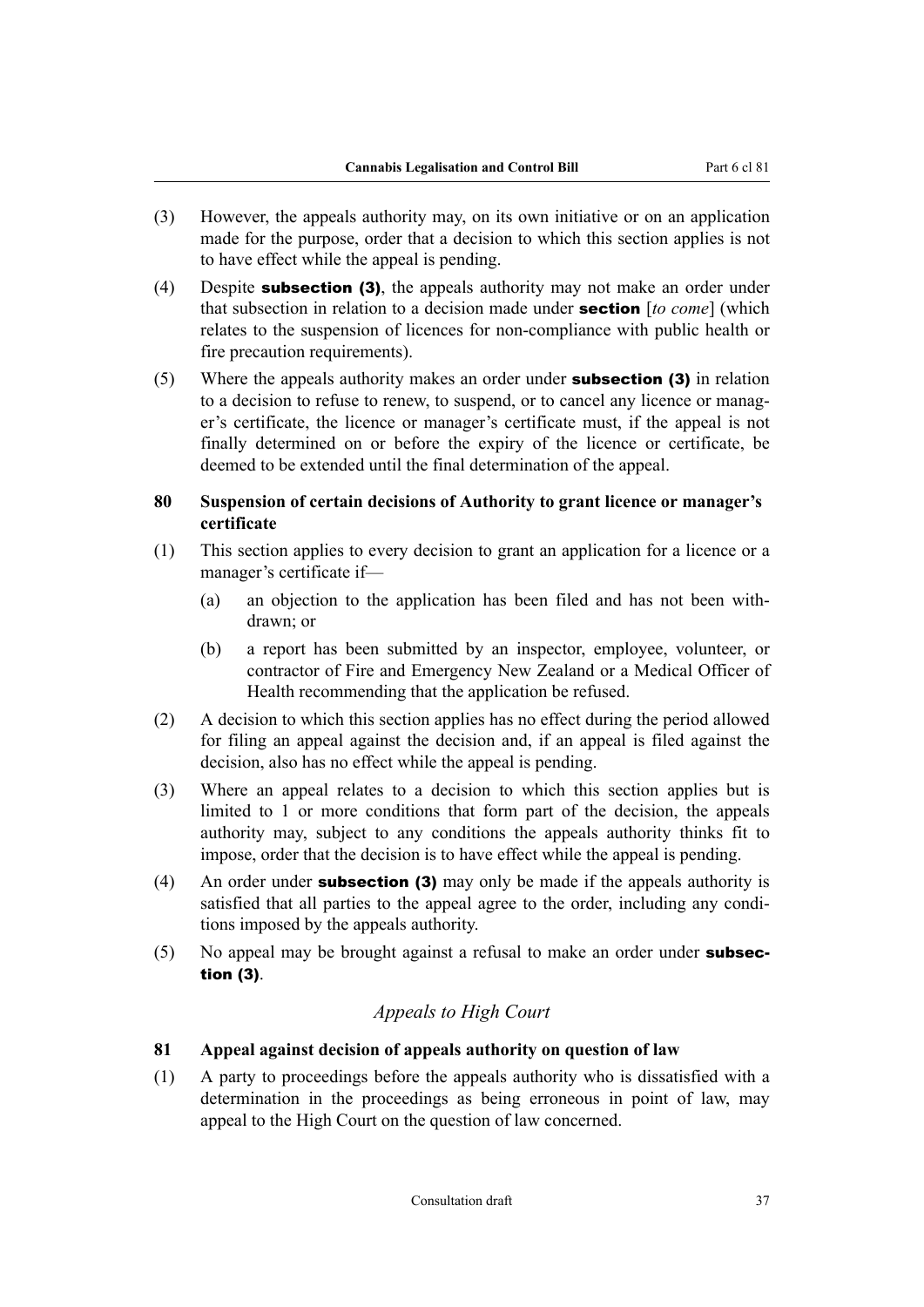<span id="page-39-0"></span>(2) Subject to **sections 79, 80, and 82**, every appeal under this section must be dealt with in accordance with rules of court.

#### **82 Appeal on additional question of law**

Any party other than the appellant to an appeal under **section 81** who wishes to contend at the hearing of the appeal that the determination appealed against is erroneous in point of law in relation to a question of law not set out in the notice of appeal may, within 20 working days after the date of the service on the party of a copy of the notice of appeal, lodge a notice to that effect with the Registrar of the High Court.

#### **83 Extension of time**

The High Court or a Judge of the High Court may, on the application of the appellant, or intending appellant, or any other party, extend any time prescribed or allowed under any of the provisions of sections [*to come*] for the lodging of any notice, application, or other document.

*Miscellaneous provisions concerning licences*

#### **84 Authority to be notified of company name changes**

- (1) If a company that holds a licence changes its name, it must notify the Authority of the change within 10 working days after the change.
- (2) If a company fails to comply with this section, every director of the company commits an offence and is liable on conviction to a fine not exceeding \$[*to come*].
- (3) It is a defence to a director charged with an offence against this section if they prove that—
	- (a) the company took all reasonable and proper steps to ensure that the section would be complied with; or
	- (b) they took all reasonable and proper steps to ensure that the company complied with the section; or
	- (c) in the circumstances, they could not reasonably have been expected to take steps to ensure that the company complied with the section.

#### **85 Authority may issue duplicate licence or certificate**

If the Authority is satisfied that any licence issued by the Authority has been lost or destroyed, the Authority may issue a duplicate licence or certificate to the holder.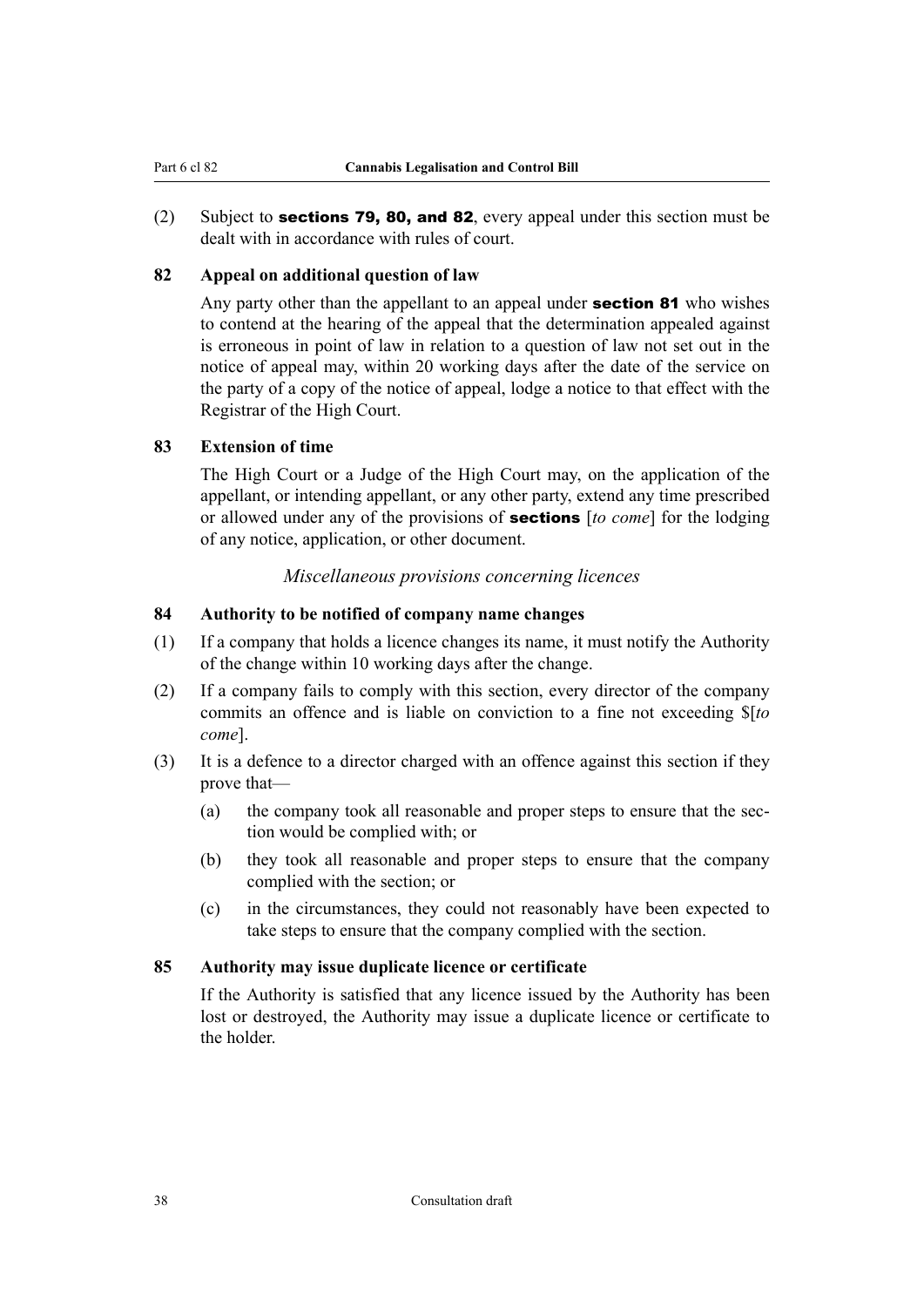### **Part 7 Physical security measures**

<span id="page-40-0"></span>*This Part will detail the security requirements for different controlled activities.*

### **Part 8 Production standards**

*This Part will detail the approach to standards of licensed cannabis production. It will include the key personnel required in production, requirements for building and equipment cleanliness, the complaint process and requirements, record keeping and reporting requirements, and the level of controls attached to different classes of licence.*

### **Part 9 Testing**

*This Part will detail testing requirements for finished manufactured cannabis products and fresh cannabis prior to sale.*

*Including: pesticide and fumigant residues, heavy metals/toxic elements, microbial limits and the quantity of certain cannabinoids, including THC, THCA, CBD and CBDA.*

*Testing and reporting*

#### **86 Annual testing for constituents**

- (1) This section applies to each product prescribed to be a cannabis product for the purposes of this section.
- (2) Every manufacturer and every importer of a product to which this section applies must, annually, conduct either or both of the following tests:
	- (a) a test for the constituents of each brand of the product sold by the manufacturer or importer, and the respective quantities of those constituents: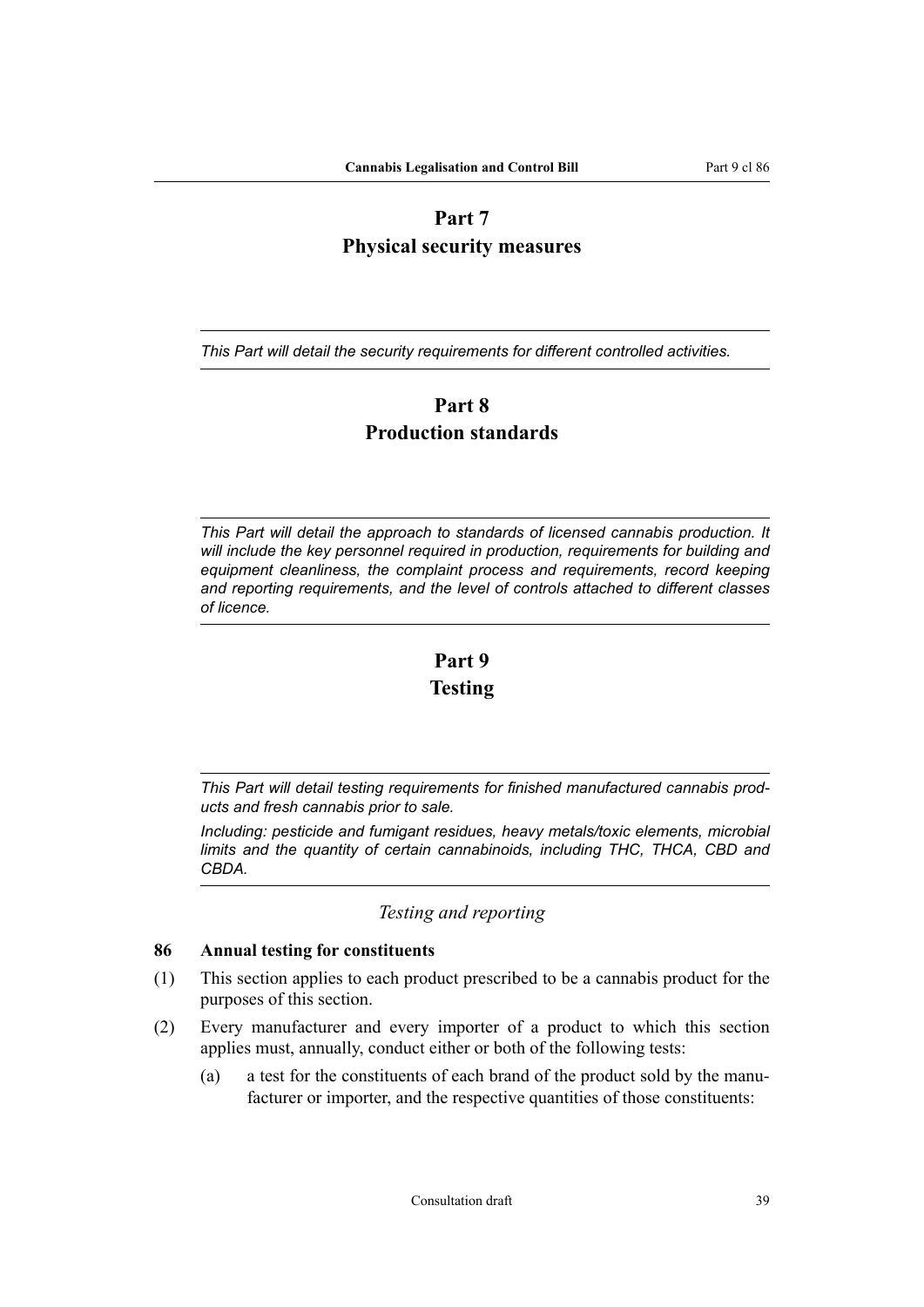- <span id="page-41-0"></span>(b) if the product is intended to be smoked, a test for the constituents of the smoke of each brand of the product sold by the manufacturer or importer, and the respective quantities of those constituents.
- (3) In this section, **product** means anything that is—
	- (a) a cannabis product of any kind; or
	- (b) cannabis products generally.
- (4) The tests must be conducted at the time and in the manner prescribed (which, in the case of tests under **subsection (2)(b)** may include a requirement for each variant of the brand to be tested separately).

#### **87 Head of Authority may require further testing**

- (1) In addition to the annual test or tests required by section 86, the head of the Authority may, by notice in writing to the manufacturer or importer of a product to which that section applies, require a further test or tests to be conducted.
- (2) The further test or tests must be conducted, in accordance with the regulations referred to in section 86,—
	- (a) in a laboratory nominated by the head of the Authority; but
	- (b) at the expense in all respects of the manufacturer or importer.
- (3) In any year, the head of the Authority must not require tests under this section in respect of more than 10% of the brands of products to which section 86 applies and sold by a particular manufacturer or importer.

#### **88 Returns and reports**

(1)

*This subsection will outline requirements for cannabis licence holders to regularly report data to the Authority, providing information on matters related to cannabis production, manufacture and sales. The purpose is to assist the Authority in their data analysis and reporting functions.*

- (2) The head of the Authority—
	- (a) must take all practicable steps to ensure that the returns and reports received under **subsection (1)** are published on an Internet site maintained by or on behalf of the Authority; and
	- (b) may publish or make publicly available all or any part of those returns or reports in any other way.
- **89 Regulations for standardised packaging (including messages and information)**
- (1) The Governor-General may, by Order in Council, make regulations for all or any of the following purposes: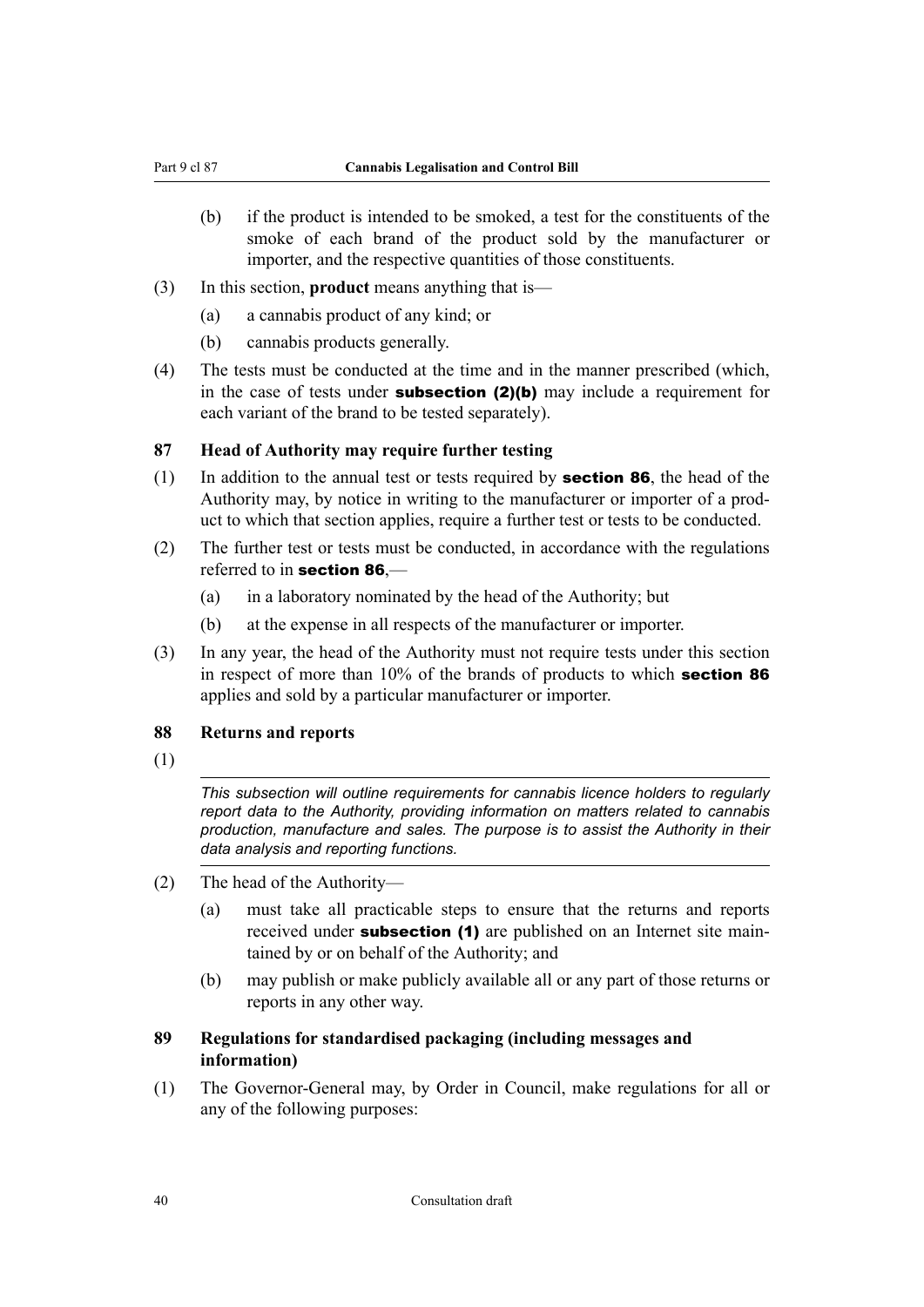- (a) prescribing for the purposes of section [*to come*] requirements, or options permitted, for all or any aspects of the appearance of a cannabis product:
- (b) prescribing for the purposes of **section** [*to come*] the quantity or quantities in which a cannabis product must be packaged:
- (c) prescribing for the purposes of section [*to come*]—
	- (i) the form, size, and content of messages and information to be displayed with, on, or in the package for a cannabis product:
	- (ii) the photographs and pictures to be displayed as part of or in addition to messages about effects relating to a cannabis product:
	- (iii) the circumstances and manner in which the messages, information, photographs, and pictures must be displayed:
- (d) prescribing for the purposes of section [*to come*] requirements, or options permitted, for the display of the brand or company name on the package for a cannabis product, including the circumstances and manner in which the name is to be displayed:
- (e) prescribing for the purposes of section [*to come*] requirements, or options permitted, for all or any other aspects of the appearance of the package for a cannabis product:
- (f) providing for any other related matters contemplated by this Act, necessary for its administration, or necessary for giving it full effect.
- (2) Regulations under **subsection (1)(a) or (e)** may (without limitation) do all or any of the following:
	- (a) require a cannabis product, or the package for a cannabis , to be a prescribed size and shape:
	- (b) prohibit a cannabis product, or the package for a cannabis product, from displaying any words or other marks unless they are permitted by **sec**tion 00 [*to come*] or the regulations:
	- (c) specify types of words or other marks that are permitted to be displayed on a cannabis product or the package for a cannabis product (for example, bar codes or marks used to record manufacturing information or to identify legitimate products or packages):
	- (d) specify requirements for the display of the permitted words or marks, including the circumstances and manner in which the words or marks are to be displayed (for example, the typeface or font, size, colour, and position of the words or marks):
	- (e) prohibit any type of feature from a cannabis product or the package for a cannabis product (for example, any feature designed to promote the product by changing the appearance of the product or package after retail sale or by it making a noise or emitting a smell).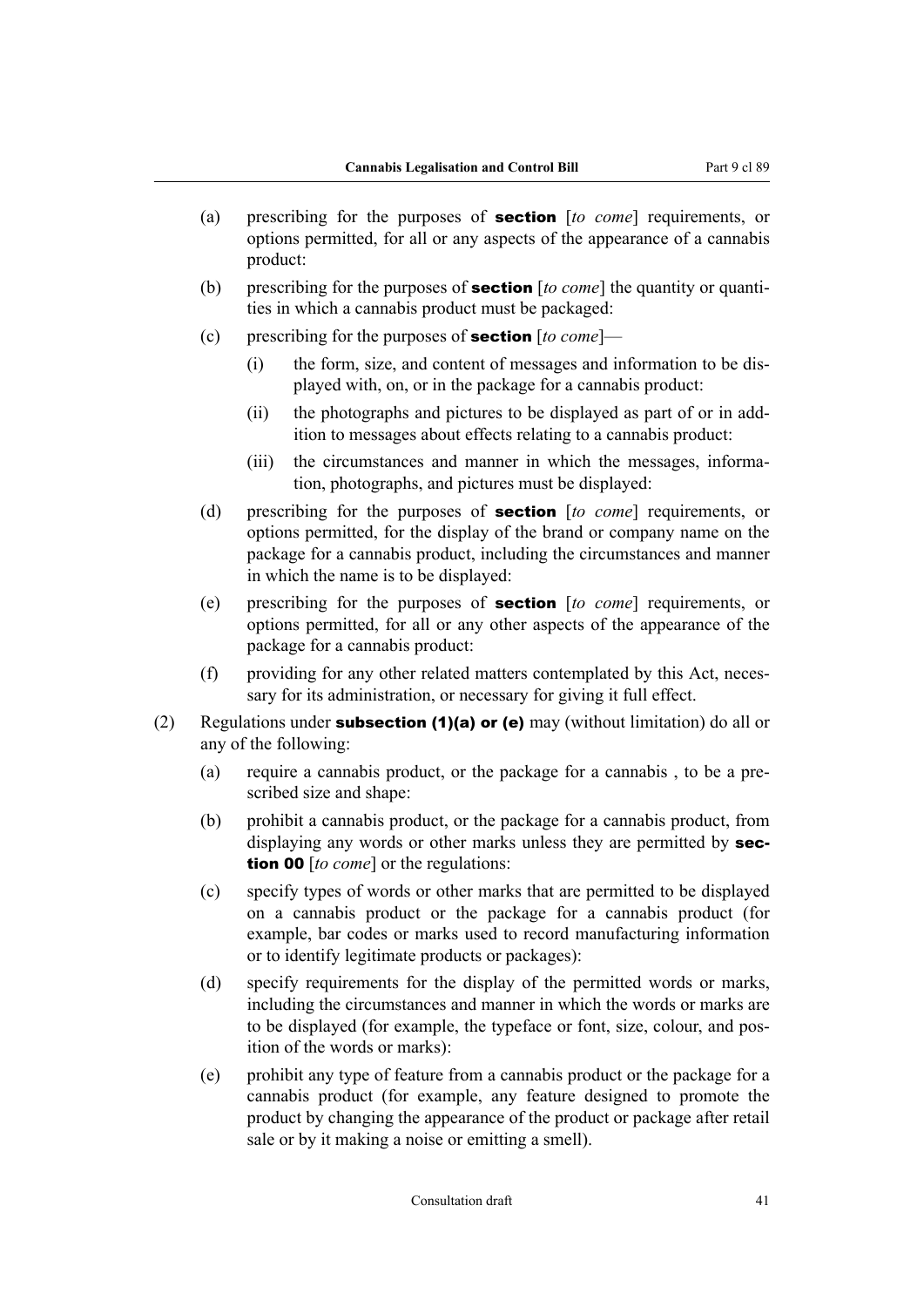#### <span id="page-43-0"></span> $(3)$  Regulations under **subsection (1)(b)**—

- (a) may, for example, prescribe the number or weight of cannabis product that must be contained in a package; but
- (b) must not prescribe a quantity that does not comply with section [*to come*].
- (4) Regulations under **subsection (1)(b)** may (without limitation) prescribe—
	- (a) requirements or options for all parts of a product or a package (for example, all surfaces of a package must be a consistent drab brown colour with a matt finish):
	- (b) separate requirements or options for different parts of a product or a package (for example, any plastic or other wrapping must be consistently transparent, uncoloured, and unmarked):
	- (c) separate requirements or options for—
		- (i) different types of cannabis product:
		- (ii) the packages for different classes of cannabis product.
- (5) In this section, **appearance** includes—
	- (a) anything that may affect a person's senses; and
	- (b) any aspect of design, such as shape, size, colour, texture, or material.

#### *Tracing and recall*

#### **90 Application of sections 90 to 92**

This subpart applies to a person who—

- (a) holds a licence to carry out a controlled activity; and
- (b) is prescribed as a person to whom this subpart applies.

#### **91 Tracing and recall**

A person to whom this subpart applies must, in accordance with any regulations made under **section 89** and any notice issued under **section 125**.—

- (a) have in place procedures for—
	- (i) tracing cannabis and cannabis products; and
	- (ii) recalling cannabis and cannabis products; and
- (b) conduct simulations or other tests of those procedures; and
- (c) implement those procedures to trace and recall cannabis and cannabis products.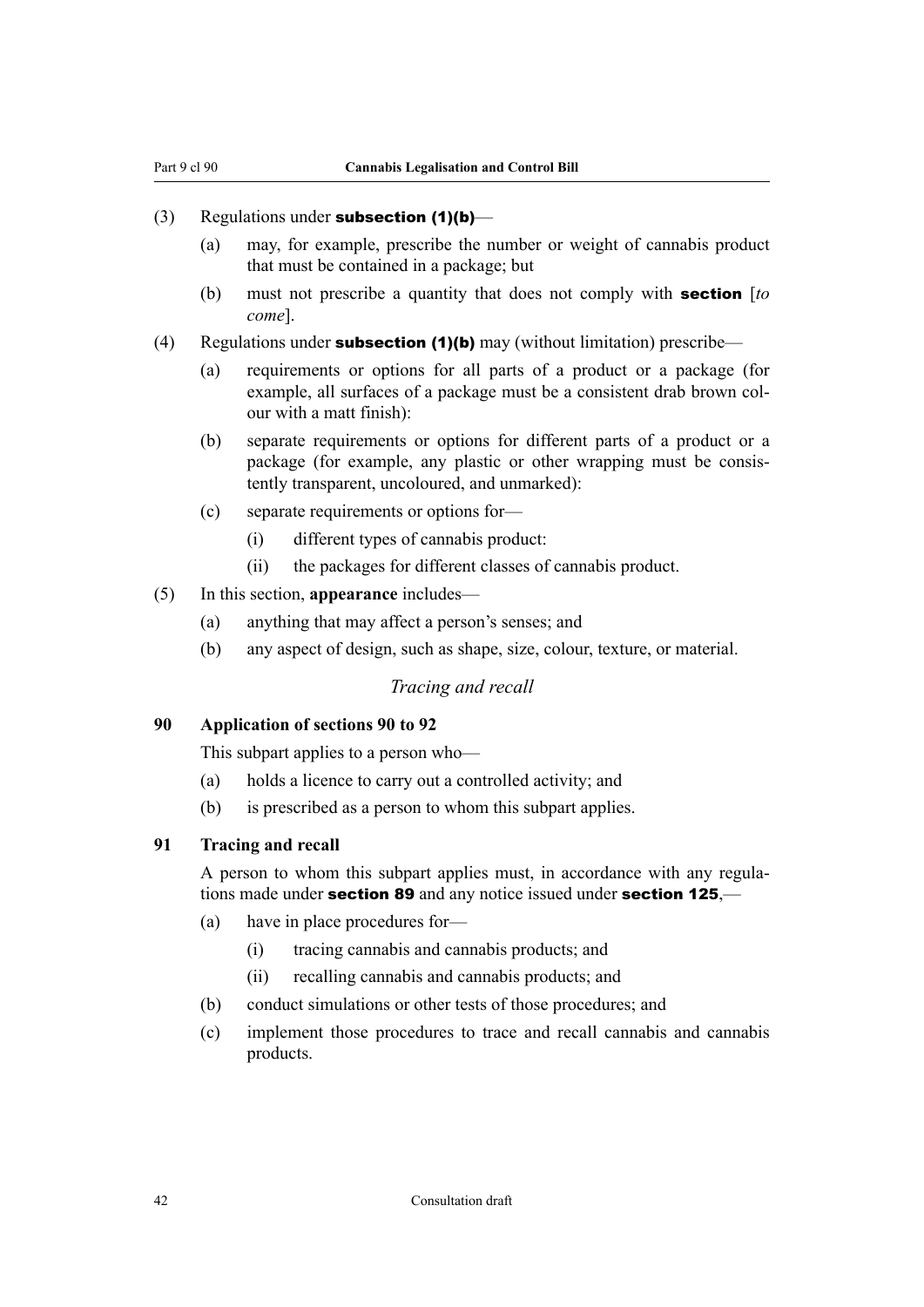#### <span id="page-44-0"></span>**92 Regulations and notices relating to tracing and recall of cannabis and cannabis products**

- (1) The Governor-General may, by Order in Council made on the recommendation of the Minister, make regulations for all or any of the following purposes:
	- (a) specifying a person who holds a licence to carry out a controlled activity as a person to whom this subpart applies:
	- (b) setting requirements that apply to that person in relation to—
		- (i) the content of procedures referred to in **section 91(a)**; and
		- (ii) the conducting of simulations and other tests of those procedures; and
		- (iii) the implementation of those procedures to trace cannabis and cannabis products and recall cannabis and cannabis products:
	- (c) specifying matters in relation to tracing and recall that must be included (if applicable) in a cannabis control plan or a national programme.
- (2) Before recommending the making of regulations under this section, the Minister must be satisfied that there has been appropriate consultation on the regulations in accordance with section [*to come*].
- (3) The head of the Authority may, by notice under section [*to come*], supplement regulations made under this section.

### **Part 10 Standards for packaging**

#### **93 Immediate container**

The immediate container in which a cannabis product, other than a cannabis plant or cannabis plant seeds, is packaged must—

- (a) be opaque or translucent; and
- (b) prevent contamination of the cannabis; and
- (c) in the case of dried cannabis, or a cannabis accessory that contains dried cannabis, keep the cannabis dry; and
- (d) have a security feature that provides reasonable assurance to consumers that it has not been opened prior to receipt; and
- (e) meet the requirements of a child-resistant package under domestic legislation; and
- (f) not contain more than 14 grams of dried cannabis (or its equivalent).

#### **94 Cannabis plant: not budding or flowering**

A cannabis plant must not be budding or flowering at the time of packaging.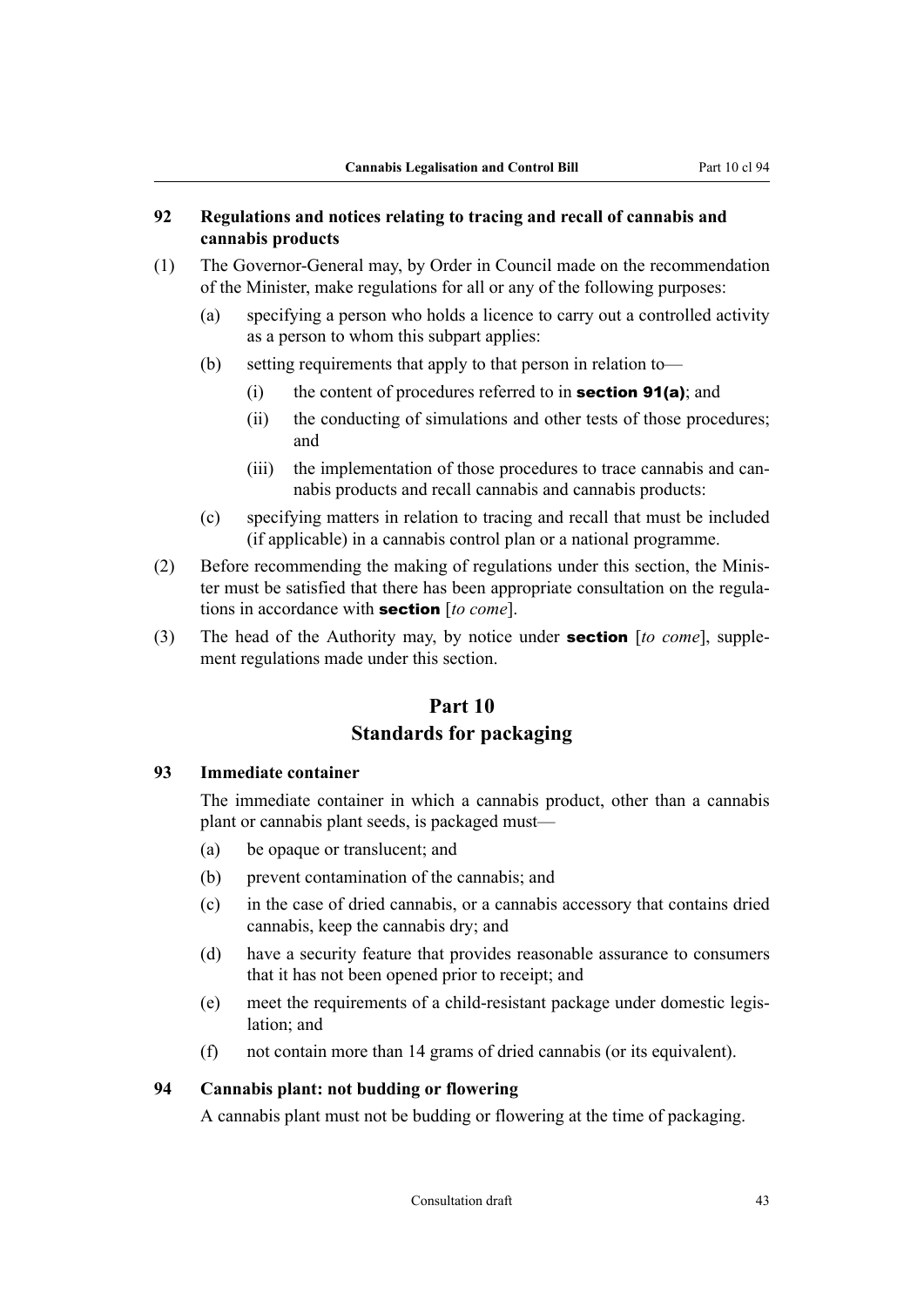#### <span id="page-45-0"></span>**95 Cannabis plant: container limit**

The container in which a cannabis plant is packaged must not contain more than 2 cannabis plants.

#### **96 Cannabis plant seeds: immediate container**

The immediate container in which cannabis plant seeds are packaged must—

- (a) keep the cannabis plant seeds dry; and
- (b) not contain more than 14 grams of dried cannabis (or its equivalent).

#### **97 Cannabis product labels**

The following information must be included on the label that is applied to any container in which a cannabis product is packaged:

- $(a)$  the name of  $\frac{1}{1}$ 
	- (i) in the case of a cannabis plant or cannabis plant seeds, the holder of a licence for cultivation that cultivated the cannabis plant or cannabis plant seeds; or
	- (ii) in the case of any other cannabis product, the holder of a licence for processing that manufactured the product; and
- (b) the class of cannabis [ie, form] to which the cannabis that is in the immediate container belongs; and
- (c) in respect of the product,—
	- (i) the brand name; and
	- (ii) the recommended storage conditions; and
	- (iii) the packaging date; and
	- (iv) except in the case of a cannabis plant or cannabis plant seeds, either—
		- (A) the expiry date; or
		- (B) a statement that no expiry date has been determined; and
- (d) warnings as required by this Act, including—
	- $(i)$  the health warnings set out in **Schedule 3**; and
	- (ii) any further warnings that may be prescribed.

#### **98 Dried cannabis or fresh cannabis: discrete units**

In the case of dried cannabis or fresh cannabis or a cannabis accessory that contains dried cannabis or fresh cannabis that is in discrete units, the label of any container in which the cannabis product is packaged must also include the following information:

(a) the net weight, in grams, of dried cannabis or fresh cannabis: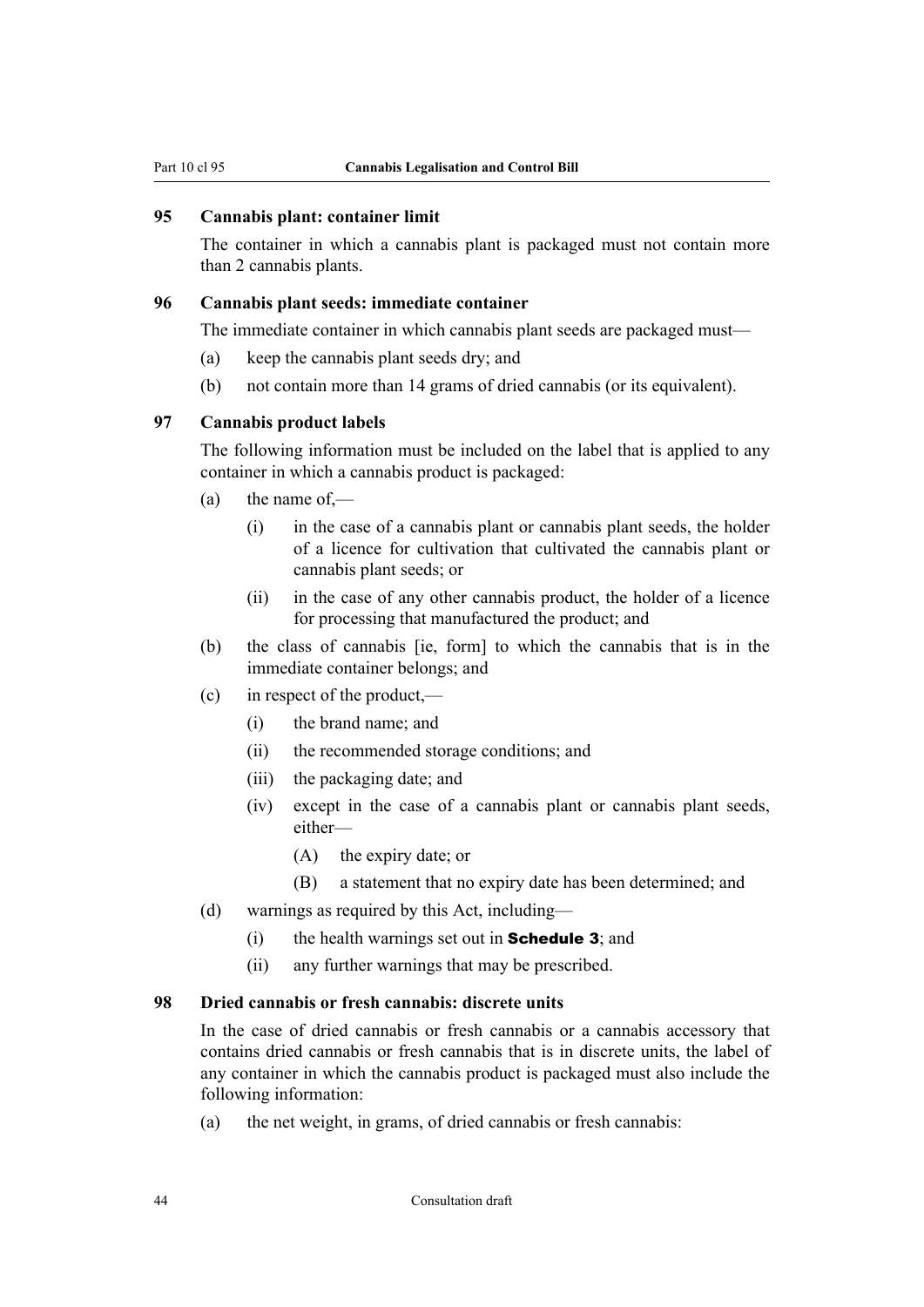- <span id="page-46-0"></span>(b) the net weight, in grams, of dried cannabis or fresh cannabis in each unit:
- (c) the quantity of THC, in milligrams, in each unit, preceded by "THC per unit".

#### **99 Dried cannabis or fresh cannabis: not in discrete units**

In the case of dried cannabis or fresh cannabis or a cannabis accessory that contains dried cannabis or fresh cannabis that is not in discrete units, the label of any container in which the cannabis product is packaged must also include the following information:

- (a) the net weight, in grams, of dried cannabis or fresh cannabis:
- (b) the percentage of THC weight over weight, preceded by "THC".

#### **100 Cannabis plants**

In the case of a cannabis plant, the number of plants in the container must be included on the label that is applied to any container in which a cannabis product is packaged.

#### **101 Cannabis plant seeds**

In the case of cannabis plant seeds, the number of seeds in the container must be included on the label that is applied to any container in which a cannabis product is packaged.

# **Part 11**

### **Enforcement**

#### *Powers of enforcement officers*

#### **102 Application**

The powers given by this Part do not apply for the purposes of enforcing the provisions in Part 2A (which concern unlicensed activities: non-commercial growing and personal use).

#### **103 Powers of entry and inspection**

- (1) Subject to **section 102**, this section applies to a place if—
	- (a) this Act imposes duties, restrictions, or prohibitions in respect of places of a kind to which it belongs; or
	- (b) an activity in respect of which this Act imposes duties, restrictions, or prohibitions is carried out in it regularly or from time to time.
- (2) An enforcement officer may at any reasonable time enter a place if—
	- (a) they believe on reasonable grounds that it is a place to which this section applies; and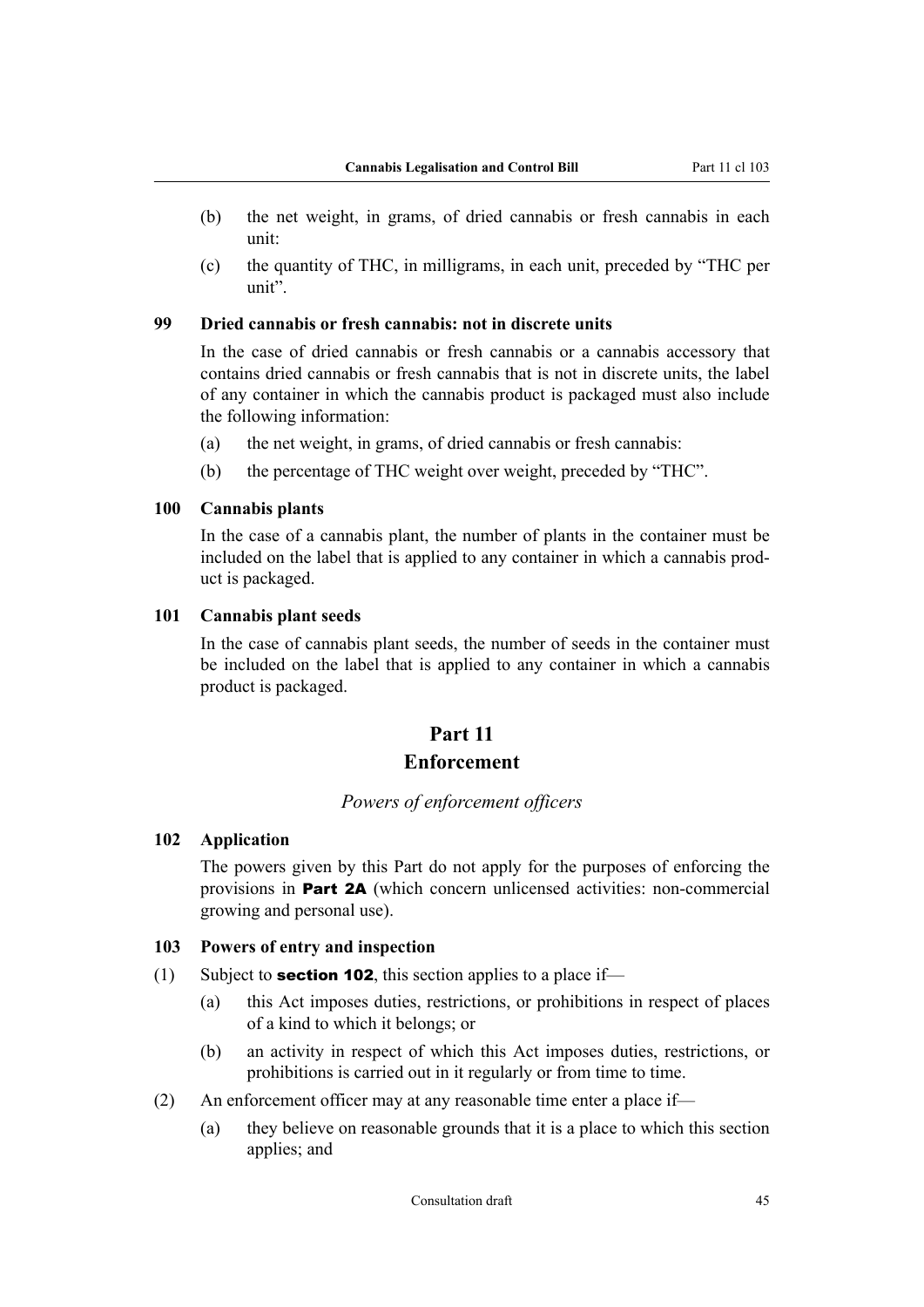- (b) it is not a dwellinghouse or other residential accommodation, or a marae.
- <span id="page-47-0"></span>(3) An enforcement officer who enters a place under **subsection (2)** may do any or all of the following things:
	- (a) bring a still or video camera, a device for taking samples of air, or both, with them:
	- (b) inspect the place:
	- (c) take photographs or videos with any camera they bring with them:
	- (d) take samples of the air in the place with any device for that purpose they bring with them:
	- (e) if the enforcement officer believes on reasonable grounds that the place is a place where cannabis products are sold from time to time,—
		- (i) exercise the powers given by **section 104**:
		- (ii) inspect any advertising or display material relating to cannabis products on display in the place, or on the outside of a building containing the place.
- (4) An enforcement officer exercising powers under this section may be accompanied by a constable.
- (5) Subsection (2) does not prevent an enforcement officer from entering a dwellinghouse or other residential accommodation—
	- (a) under authority given by or under an enactment other than this section; or
	- (b) with the consent of an occupier.

#### **104 Requirement to give identifying information**

- (1) An enforcement officer who at any time believes on reasonable grounds that within the previous 14 days cannabis products have been sold, or have after they are sold been delivered, to a person younger than 20 years in or from a place where cannabis products are sold, or after they were sold (at that place or another place) are delivered, from time to time—
	- (a) may, while the person the officer believes on reasonable grounds to have sold or to have, after they are sold, delivered or arranged the delivery of, the products is in the place, require the person to give the officer their name and address; and
	- (b) may require a person in the place who appears to be in charge of the place or any part of it to give the officer the name and address of (or, if the address is not within the person's knowledge, the name and any other identifying information within the person's knowledge relating to) any person the officer believes on reasonable grounds to have sold, or to have after they are sold delivered or arranged the delivery of, the products other than a person in charge of the place.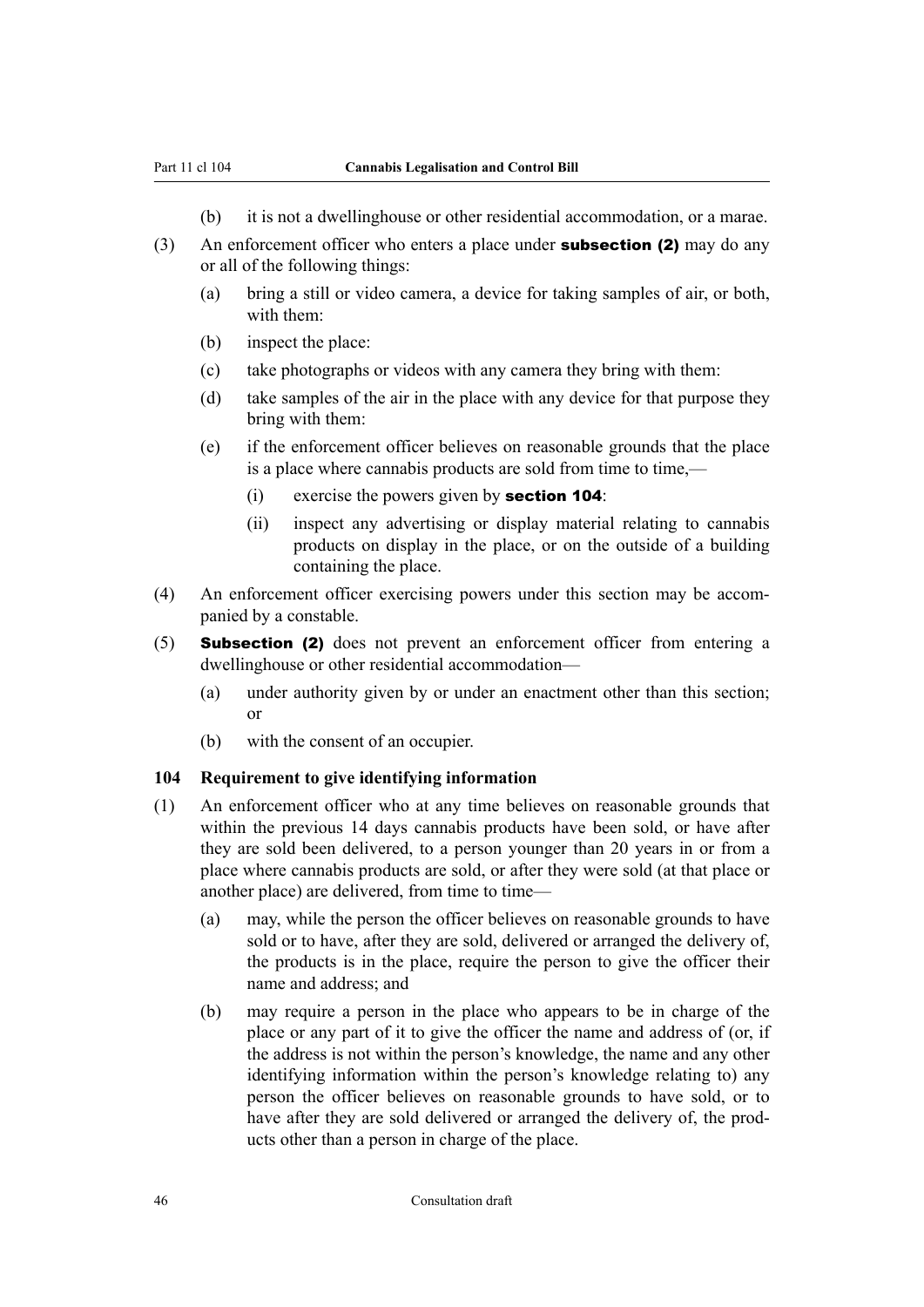- <span id="page-48-0"></span>(2) An enforcement officer who suspects that a person is younger than 20 years must not under **subsection**  $(1)(a)$  require the person to give the officer their name and address unless—
	- (a) there is no other person in the place concerned who appears to be in charge of it; or
	- (b) there is another person in the place who appears to be in charge of it but the enforcement officer suspects that that person is also younger than 20 years of age.
- (3) An enforcement officer who suspects that a person is younger than 20 years of age must not under **subsection**  $(1)(b)$  require the person to give the officer the name and address of (or name and other identifying information relating to) any other person if the other person is in the place concerned and appears to be 20 years or older.

#### **105 Search warrant**

- (1) An enforcement officer may apply for a search warrant in respect of any place.
- (2) The enforcement officer must apply in the manner provided in subpart 3 of Part 4 of the Search and Surveillance Act 2012.
- (3) An issuing officer may issue a search warrant in respect of the place if satisfied that there are reasonable grounds—
	- (a) to suspect that an offence has been, is being, or will be committed against this Act; and
	- (b) to believe that there is evidential material in the place.
- (4) The provisions of Part 4 of the Search and Surveillance Act 2012 (except sections 118 and 119) apply.
- (5) In this section, **evidential material** and **issuing officer** have the meanings given by section 3(1) of the Search and Surveillance Act 2012.

#### **106 Purposes for which powers may be used**

- (1) The powers given by section 103 must be used only for, and only to the extent necessary for, the following purposes:
	- (a) finding out whether this Act is being complied with in and in respect of the place entered:
	- (b) finding out the extent to which this Act is not being complied with in or in respect of the place entered:
	- (c) exercising the powers given by section 104.
- (2) The powers given by section 104 must be used only for, and only to the extent necessary for, finding out the name and address of (or, if the address is not within the knowledge of the person asked, the name and any other identifying information within the person's knowledge relating to) a person the enforcement officer concerned believes to have sold, or to have after selling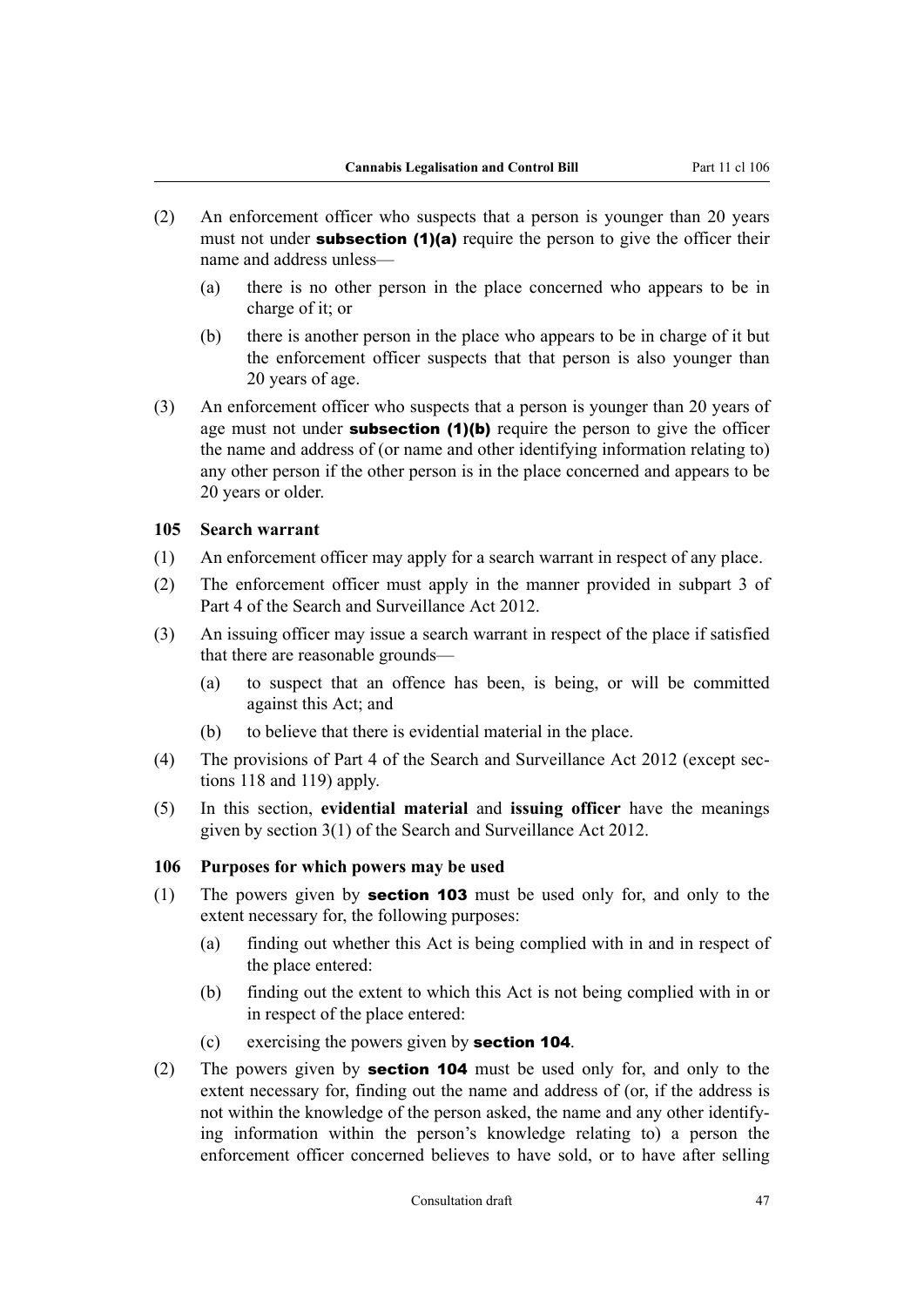<span id="page-49-0"></span>them delivered or arranged the delivery of, cannabis products to a person younger than 20 years in or from a place where cannabis products are sold, or having been sold (at that place or another place) are delivered.

(3) This section does not prevent an enforcement officer from using in proceedings for an offence against this Act evidence obtained during the lawful exercise of any of the powers given by **sections 103 and 104**.

#### **107 Duties of enforcement officers**

- (1) An enforcement officer exercising powers under section 103 in respect of or in a place,—
	- (a) if a person in charge of the place is present on initial entry, must identify himself or herself to the person in charge as an enforcement officer; and
	- (b) if asked by a person in charge to do so, must produce to the person evidence of identity, his or her instrument of appointment as an enforcement officer, or both.
- (2) An enforcement officer exercising powers under section 104 in respect of a person,—
	- (a) must identify themselves to the person as an enforcement officer; and
	- (b) if asked by the person to do so, must produce to the person evidence of identity, their instrument of appointment as an enforcement officer, or both.

#### **108 Offences in respect of enforcement officers**

A person commits an offence, and is liable to [*to come*], if the person—

- (a) intentionally obstructs, hinders, or resists an enforcement officer exercising or attempting to exercise powers under section 103 or 104; or
- (b) intentionally fails to comply with a requirement under **section 104**; or
- (c) when required under section 104 to give information, gives information the person knows to be false or misleading.

#### **109 Responsibility for enforcement: limitation period for commencing proceedings**

- (1) It is the duty of the head of the Authority to enforce this Part.
- (2) Every prosecution for an offence against this Part must be commenced by the head of the Authority or a person authorised by the head of the Authority.
- (3) Despite anything to the contrary in section 25 of the Criminal Procedure Act 2011, the limitation period in respect of an offence against this Part ends on the date that is 12 months after the date on which the offence was committed.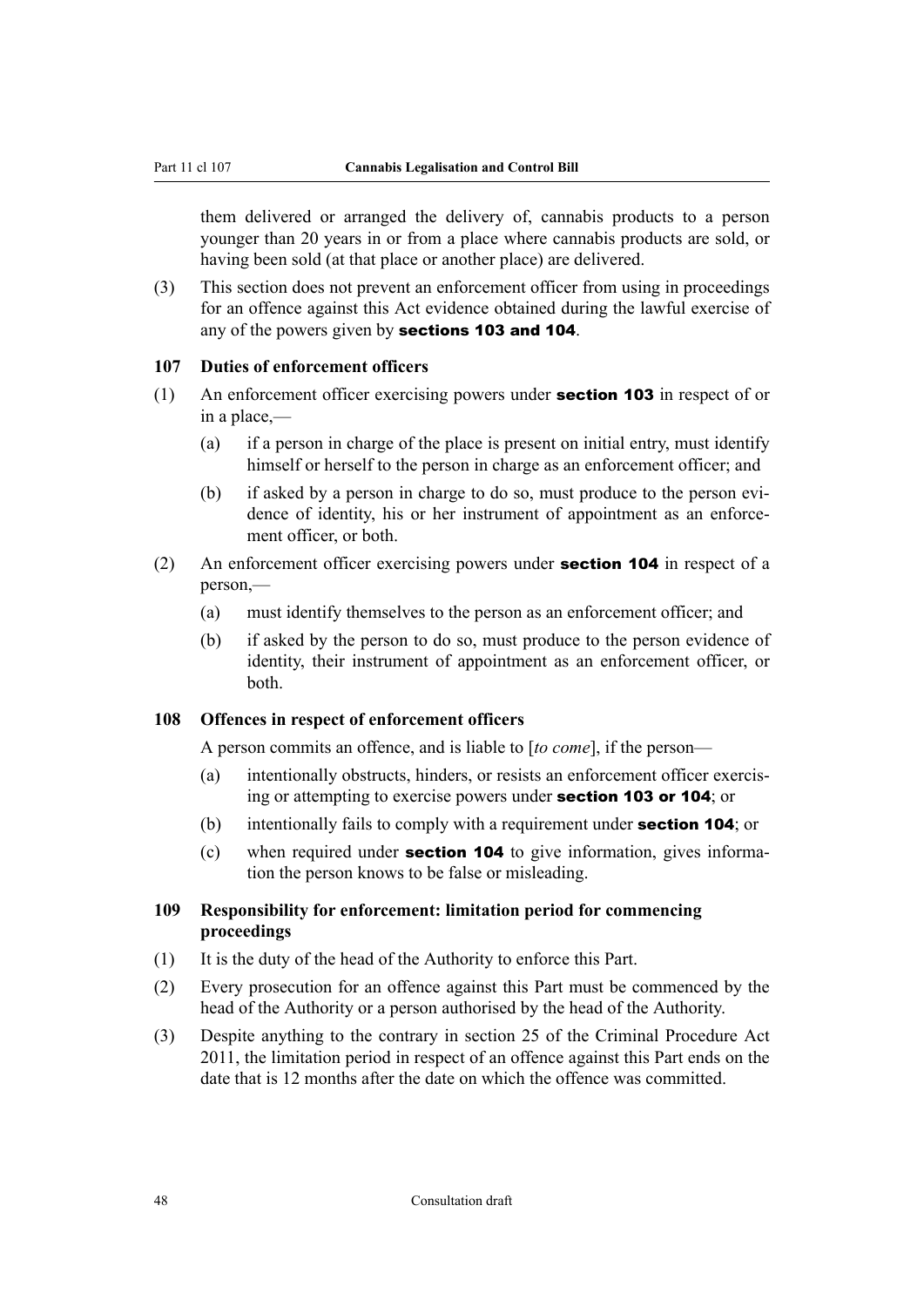#### *Infringement offences*

#### <span id="page-50-0"></span>**110 Infringement offences**

- (1) A person who is alleged to have committed an infringement offence may—
	- (a) be proceeded against by filing a charging document under section 14 of the Criminal Procedure Act 2011; or
	- (b) be issued with an infringement notice in accordance with sections [*to come*].
- (2) Proceedings commenced in the way described in **subsection (1)(a)** do not require leave of a District Court Judge or Registrar under section 21(1)(a) of the Summary Proceedings Act 1957.
- (3) *See* section 21 of the Summary Proceedings Act 1957 for the procedure that applies if an infringement notice is issued.

*Further sections providing for matters that must be covered as part an infringement offences regime will be included under this heading, including who may issue infringement notices, when an infringement notice may be issued (which will deal with the legal threshold(s) for issuing infringement notices under the Act), what an infringement notice must contain, how the notice must be served and payment of infringement fee.*

#### **111 Sections 111 and 112 deleted**

#### **113 Payment of infringement fees**

All infringement fees paid in respect of infringement offences must be paid into a Crown bank account.

Subpart 1—

### **Part 12 Duties, levies, and fees**

*Excise tax*

*This section will establish an excise tax, applied to fresh cannabis at the point of production, based on weight and potency. The tax will be applied on a progressive basis, according to potency levels (higher THC content cannabis will attract a higher tax).*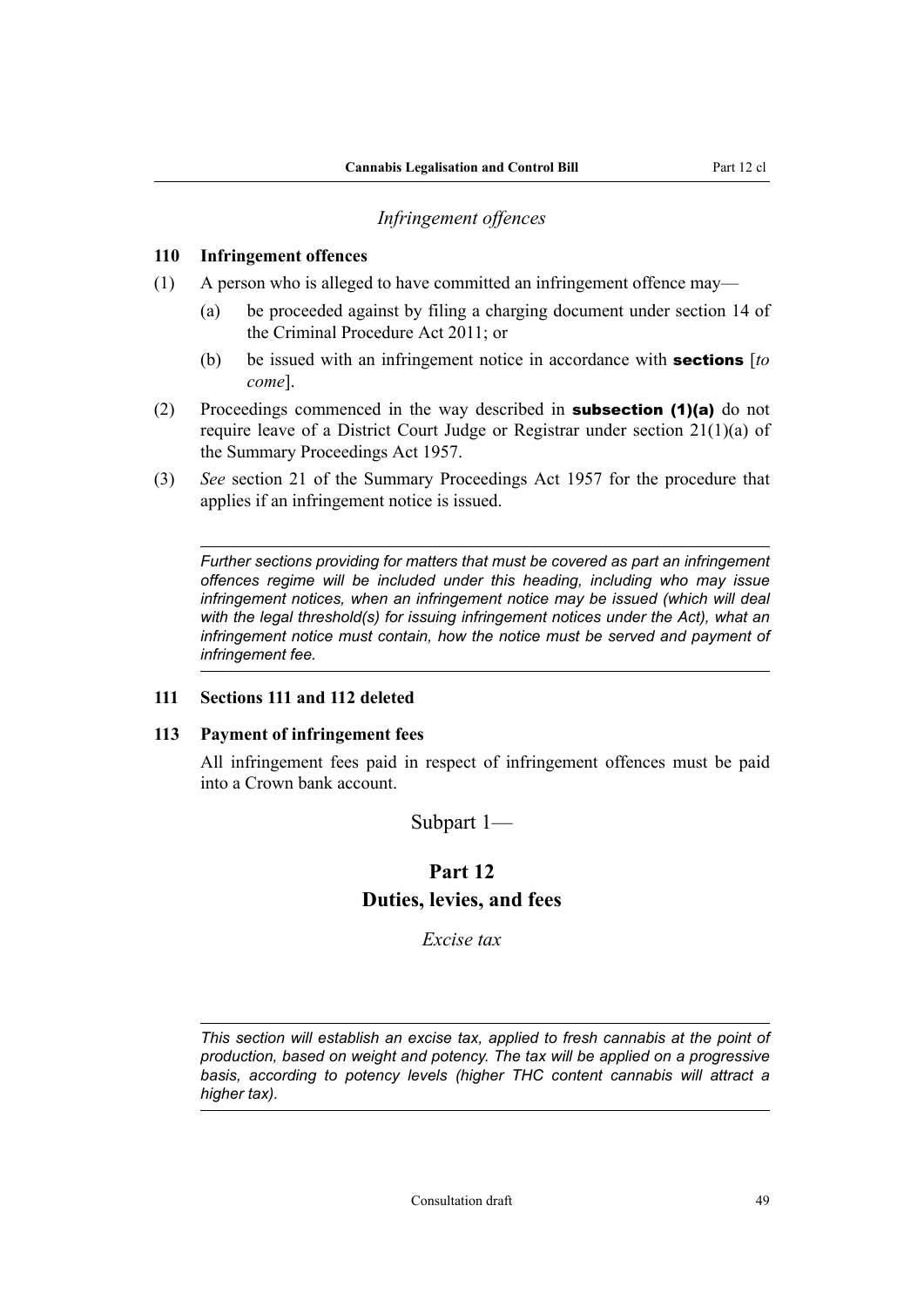#### *Cost recovery*

#### <span id="page-51-0"></span>**114 Options for cost recovery**

- (1) The head of the Authority must take all reasonable steps to ensure any costs of administering this Act that are not provided for by money appropriated by Parliament are recovered in accordance with the principles in this section and the regulations.
- (2) In determining appropriate mechanisms for recovering costs of a particular function or service, the Authority must ensure it recovers any amount by which—
	- (a) the sum of—
		- (i) the costs of the function in the current year; and
		- (ii) any shortfall in the recovery of the costs in the preceding year; exceeds:
	- (b) any over-recovery of costs in respect of the preceding year.
- (3) The Authority may recover costs of administering this Act and performing and exercising the functions, duties, and powers provided for in this Act by the methods that the head of the Authority considers, on reasonable grounds, to be the most suitable and equitable in the circumstances, including any 1 or more of the following methods:
	- (a) fixed charges:
	- (b) charges fixed on an hourly or other unit basis:
	- (c) estimated charges paid before the provision of the service or performance of the function, followed by reconciliation and an appropriate payment or refund after the provision of the service or performance of the function:
	- (d) actual and reasonable charges:
	- (e) refundable or non-refundable deposits paid before provision of the service or performance of the function:
	- (f) charges imposed on users of services or third parties:
	- (g) in the case only of the head of the authority or some other head, liens on property in the possession of the Crown.

#### **115 Restrictions on levies for recovering costs**

[*To come*]

#### **116 Failure to pay**

(1) If all or part of a charge under this Act or the regulations remains unpaid 20 working days after the charge was demanded in writing, the debt is taken to have been increased by the amount calculated under **subsection (2)**.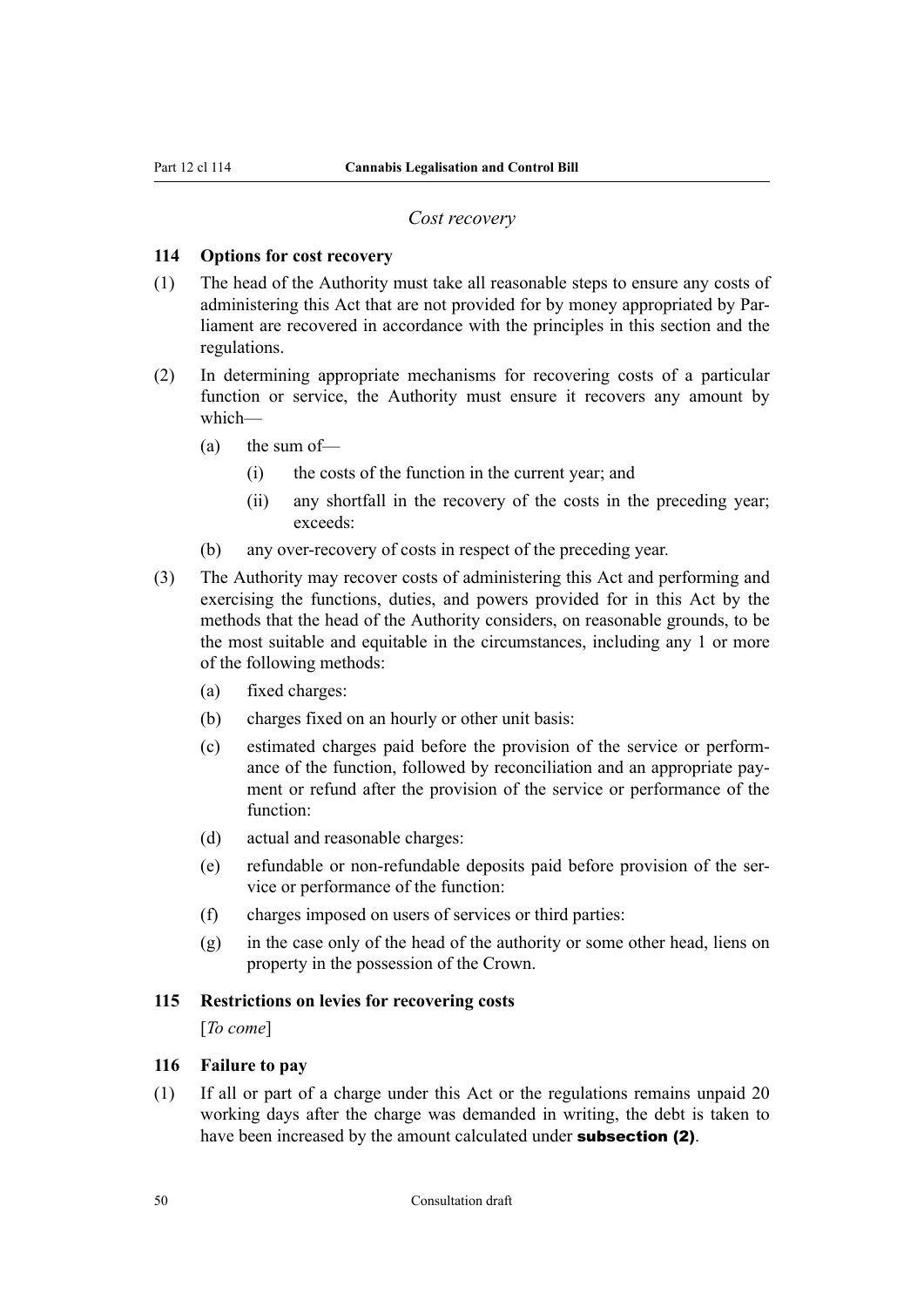- <span id="page-52-0"></span>(2) The amount by which an unpaid charge is taken to have increased is the sum of—
	- (a) 10% of the debt, or that part of it that remained unpaid after the expiration of the period of 20 working days referred to in subsection (1); and
	- (b) for every complete period of 6 months after the end of that period during which the debt or any part of it (including any deemed increase under this section) has remained unpaid, 10% of that debt or that part.
- (3) The Authority may waive the payment of all or any part by which the debt has increased under this section if the Authority is satisfied that the reason why the person failed or refused to pay all or any part of a debt was that there was a genuine dispute between them and the department about the person's liability to pay the debt, the amount of the debt, or both,
- (4) In an action for recovery of the debt, the court may exercise the power of waiver contained in **subsection** (3) if it is satisfied in the terms set out in that subsection.

*Levy orders for funding harm reduction activities*

*This section will include details on the use of funds consistent with the purposes of the Bill (see section 3).*

#### **117 Levy orders**

- (1) A levy, payable to the Authority, may be imposed on licensees or any class of licensees for the purpose of fully or partly funding cannabis harm reduction activities.
- (2) A levy may be imposed by Order in Council made on the recommendation of the Minister.
- (3) The Minister may recommend making an Order in Council only if the Minister is satisfied, on the basis of information and evidence that the Minister regards as satisfactory, that—
	- (a) persons likely to be affected by the payment or collection of the proposed levy, were it to be imposed, have been consulted; and
	- (b) persons opposing the proposed levy have had a reasonable opportunity to put their views to the Minister; and
	- (c) the Minister has had regard to all views put to the Minister about the proposed levy; and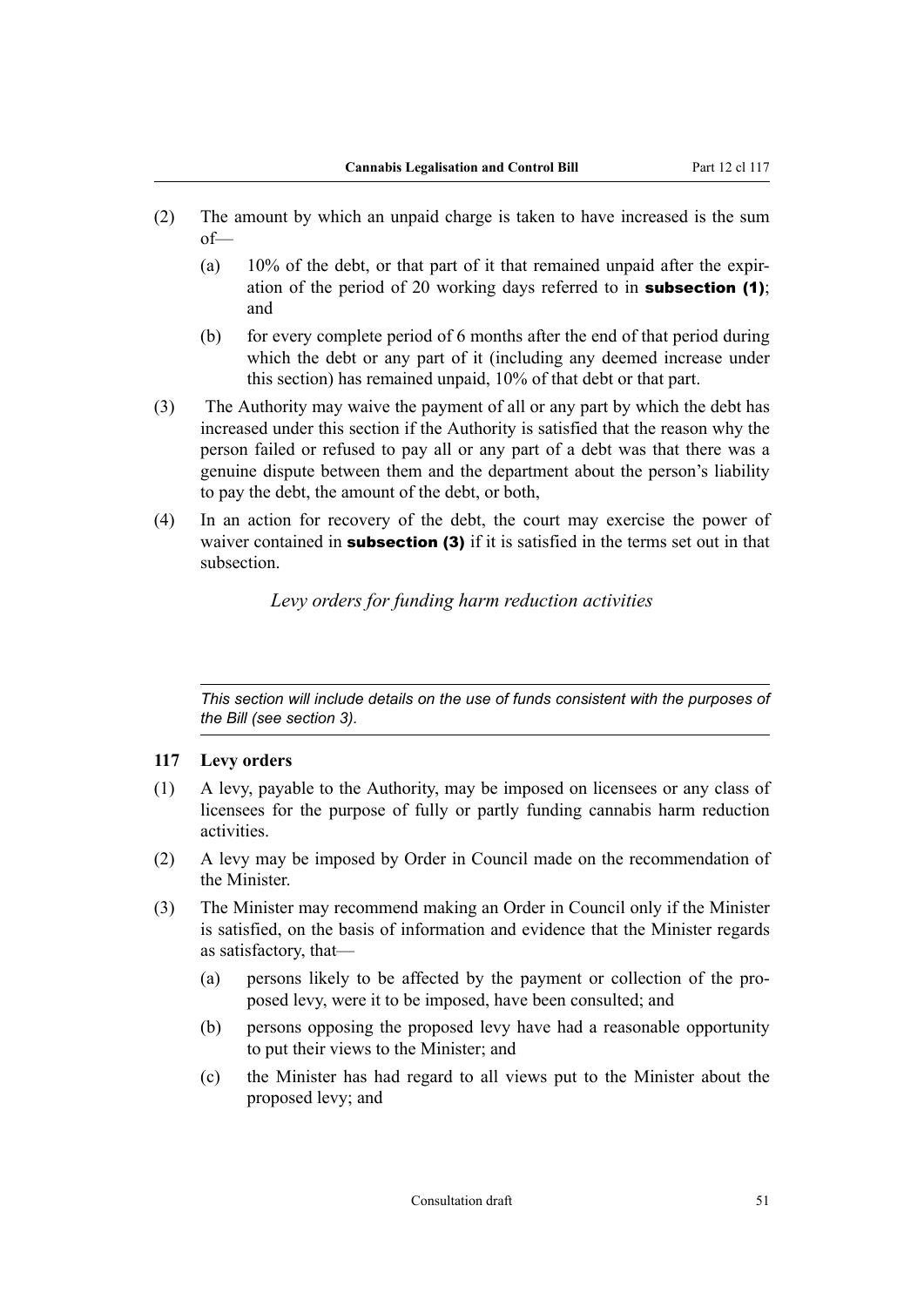- <span id="page-53-0"></span>(d) imposing the levy is the most appropriate means of funding harm reduction activities, having regard to the extent to which the levy would target—
	- (i) persons likely to benefit from those activities; and
	- (ii) persons who, by their activities or inaction, contribute to the creation, continuance, or exacerbation of the problems proposed to be resolved by those activities; and
- (e) if the levy is imposed on quantities of a commodity imported, imposing it will not constitute a non-tariff barrier and will not be contrary to New Zealand's international legal obligations; and
- (f) the Authority will have in place adequate systems of accounting to persons who will be responsible for paying the levy; and
- (g) all other relevant matters known to the Minister have been properly considered.
- (4) The order is a legislative instrument and a disallowable instrument for the purposes of the Legislation Act 2012 and must be presented to the House of Representatives under section 41 of that Act.

#### **118 Effect of order**

- (1) A person responsible for paying a levy set by a levy order must pay it.
- (2) The Authority may recover a levy from a person responsible for paying it as a debt due in a court of competent jurisdiction.

#### **119 Contents of order**

- (1) A levy order must specify—
	- (a) how the levy may be spent; and
	- (b) the persons responsible for paying the levy; and
	- (c) the persons, if any, exempt from paying the levy; and
	- (d) the basis on which the amount of levy must be calculated or ascertained; and
	- (e) on the rate of levy,—
		- (i) whether there is to be a single rate or 2 or more different rates; and
		- (ii) if there are to be 2 or more different rates, the things to which the different rates apply; and
		- (iii) the maximum for each rate or rates; and
		- (iv) how the Authority must set the actual rate or rates of levy; and
		- (v) how the rate or rates of levy and variations of the rate or rates must be notified; and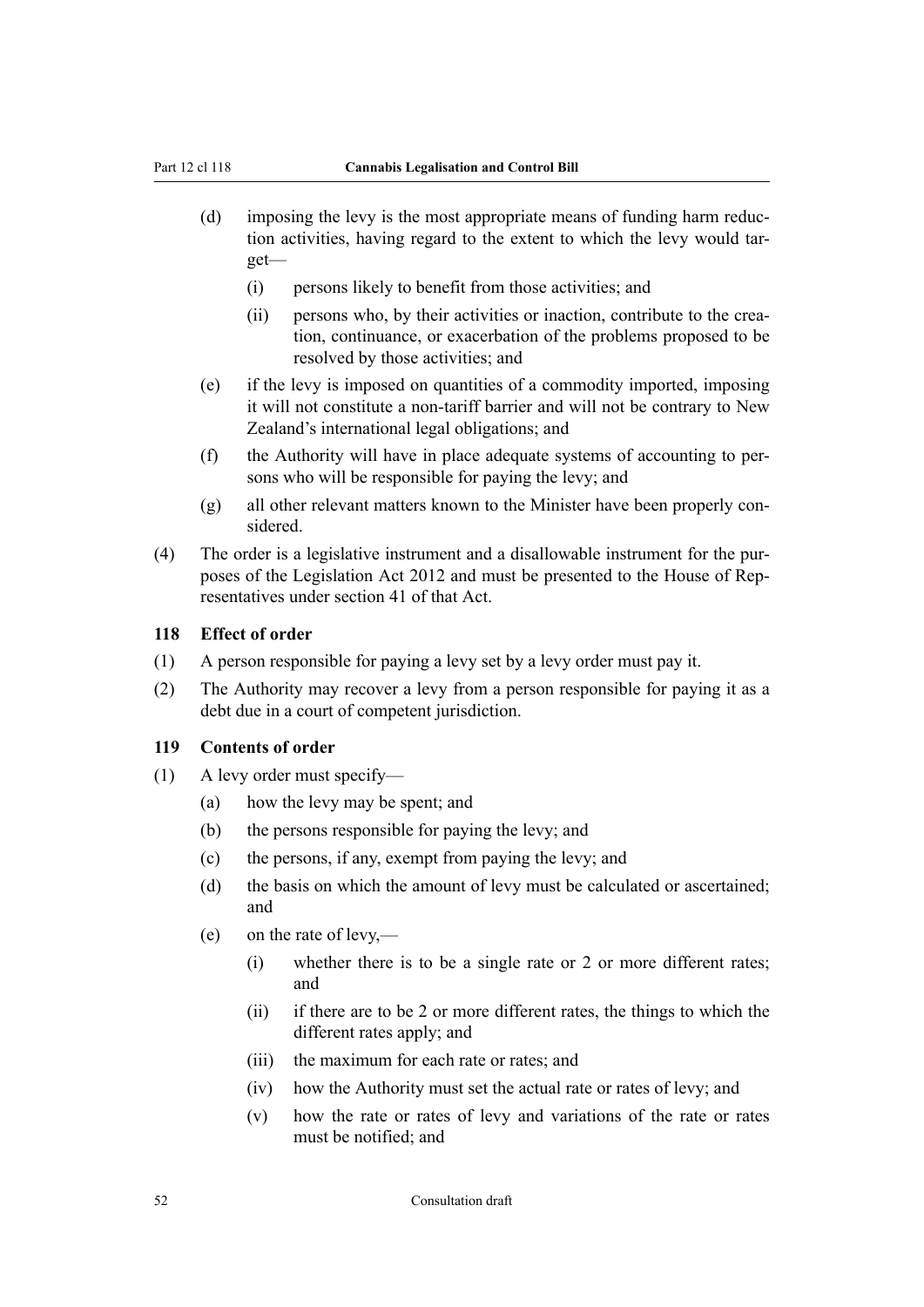- (f) when and how the levy must be paid; and
- (g) the persons responsible for collecting the levy; and
- (h) on the matter of a fee for recovery,—
	- (i) whether or not the persons responsible for collecting the levy are entitled to charge a fee for recovering it; and
	- (ii) if so, the amount of the fee or a means by which its amount may be calculated or ascertained; and
- (i) for the purpose of ascertaining whether or not the order is being complied with,—
	- (i) the keeping of accounts, statements, and records of a specified class or description by all or any of the persons responsible for collecting the levy, the persons responsible for paying it, and the Authority; and
	- (ii) the retention of the accounts, statements, or records for a specified period; and
- (j) for the purpose of resolving disputes about whether or not a person is required to pay the levy and the amount of levy a person is required to pay,—
	- (i) the appointment of arbitrators; and
	- (ii) the procedures to be followed by arbitrators; and
	- (iii) the remuneration of arbitrators; and
	- (iv) the payment of arbitration costs; and
	- (v) a right of appeal to a District Court Judge against decisions of arbitrators; and
	- (vi) the procedures governing the exercise of the right of appeal; and
	- (vii) any other matters relating to the resolution of disputes; and
- (k) the remuneration payable to an auditor appointed under section [*to come*].
- (2) A levy order may specify—
	- (a) the returns to be made to the Authority or some other person or body for the purpose of enabling or assisting the determination of amounts of levy payable:
	- (b) the circumstances in which, and conditions subject to which, persons may be allowed extensions of time for the payment of the levy:
	- (c) a method of paying the levy that may be used by persons who object on conscientious or religious grounds to paying the levy in the manner provided in the order: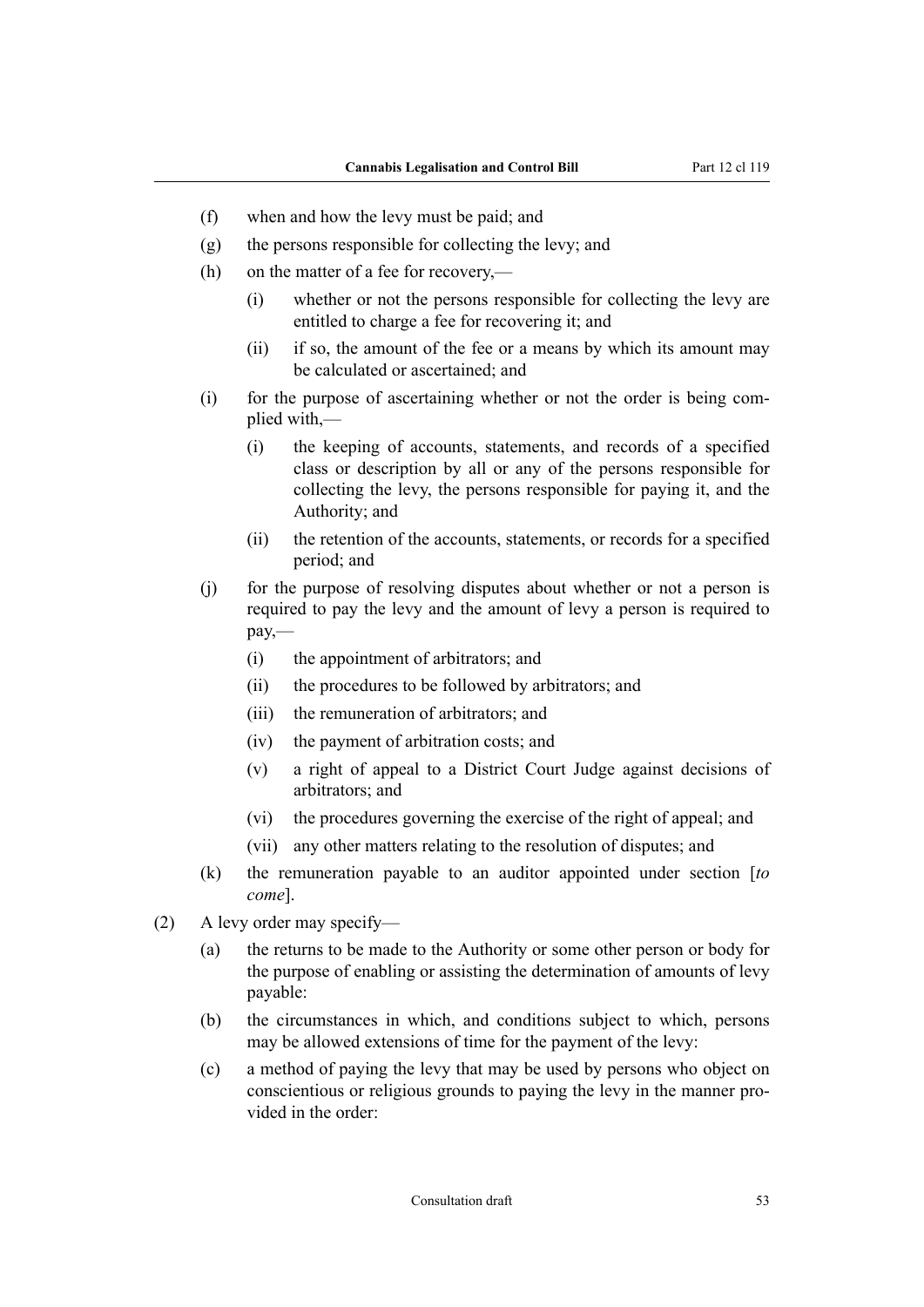- <span id="page-55-0"></span>(d) a requirement for the payment of additional or increased amounts of levy when amounts of levy originally payable have been paid late, paid in part, or not paid at all:
- (e) a requirement for the funds from which levy payments must be made to the Authority to be held on trust in a separate account.
- (3) A levy order may—
	- (a) set a rate or rates initially at zero; or
	- (b) provide for a rate or rates to be set at zero.

#### **120 Compliance audits for levy**

- (1) This section applies while a levy order is in force.
- (2) If the Authority requests the Minister who recommended the making of the levy order to do so, the Minister may appoint 1 or more auditors to conduct an audit of the affairs of all or any of the following:
	- (a) 1 or more of the persons responsible for collecting the levy:
	- (b) 1 or more of the persons responsible for paying the levy.
- (3) The purpose of the audit is to ascertain the following matters, to the extent to which they are relevant to the affairs being audited and to which it is practicable to ascertain them, and to report to the Minister on them:
	- (a) the extent to which persons responsible for paying the levy are doing so and have done so:
	- (b) the extent to which appropriate amounts of levy are being and have been paid:
	- (c) the extent to which appropriate amounts of levy are being and have been collected:
	- (d) the extent to which appropriate amounts of levy are being and have been paid to the Authority by the persons collecting the levy:
	- (e) the extent to which accounts, statements, and records are being and have been kept:
	- (f) the extent to which the accounts, statements, and records kept are properly kept.
- (4) If an arbitrator has been appointed to resolve a dispute, the Minister may appoint an auditor to conduct an audit of all or any of the persons involved in the dispute.
- (5) The purpose of the audit is to ascertain the matters of fact that are in dispute, to the extent to which it is practicable to ascertain them, and report them to the arbitrator, the persons involved, and the Minister.
- (6) No person is qualified for appointment as an auditor unless the person is a qualified auditor (within the meaning of section 35 of the Financial Reporting Act 2013).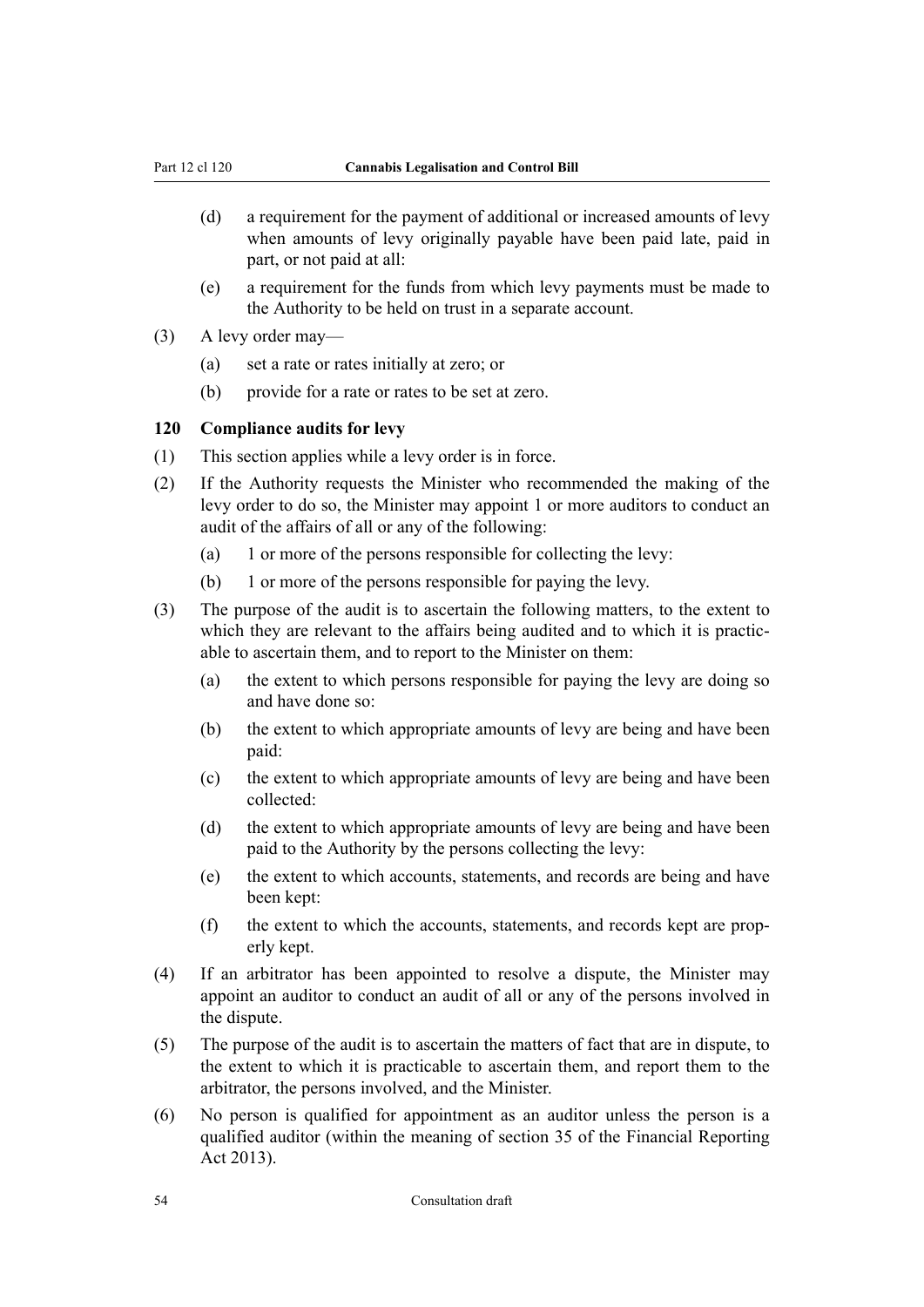- <span id="page-56-0"></span>(7) No officer or employee of any of the following may be appointed an auditor:
	- (a) the Authority:
	- (b) a person responsible for collecting the levy:
	- (c) a person responsible for paying the levy.
- (8) A person appointed as an auditor is entitled to receive from the Authority the remuneration provided for in the order.

#### **121 Power of auditors to require production of documents**

- (1) This section applies to an auditor appointed under section [*to come*].
- (2) The Minister may authorise the auditor, for the purposes of conducting an audit, to—
	- (a) require the Authority, a person responsible for collecting the levy, a person responsible for paying the levy, or an employee or officer of any of the preceding 3 persons to produce for inspection in a reasonable period specified by the auditor documents that—
		- (i) are accounts, statements, or records; and
		- (ii) are required to be kept by this Act or a levy order; and
		- (iii) are in the possession or under the control of the Authority or person; and
	- (b) take copies of or extracts from the documents.
- $(3)$  An authorisation under **subsection (2)** must—
	- (a) be written; and
	- (b) state the auditor's full name; and
	- (c) refer to this section; and
	- (d) state the powers conferred on the auditor; and
	- (e) state whether the powers are conferred specifically or generally.
- (4) The auditor may act under the authorisation.
- (5) The auditor must not disclose any information the auditor obtains as a result of acting under the authorisation to any other person, except that the auditor may disclose information—
	- (a) under section [to come]:
	- (b) to a Minister:
	- (c) to a person authorised by a Minister to receive it:
	- (d) for the purposes of a prosecution under this Act:
	- (e) for the purposes of an action for the recovery of an amount due under this Act.
- (6) The Official Information Act 1982 applies to information held by a Minister that was obtained under this section.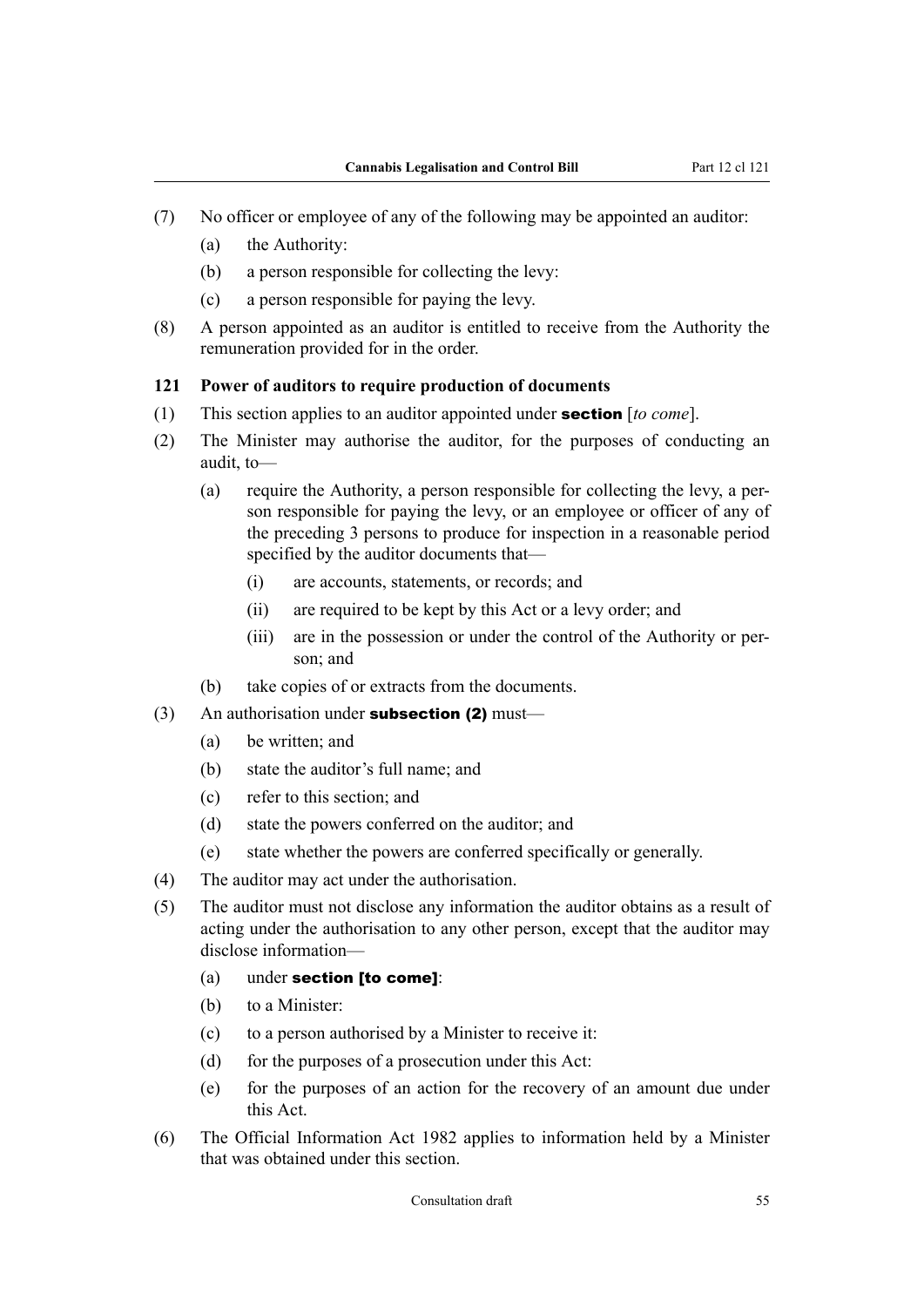#### <span id="page-57-0"></span>**122 Orders are confirmable instruments**

The explanatory note of a levy order made under **section [to come]** must indicate that—

- (a) it is a confirmable instrument under section 47B of the Legislation Act 2012; and
- (b) it is revoked at a time stated in the note, unless earlier confirmed by an Act of Parliament; and
- (c) the stated time is the applicable deadline under section  $47C(1)(a)$  or (b) of that Act.

#### **Part 13**

#### **Other matters**

#### *Information sharing*

#### **123 Sharing of information between Authority, regulatory agencies, and overseas agencies**

- (1) The Authority may, subject to any enactment, provide to a law enforcement or regulatory agency or an overseas agency any information, or a copy of any document, that it—
	- (a) holds in relation to the performance or exercise of its functions, duties, or powers under or in relation to this Act or any other enactment; and
	- (b) considers may assist, as the case may be,—
		- (i) the law enforcement or regulatory agency in the performance or exercise of the law enforcement or regulatory agency's functions, duties, or powers under or in relation to any enactment; or
		- (ii) the overseas agency in the performance or exercise of the overseas agency's functions, powers, or duties under foreign law.
- (2) The Authority may use any information, or a copy of any document, provided to it by a regulatory agency under any enactment, or by an overseas agency, in the Authority's performance or exercise of its functions, powers, or duties under or in relation to this Act.
- (3) If subsection (1) or (2) applies, the Authority or regulatory agency (as the case may be) may impose conditions that it thinks fit relating to the provision of the information or document, including conditions relating to—
	- (a) the storage and use of, or access to, anything provided:
	- (b) the copying, return, or disposal of copies of any documents provided.
- (4) Nothing in this section limits the Privacy Act 1993.
- (5) This section applies despite anything to the contrary in any contract, deed, or document.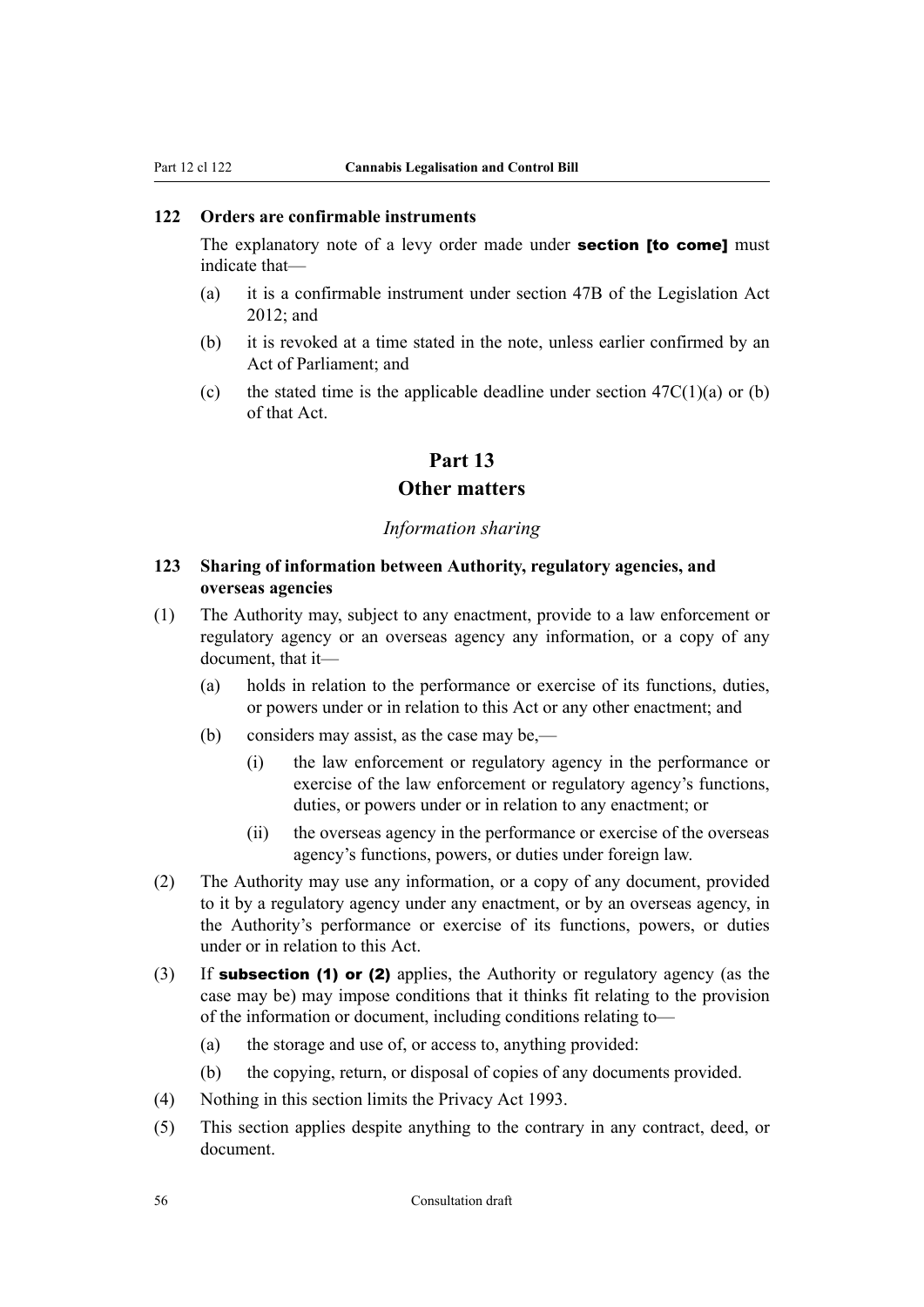#### <span id="page-58-0"></span>(6) In this section,—

**EPA** means the Environmental Protection Authority established by section 7 of the Environmental Protection Authority Act 2011

**local authority** has the same meaning as in section 5(1) of the Local Government Act 2002

#### **medical officer of health**—

- (a) has the same meaning as in section 2(1) of the Health Act 1956; and
- (b) includes the officers referred to in section 22 of that Act

**overseas agency** means an organisation in another country or territory that performs functions that correspond with, or are similar to, any of those conferred on the Authority

**regulatory agency** means any of the following:

- (a) the New Zealand Police:
- (b) the New Zealand Transport Agency:
- (c) the EPA:
- (d) a local authority:
- (e) Fire and Emergency New Zealand:
- (f) a designated agency under the Health and Safety at Work Act 2015:
- (g) a medical officer of health:
- (h) the Ministry of Business, Innovation, and Employment, including any statutory officer who carries out work for the Ministry:
- (i) the Ministry of Health:
- (j) the Ministry for Primary Industries:
- (k) the Ministry of Transport:
- (l) WorkSafe New Zealand.

#### *Regulations*

#### **124 Regulations**

(1) The Governor-General may, by Order in Council, on the recommendation of the Minister in accordance with section [*to come*], make regulations for all or any of the following purposes:

#### [**list, under cross headings, to come including**]:

(2) Prescribing, for the purposes of section 45, requirements with which pointof-sale health information or warnings signs under that section must comply.

*Prescribed manner*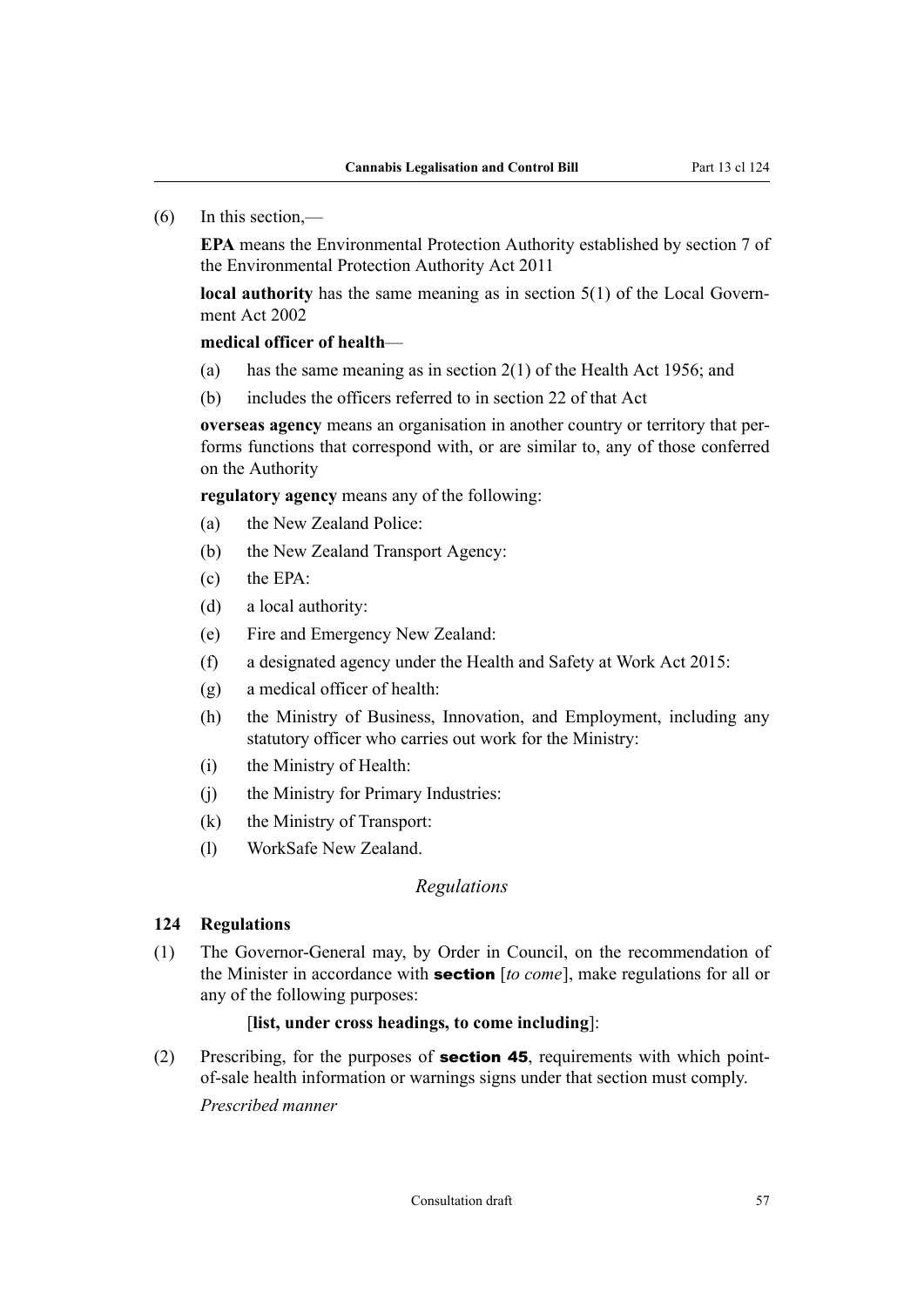- <span id="page-59-0"></span>(a) prescribing, for the purposes of any provision of this Act that requires a thing to be done in a prescribed manner (or for the purposes of any other regulations empowered to prescribe the manner in which something must be done), the manner in which the thing must be done, including prescribing—
	- (i) by whom, when, where, and how the thing must be done:
	- (ii) the form that must be used in connection with doing the thing:
	- (iii) what information or other evidence or documents must be provided in connection with the thing:
	- (iv) requirements with which information, evidence, or documents that are provided in connection with the thing must comply:
	- (v) that fees or charges must be paid in connection with doing the thing:
	- (vi) that the Authority may determine or prescribe any of the matters under subparagraphs (i) to (v).

#### **125 Notices**

- (1) The head of the Authority may issue notices that—
	- (a) set requirements or specify matters that are permitted by this Act; or
	- (b) are permitted by a provision of this Act to supplement regulations made under this Act.
- (2) The head of the Authority must not issue a notice under subsection (1)(b) unless satisfied that the notice—
	- (a) sets out matters of detail to elaborate on matters provided for in the regulations; or
	- (b) sets out procedures, methodologies, forms, or other matters of an administrative nature relating to matters provided for in the regulations; or
	- (c) sets out how requirements imposed by the regulations may or must be met; or
	- (d) otherwise supplements matters of general principle set out in the regulations.
- (3) If a notice issued under this section is inconsistent with the regulations, the regulations prevail to the extent of the inconsistency.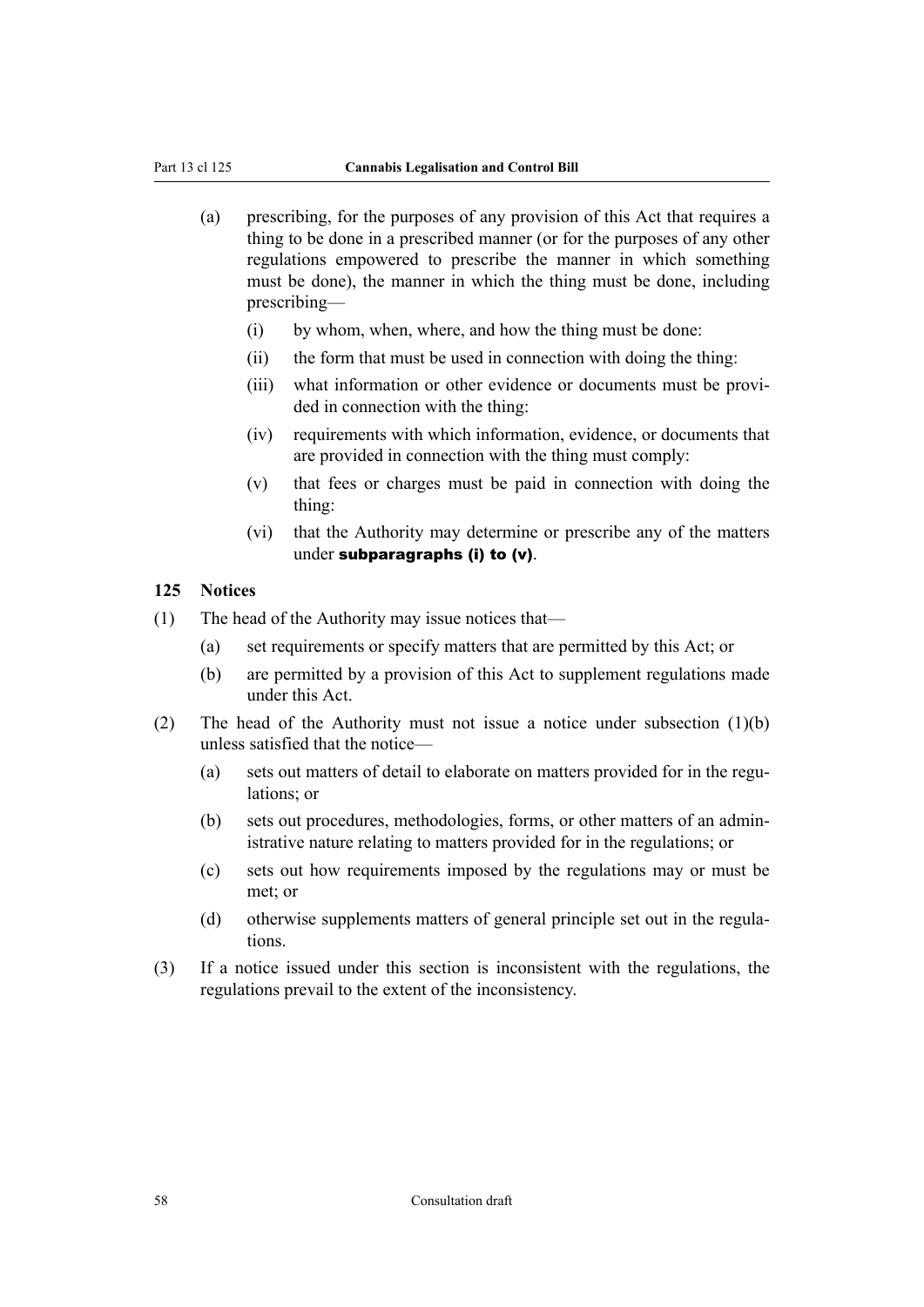*Review of Act and related matters*

#### <span id="page-60-0"></span>**126 Review of Act**

*This section will create a statutory requirement for the responsible Minister to review and report on the operation of the legislation following five years of operation of the licensed regime.*

*The review will draw on data and other evidence to assess the extent to which the regulatory regime has been effective in delivering the objectives and purpose of the regime, and to make recommendations on potential reform of the regulatory approach, as appropriate.*

*The review will be undertaken by an independent body of academics, scientists and researchers, including individuals with iwi and Māori expertise brought together specifically for this task.*

*Amendments to other enactments*

[*To come*]

*Consequential amendments*

[*To come*]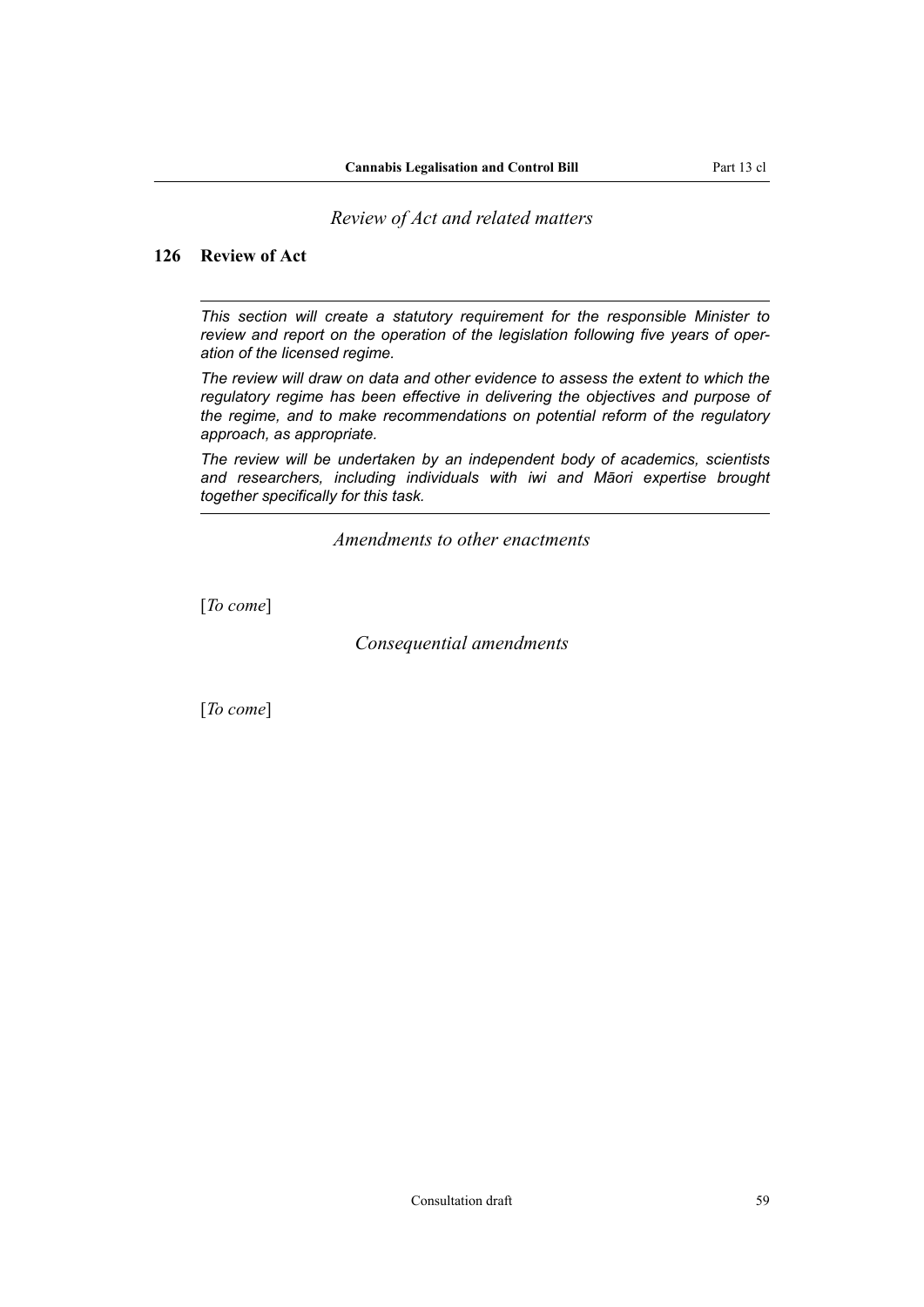### <span id="page-61-0"></span>**Schedule 1 Transitional, savings, and related provisions**

s 6

### **Part 1**

### **Provisions relating to this Act as enacted**

**Declaration of illicit seed**

*This Schedule will detail a temporary process for licensed growers to use domestically available cannabis seeds. This would help to establish a legal supply of cannabis. Once the market was established, seeds could only be sourced from a licensed supplier.*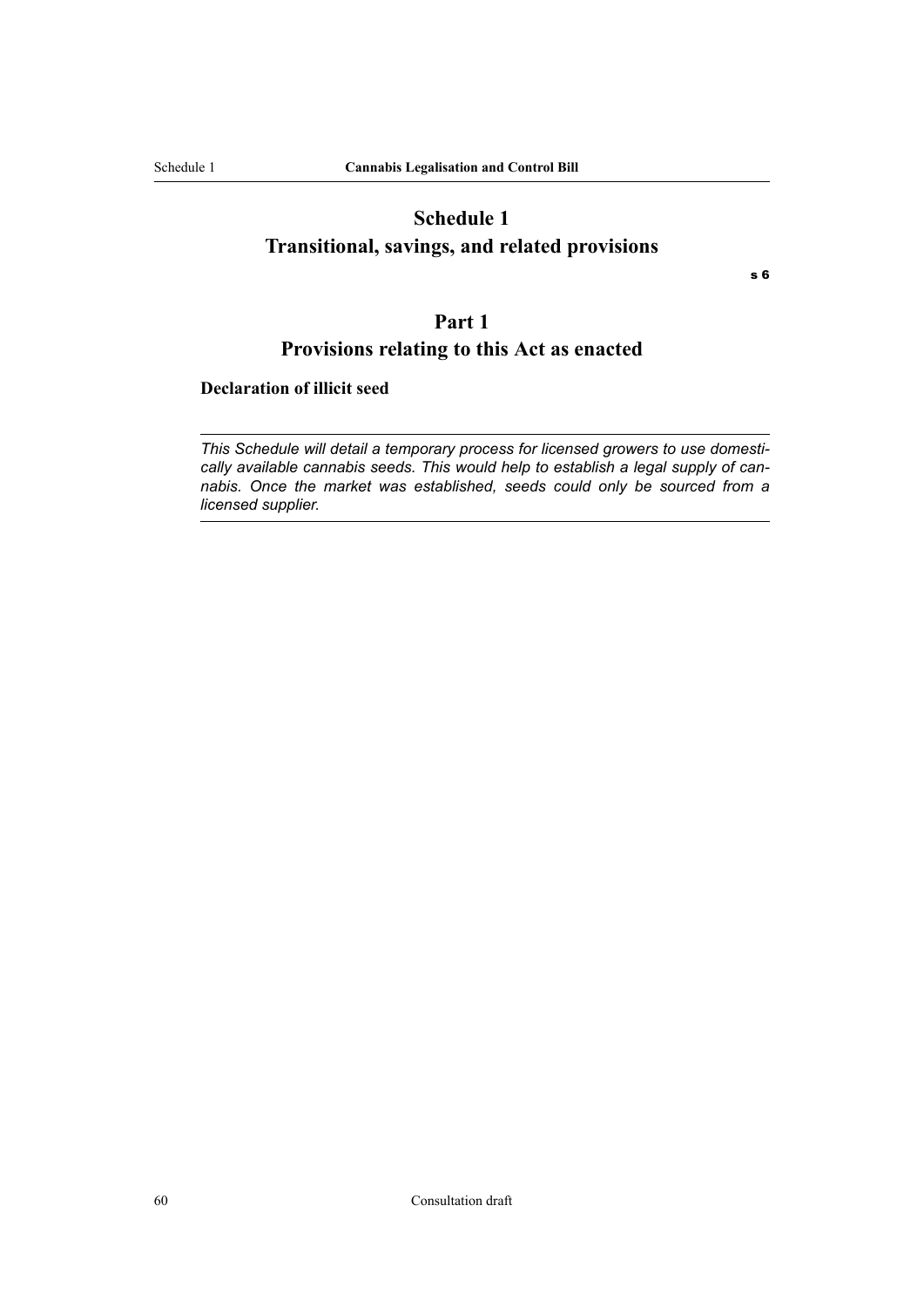### <span id="page-62-0"></span>**Schedule 2 Persons ineligible to be licensees**

s 32

*This Schedule will identify persons considered to be ineligible to be licensees. The intention is that this will include persons with certain previous convictions and persons under 20 years of age.*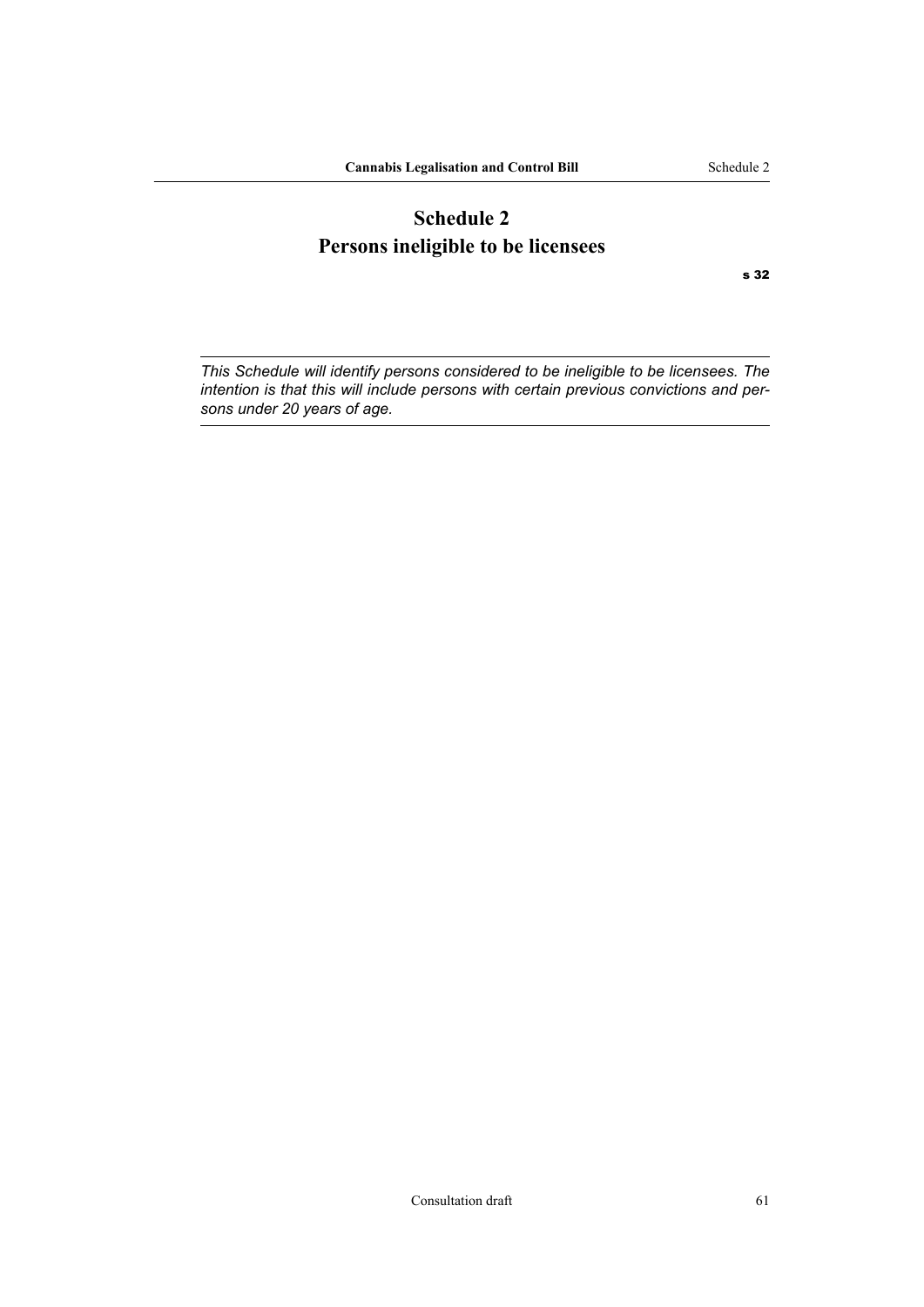### <span id="page-63-0"></span>**Schedule 3 Health warnings**